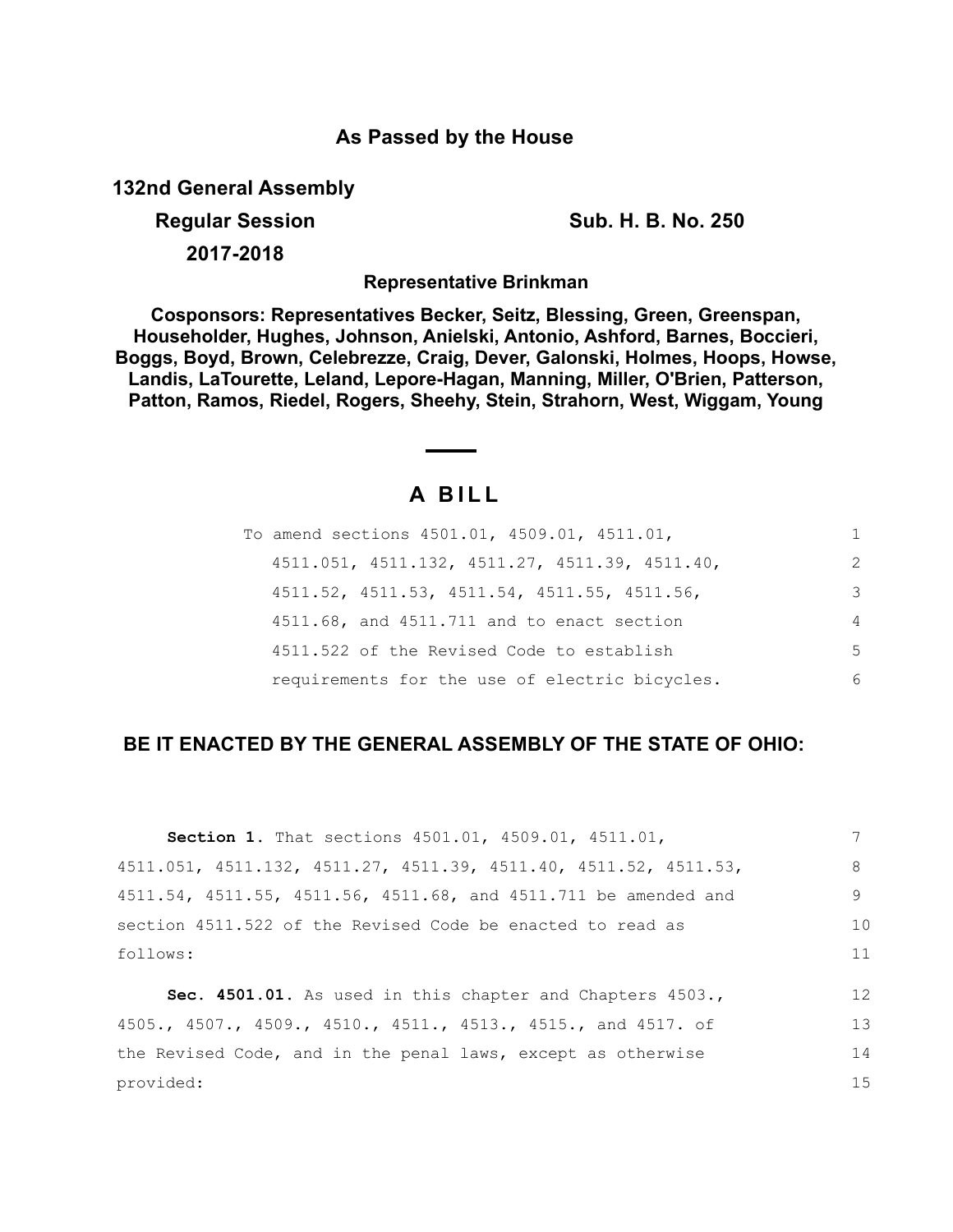#### **Sub. H. B. No. 250 Page 2 As Passed by the House**

(A) "Vehicles" means everything on wheels or runners, including motorized bicycles, but does not mean electric personal assistive mobility devices, vehicles that are operated exclusively on rails or tracks or from overhead electric trolley wires, and vehicles that belong to any police department, municipal fire department, or volunteer fire department, or that are used by such a department in the discharge of its functions. 16 17 18 19  $20$ 21 22

(B) "Motor vehicle" means any vehicle, including mobile homes and recreational vehicles, that is propelled or drawn by power other than muscular power or power collected from overhead electric trolley wires. "Motor vehicle" does not include utility vehicles as defined in division (VV) of this section, underspeed vehicles as defined in division (XX) of this section, mini-trucks as defined in division (BBB) of this section, motorized bicycles, electric bicycles, road rollers, traction engines, power shovels, power cranes, and other equipment used in construction work and not designed for or employed in general highway transportation, well-drilling machinery, ditch-digging machinery, farm machinery, and trailers that are designed and used exclusively to transport a boat between a place of storage and a marina, or in and around a marina, when drawn or towed on a public road or highway for a distance of no more than ten miles and at a speed of twenty-five miles per hour or less. 23  $24$ 25 26 27 28 29 30 31 32 33 34 35 36 37 38

(C) "Agricultural tractor" and "traction engine" mean any self-propelling vehicle that is designed or used for drawing other vehicles or wheeled machinery, but has no provisions for carrying loads independently of such other vehicles, and that is used principally for agricultural purposes. 39 40 41 42 43

(D) "Commercial tractor," except as defined in division (C) of this section, means any motor vehicle that has motive 44 45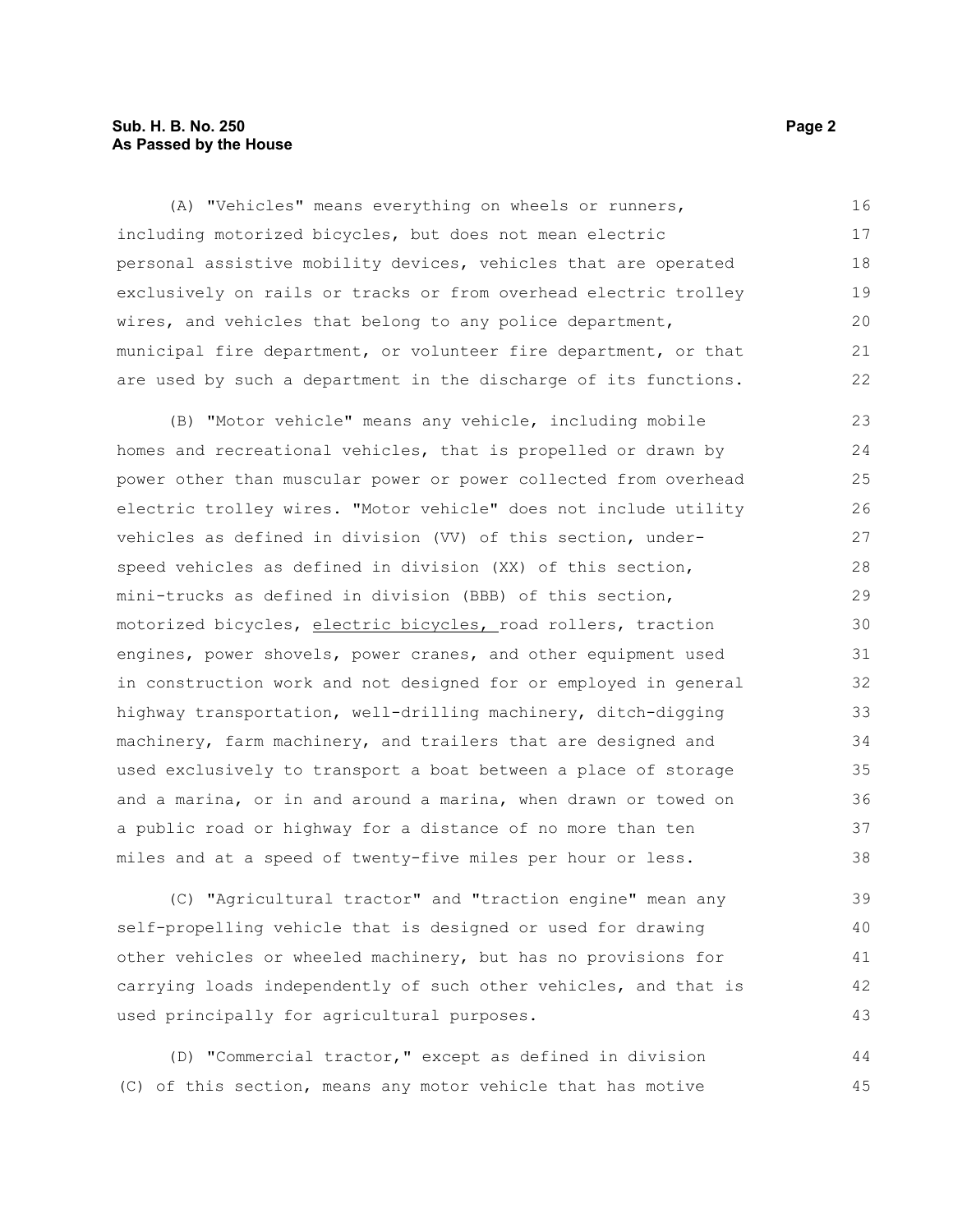power and either is designed or used for drawing other motor vehicles, or is designed or used for drawing another motor vehicle while carrying a portion of the other motor vehicle or its load, or both. 46 47 48 49

(E) "Passenger car" means any motor vehicle that is designed and used for carrying not more than nine persons and includes any motor vehicle that is designed and used for carrying not more than fifteen persons in a ridesharing arrangement. 50 51 52 53 54

(F) "Collector's vehicle" means any motor vehicle or agricultural tractor or traction engine that is of special interest, that has a fair market value of one hundred dollars or more, whether operable or not, and that is owned, operated, collected, preserved, restored, maintained, or used essentially as a collector's item, leisure pursuit, or investment, but not as the owner's principal means of transportation. "Licensed collector's vehicle" means a collector's vehicle, other than an agricultural tractor or traction engine, that displays current, valid license tags issued under section 4503.45 of the Revised Code, or a similar type of motor vehicle that displays current, valid license tags issued under substantially equivalent provisions in the laws of other states. 55 56 57 58 59 60 61 62 63 64 65 66 67

(G) "Historical motor vehicle" means any motor vehicle that is over twenty-five years old and is owned solely as a collector's item and for participation in club activities, exhibitions, tours, parades, and similar uses, but that in no event is used for general transportation.

(H) "Noncommercial motor vehicle" means any motor vehicle, including a farm truck as defined in section 4503.04 of the Revised Code, that is designed by the manufacturer to carry a 73 74 75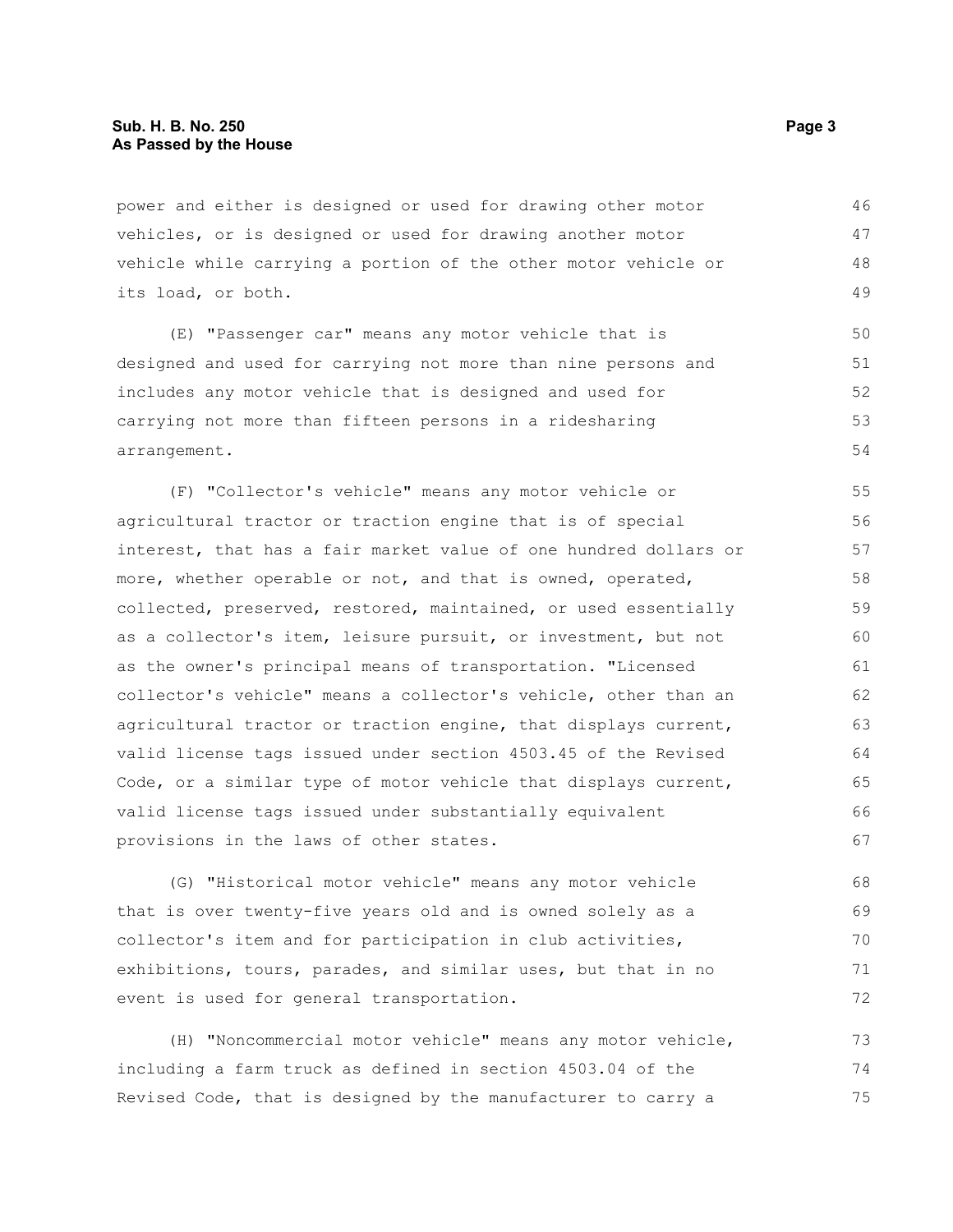load of no more than one ton and is used exclusively for purposes other than engaging in business for profit. 76 77

(I) "Bus" means any motor vehicle that has motor power and is designed and used for carrying more than nine passengers, except any motor vehicle that is designed and used for carrying not more than fifteen passengers in a ridesharing arrangement. 78 79 80 81

(J) "Commercial car" or "truck" means any motor vehicle that has motor power and is designed and used for carrying merchandise or freight, or that is used as a commercial tractor. 82 83 84

(K) "Bicycle" means every device, other than a device that is designed solely for use as a play vehicle by a child, that is propelled solely by human power upon which a person may ride, and that has two or more wheels, any of which is more than fourteen inches in diameter. 85 86 87 88 89

(L) "Motorized bicycle" or "moped" means any vehicle that either has two tandem wheels or one wheel in the front and two wheels in the rear, that may be pedaled, and that is equipped with a helper motor of not more than fifty cubic centimeters piston displacement that produces no more than one brake horsepower and is capable of propelling the vehicle at a speed of no greater than twenty miles per hour on a level surface. "Motorized bicycle" or "moped" does not include an electric bicycle.

(M) "Trailer" means any vehicle without motive power that is designed or used for carrying property or persons wholly on its own structure and for being drawn by a motor vehicle, and includes any such vehicle that is formed by or operated as a combination of a semitrailer and a vehicle of the dolly type such as that commonly known as a trailer dolly, a vehicle used 99 100 101 102 103 104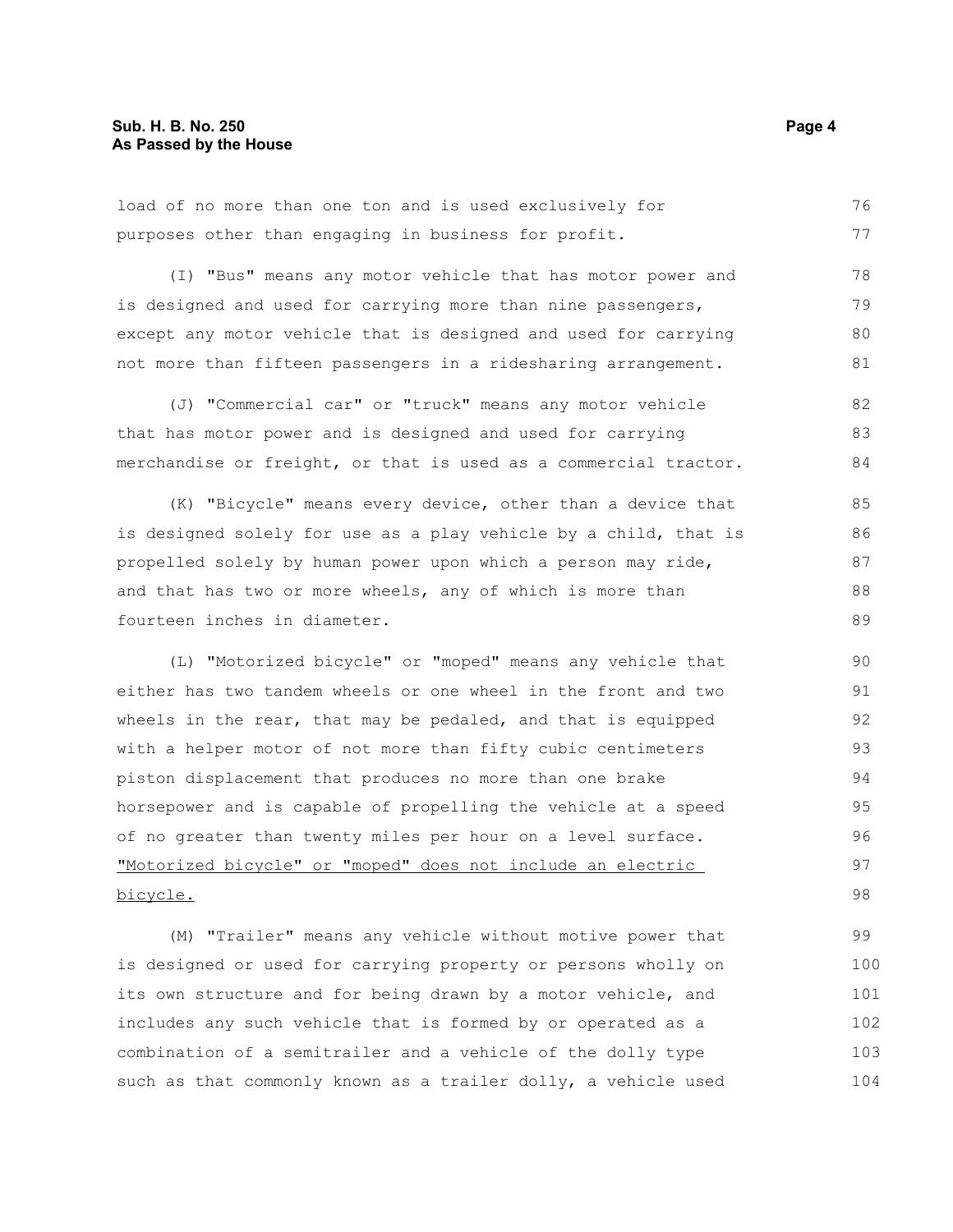#### **Sub. H. B. No. 250 Page 5 As Passed by the House**

to transport agricultural produce or agricultural production materials between a local place of storage or supply and the farm when drawn or towed on a public road or highway at a speed greater than twenty-five miles per hour, and a vehicle that is designed and used exclusively to transport a boat between a place of storage and a marina, or in and around a marina, when drawn or towed on a public road or highway for a distance of more than ten miles or at a speed of more than twenty-five miles per hour. "Trailer" does not include a manufactured home or travel trailer. 105 106 107 108 109 110 111 112 113 114

(N) "Noncommercial trailer" means any trailer, except a travel trailer or trailer that is used to transport a boat as described in division (B) of this section, but, where applicable, includes a vehicle that is used to transport a boat as described in division (M) of this section, that has a gross weight of no more than ten thousand pounds, and that is used exclusively for purposes other than engaging in business for a profit, such as the transportation of personal items for personal or recreational purposes. 115 116 117 118 119 120 121 122 123

(O) "Mobile home" means a building unit or assembly of closed construction that is fabricated in an off-site facility, is more than thirty-five body feet in length or, when erected on site, is three hundred twenty or more square feet, is built on a permanent chassis, is transportable in one or more sections, and does not qualify as a manufactured home as defined in division (C)(4) of section 3781.06 of the Revised Code or as an industrialized unit as defined in division (C)(3) of section 3781.06 of the Revised Code. 124 125 126 127 128 129 130 131 132

(P) "Semitrailer" means any vehicle of the trailer type that does not have motive power and is so designed or used with 133 134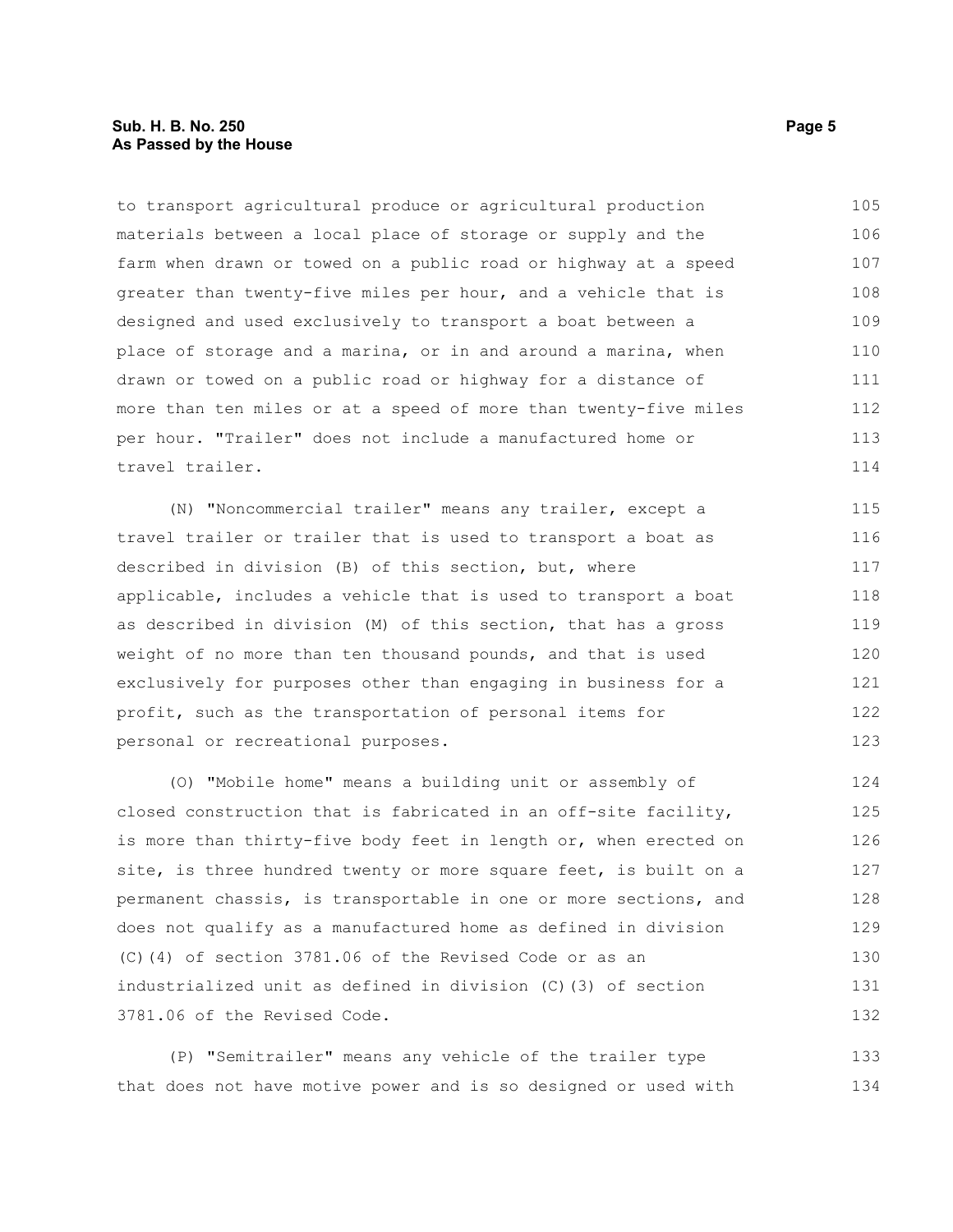another and separate motor vehicle that in operation a part of its own weight or that of its load, or both, rests upon and is carried by the other vehicle furnishing the motive power for propelling itself and the vehicle referred to in this division, and includes, for the purpose only of registration and taxation under those chapters, any vehicle of the dolly type, such as a trailer dolly, that is designed or used for the conversion of a semitrailer into a trailer. 135 136 137 138 139 140 141 142

(Q) "Recreational vehicle" means a vehicular portable structure that meets all of the following conditions: 143 144

(1) It is designed for the sole purpose of recreational travel. 145 146

(2) It is not used for the purpose of engaging in business for profit.

(3) It is not used for the purpose of engaging in intrastate commerce.

(4) It is not used for the purpose of commerce as defined in 49 C.F.R. 383.5, as amended. 151 152

(5) It is not regulated by the public utilities commission pursuant to Chapter 4905., 4921., or 4923. of the Revised Code. 153 154

(6) It is classed as one of the following:

(a) "Travel trailer" or "house vehicle" means a nonselfpropelled recreational vehicle that does not exceed an overall length of forty feet, exclusive of bumper and tongue or coupling. "Travel trailer" includes a tent-type fold-out camping trailer as defined in section 4517.01 of the Revised Code. 156 157 158 159 160

(b) "Motor home" means a self-propelled recreational vehicle that has no fifth wheel and is constructed with 161 162

147 148

149 150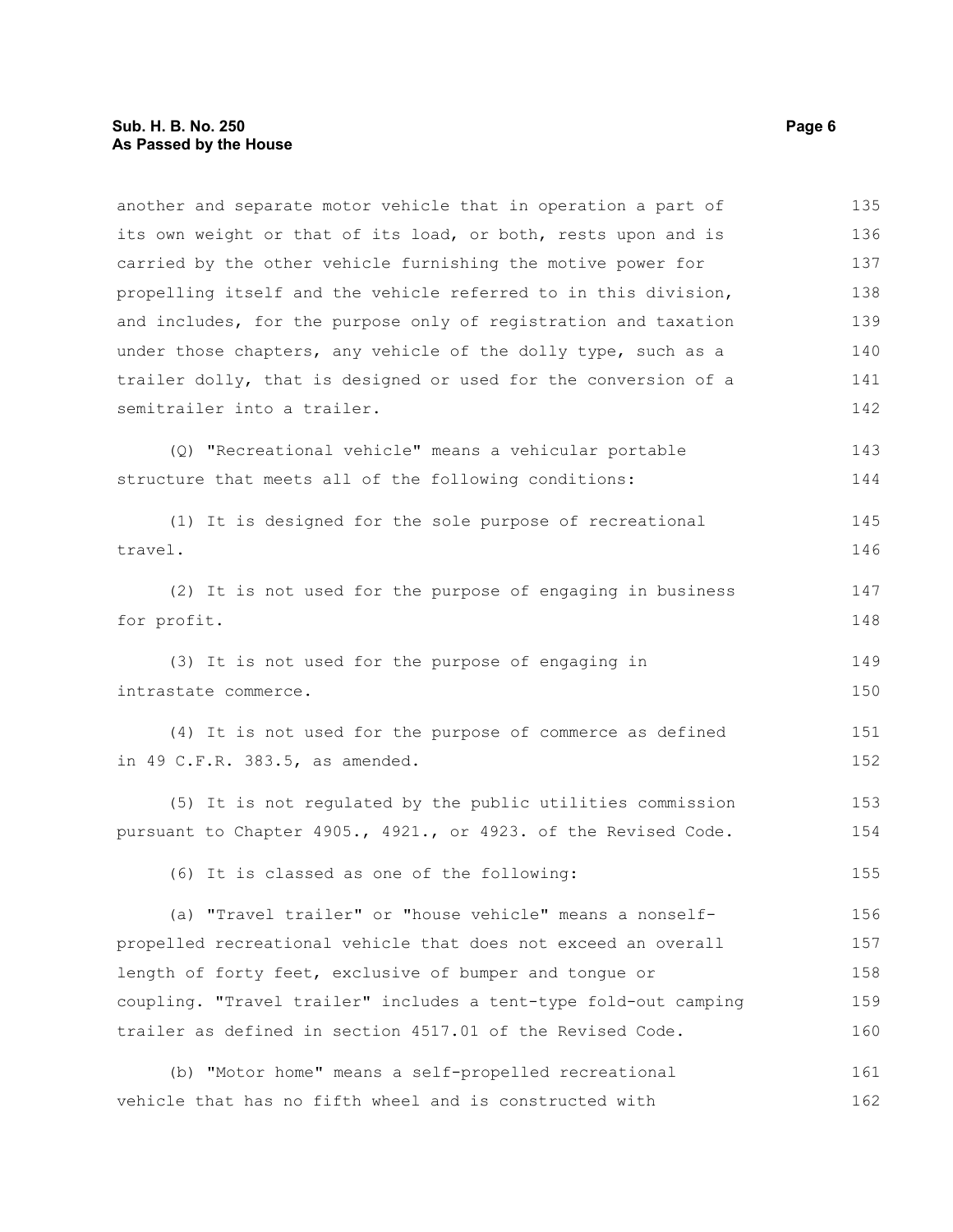#### **Sub. H. B. No. 250 Page 7 As Passed by the House**

permanently installed facilities for cold storage, cooking and consuming of food, and for sleeping. (c) "Truck camper" means a nonself-propelled recreational vehicle that does not have wheels for road use and is designed to be placed upon and attached to a motor vehicle. "Truck camper" does not include truck covers that consist of walls and a roof, but do not have floors and facilities enabling them to be used as a dwelling. (d) "Fifth wheel trailer" means a vehicle that is of such size and weight as to be movable without a special highway permit, that is constructed with a raised forward section that allows a bi-level floor plan, and that is designed to be towed by a vehicle equipped with a fifth-wheel hitch ordinarily installed in the bed of a truck. (e) "Park trailer" means a vehicle that is commonly known as a park model recreational vehicle, meets the American national standard institute standard A119.5 (1988) for park trailers, is built on a single chassis, has a gross trailer area of four hundred square feet or less when set up, is designed for seasonal or temporary living quarters, and may be connected to utilities necessary for the operation of installed features and appliances. (R) "Pneumatic tires" means tires of rubber and fabric or tires of similar material, that are inflated with air. 163 164 165 166 167 168 169 170 171 172 173 174 175 176 177 178 179 180 181 182 183 184 185 186

(S) "Solid tires" means tires of rubber or similar elastic material that are not dependent upon confined air for support of the load. 187 188 189

(T) "Solid tire vehicle" means any vehicle that is equipped with two or more solid tires. 190 191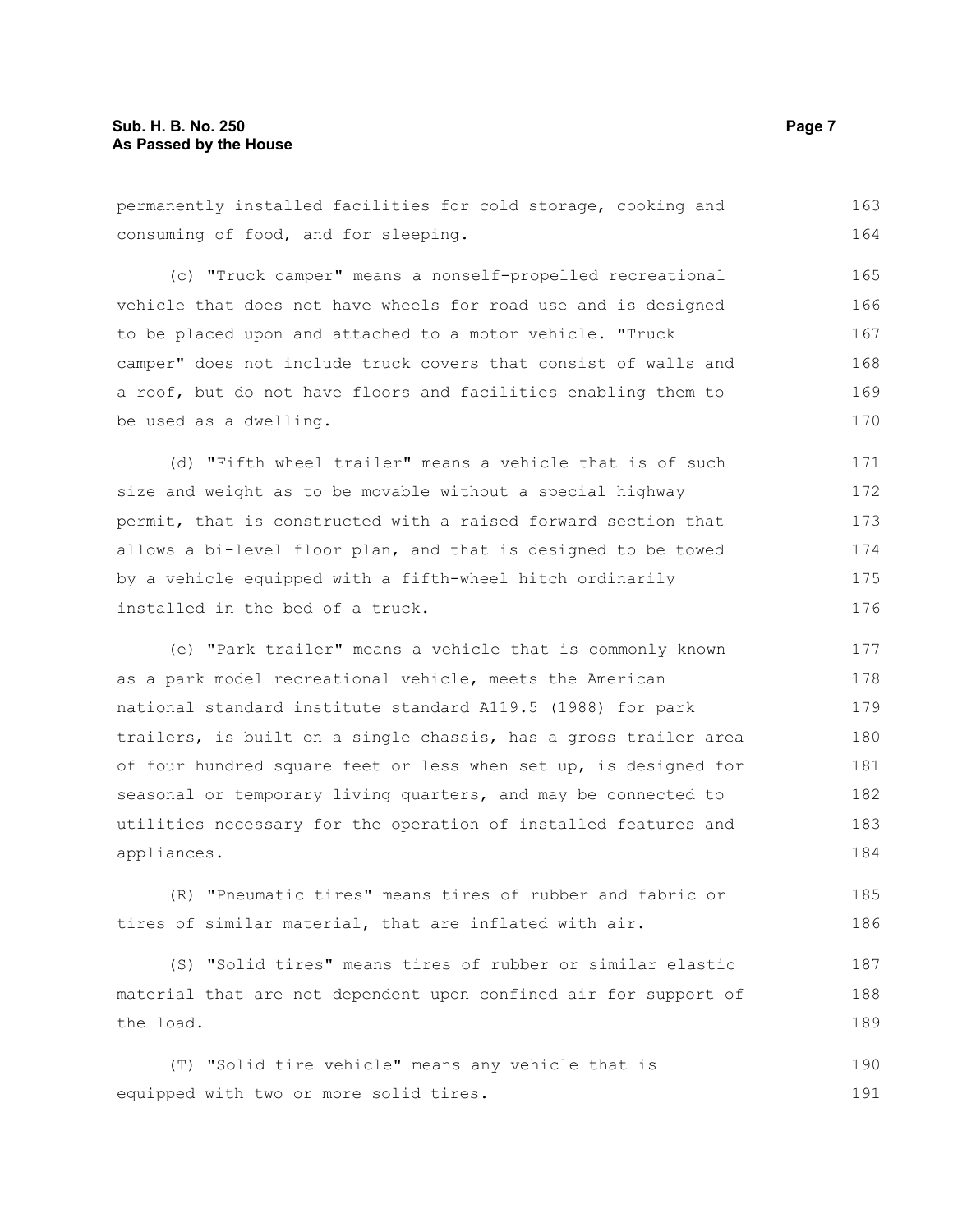#### **Sub. H. B. No. 250 Page 8 As Passed by the House**

(U) "Farm machinery" means all machines and tools that are used in the production, harvesting, and care of farm products, and includes trailers that are used to transport agricultural produce or agricultural production materials between a local place of storage or supply and the farm, agricultural tractors, threshing machinery, hay-baling machinery, corn shellers, hammermills, and machinery used in the production of horticultural, agricultural, and vegetable products. 192 193 194 195 196 197 198 199

(V) "Owner" includes any person or firm, other than a manufacturer or dealer, that has title to a motor vehicle, except that, in sections 4505.01 to 4505.19 of the Revised Code, "owner" includes in addition manufacturers and dealers. 200 201 202 203

(W) "Manufacturer" and "dealer" include all persons and firms that are regularly engaged in the business of manufacturing, selling, displaying, offering for sale, or dealing in motor vehicles, at an established place of business that is used exclusively for the purpose of manufacturing, selling, displaying, offering for sale, or dealing in motor vehicles. A place of business that is used for manufacturing, selling, displaying, offering for sale, or dealing in motor vehicles shall be deemed to be used exclusively for those purposes even though snowmobiles or all-purpose vehicles are sold or displayed for sale thereat, even though farm machinery is sold or displayed for sale thereat, or even though repair, accessory, gasoline and oil, storage, parts, service, or paint departments are maintained thereat, or, in any county having a population of less than seventy-five thousand at the last federal census, even though a department in a place of business is used to dismantle, salvage, or rebuild motor vehicles by means of used parts, if such departments are operated for the purpose of furthering and assisting in the business of 204 205 206 207 208 209 210 211 212 213 214 215 216 217 218 219 220 221 222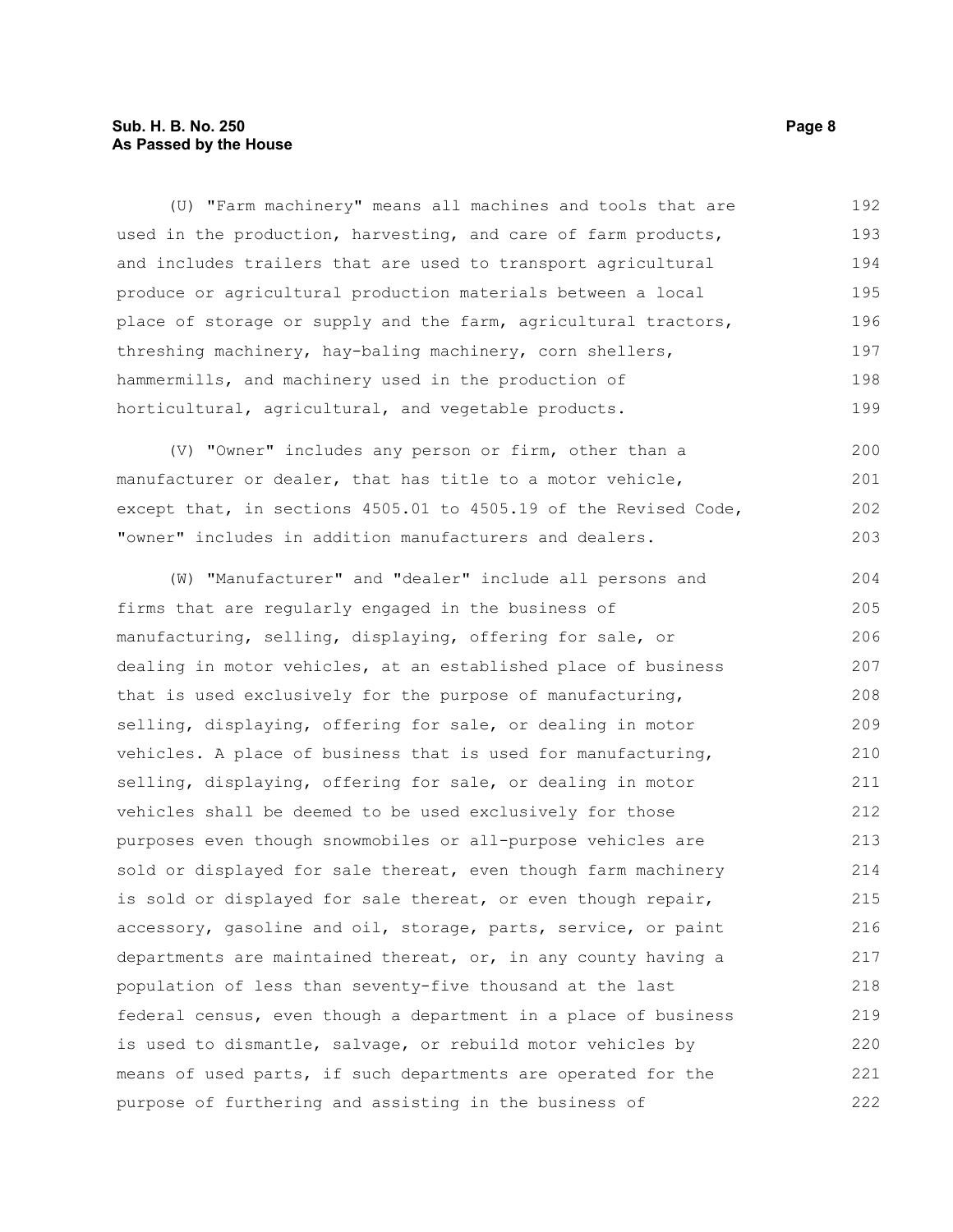#### **Sub. H. B. No. 250 Page 9 As Passed by the House**

manufacturing, selling, displaying, offering for sale, or dealing in motor vehicles. Places of business or departments in a place of business used to dismantle, salvage, or rebuild motor vehicles by means of using used parts are not considered as being maintained for the purpose of assisting or furthering the manufacturing, selling, displaying, and offering for sale or dealing in motor vehicles. 223 224 225 226 227 228 229

(X) "Operator" includes any person who drives or operates a motor vehicle upon the public highways. 230 231

(Y) "Chauffeur" means any operator who operates a motor vehicle, other than a taxicab, as an employee for hire; or any operator whether or not the owner of a motor vehicle, other than a taxicab, who operates such vehicle for transporting, for gain, compensation, or profit, either persons or property owned by another. Any operator of a motor vehicle who is voluntarily involved in a ridesharing arrangement is not considered an employee for hire or operating such vehicle for gain, compensation, or profit. 232 233 234 235 236 237 238 239 240

(Z) "State" includes the territories and federal districts of the United States, and the provinces of Canada. 241 242

(AA) "Public roads and highways" for vehicles includes all public thoroughfares, bridges, and culverts. 243 244

(BB) "Manufacturer's number" means the manufacturer's original serial number that is affixed to or imprinted upon the chassis or other part of the motor vehicle. 245 246 247

(CC) "Motor number" means the manufacturer's original number that is affixed to or imprinted upon the engine or motor of the vehicle. 248 249 250

(DD) "Distributor" means any person who is authorized by a 251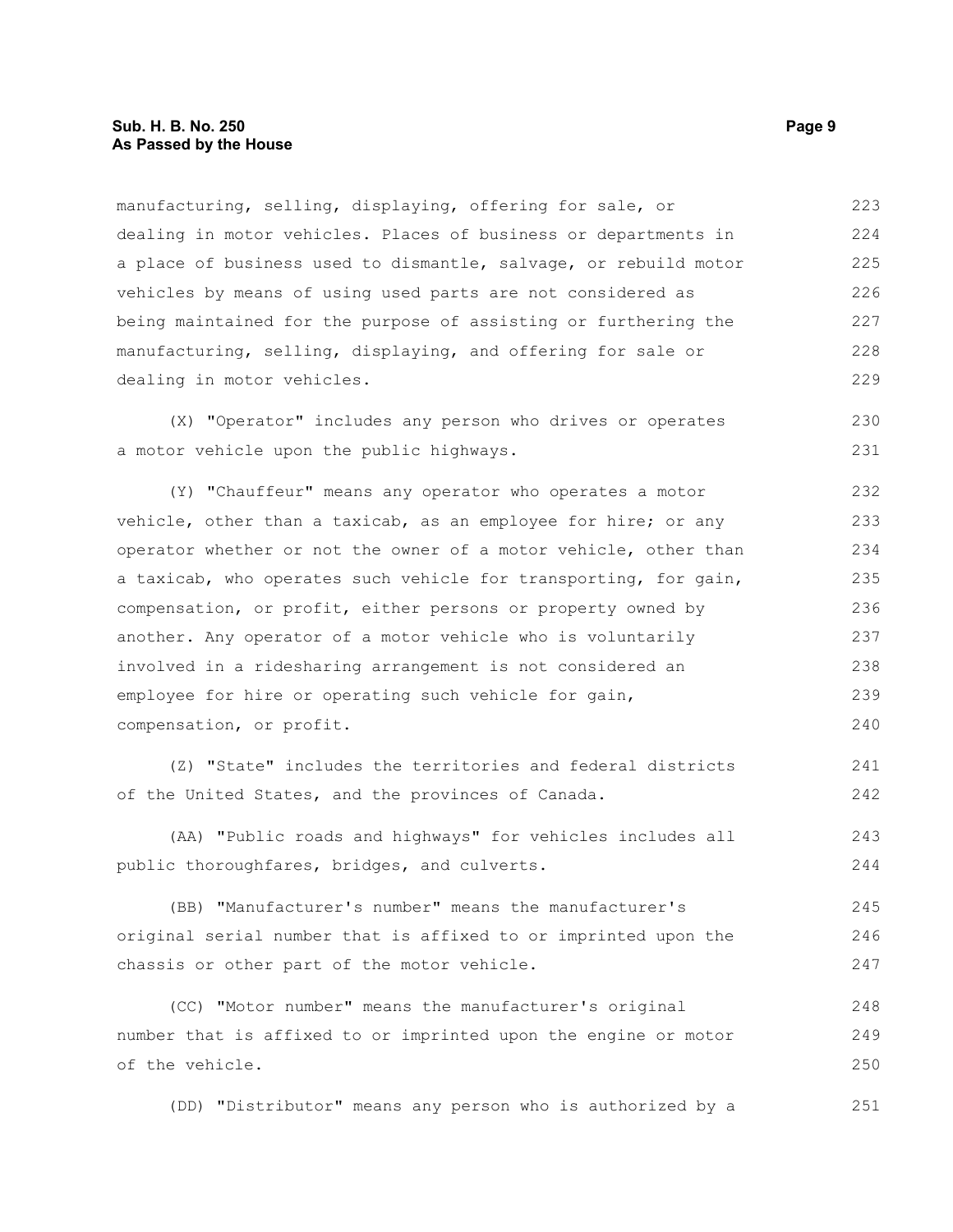#### **Sub. H. B. No. 250 Page 10 As Passed by the House**

motor vehicle manufacturer to distribute new motor vehicles to licensed motor vehicle dealers at an established place of business that is used exclusively for the purpose of distributing new motor vehicles to licensed motor vehicle dealers, except when the distributor also is a new motor vehicle dealer, in which case the distributor may distribute at the location of the distributor's licensed dealership. 252 253 254 255 256 257 258

(EE) "Ridesharing arrangement" means the transportation of persons in a motor vehicle where the transportation is incidental to another purpose of a volunteer driver and includes ridesharing arrangements known as carpools, vanpools, and buspools. 259 260 261 262 263

(FF) "Apportionable vehicle" means any vehicle that is used or intended for use in two or more international registration plan member jurisdictions that allocate or proportionally register vehicles, that is used for the transportation of persons for hire or designed, used, or maintained primarily for the transportation of property, and that meets any of the following qualifications: 264 265 266 267 268 269 270

(1) Is a power unit having a gross vehicle weight in excess of twenty-six thousand pounds; 271 272

(2) Is a power unit having three or more axles, regardless of the gross vehicle weight; 273 274

(3) Is a combination vehicle with a gross vehicle weight in excess of twenty-six thousand pounds. 275 276

"Apportionable vehicle" does not include recreational vehicles, vehicles displaying restricted plates, city pick-up and delivery vehicles, or vehicles owned and operated by the United States, this state, or any political subdivisions 277 278 279 280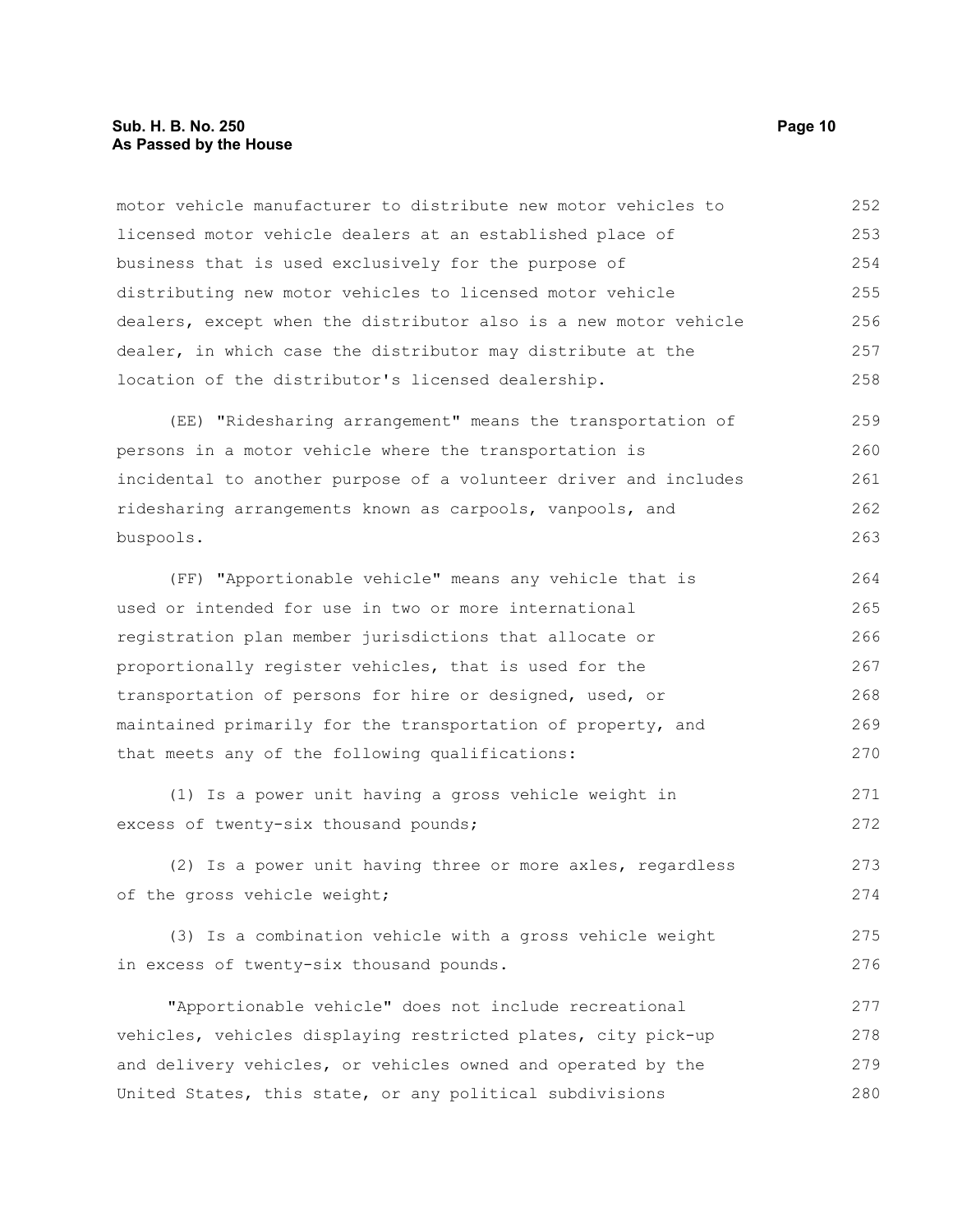#### thereof.

| (GG) "Chartered party" means a group of persons who              | 282 |
|------------------------------------------------------------------|-----|
| contract as a group to acquire the exclusive use of a passenger- | 283 |
| carrying motor vehicle at a fixed charge for the vehicle in      | 284 |
| accordance with the carrier's tariff, lawfully on file with the  | 285 |
| United States department of transportation, for the purpose of   | 286 |
| group travel to a specified destination or for a particular      | 287 |
| itinerary, either agreed upon in advance or modified by the      | 288 |
| chartered group after having left the place of origin.           | 289 |

(HH) "International registration plan" means a reciprocal agreement of member jurisdictions that is endorsed by the American association of motor vehicle administrators, and that promotes and encourages the fullest possible use of the highway system by authorizing apportioned registration of fleets of vehicles and recognizing registration of vehicles apportioned in member jurisdictions. 290 291 292 293 294 295 296

(II) "Restricted plate" means a license plate that has a restriction of time, geographic area, mileage, or commodity, and includes license plates issued to farm trucks under division (J) of section 4503.04 of the Revised Code.

(JJ) "Gross vehicle weight," with regard to any commercial car, trailer, semitrailer, or bus that is taxed at the rates established under section 4503.042 or 4503.65 of the Revised Code, means the unladen weight of the vehicle fully equipped plus the maximum weight of the load to be carried on the vehicle.

(KK) "Combined gross vehicle weight" with regard to any combination of a commercial car, trailer, and semitrailer, that is taxed at the rates established under section 4503.042 or 307 308 309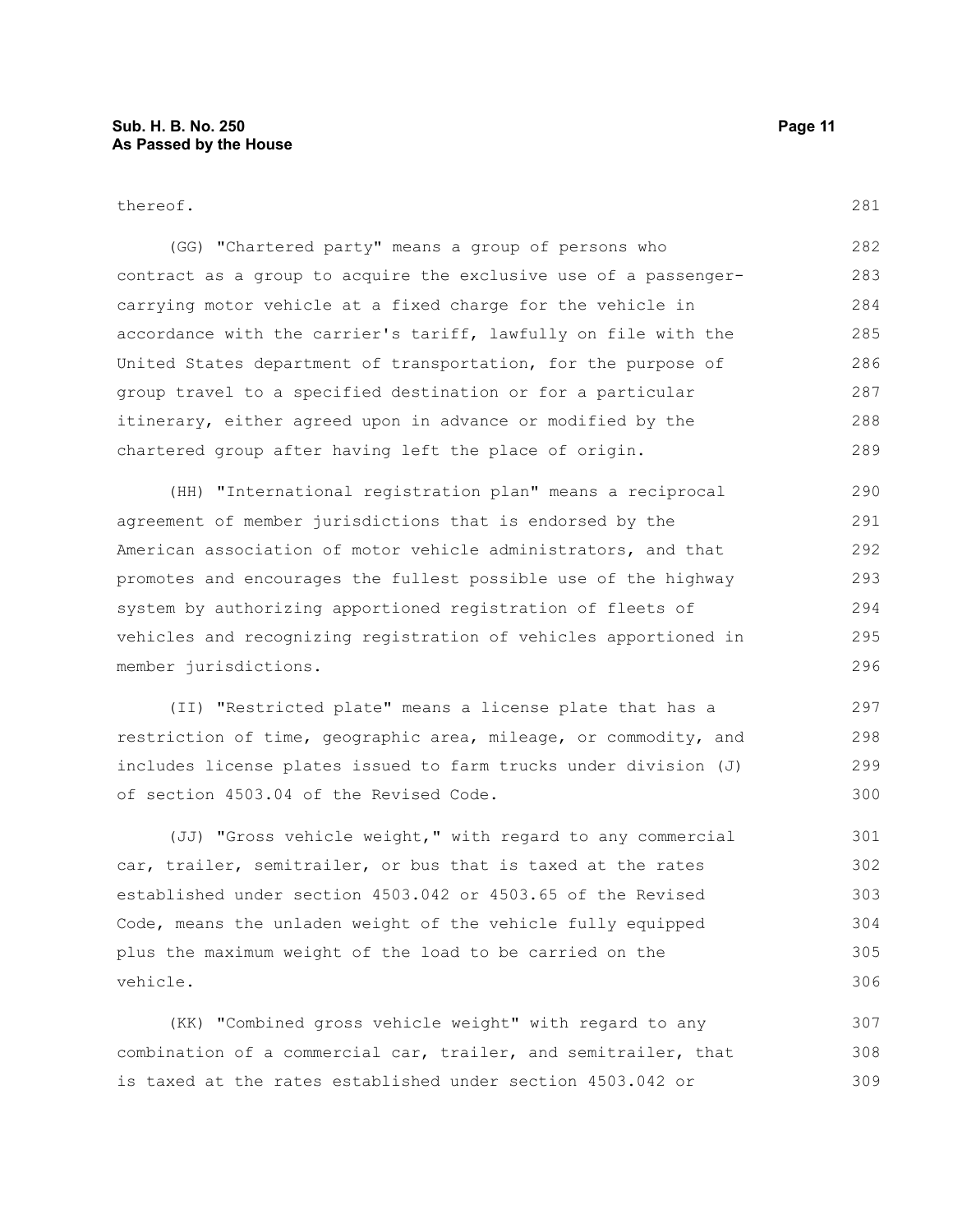4503.65 of the Revised Code, means the total unladen weight of the combination of vehicles fully equipped plus the maximum weight of the load to be carried on that combination of vehicles. 310 311 312 313

(LL) "Chauffeured limousine" means a motor vehicle that is designed to carry nine or fewer passengers and is operated for hire pursuant to a prearranged contract for the transportation of passengers on public roads and highways along a route under the control of the person hiring the vehicle and not over a defined and regular route. "Prearranged contract" means an agreement, made in advance of boarding, to provide transportation from a specific location in a chauffeured limousine. "Chauffeured limousine" does not include any vehicle that is used exclusively in the business of funeral directing. 314 315 316 317 318 319 320 321 322 323

(MM) "Manufactured home" has the same meaning as in division (C)(4) of section 3781.06 of the Revised Code. 324 325

(NN) "Acquired situs," with respect to a manufactured home or a mobile home, means to become located in this state by the placement of the home on real property, but does not include the placement of a manufactured home or a mobile home in the inventory of a new motor vehicle dealer or the inventory of a manufacturer, remanufacturer, or distributor of manufactured or mobile homes. 326 327 328 329 330 331 332

(OO) "Electronic" includes electrical, digital, magnetic, optical, electromagnetic, or any other form of technology that entails capabilities similar to these technologies. 333 334 335

(PP) "Electronic record" means a record generated, communicated, received, or stored by electronic means for use in an information system or for transmission from one information 336 337 338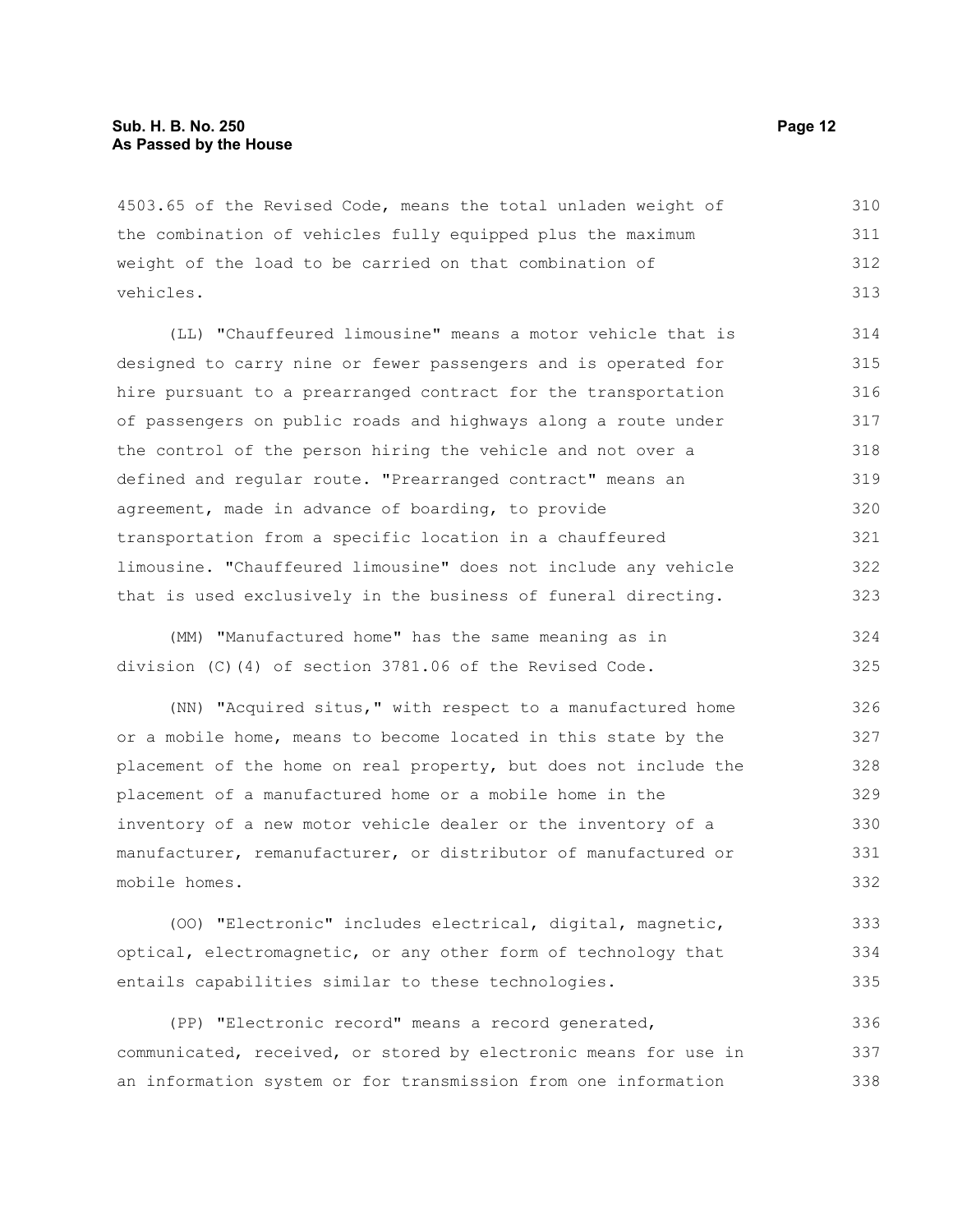system to another. (QQ) "Electronic signature" means a signature in electronic form attached to or logically associated with an electronic record. (RR) "Financial transaction device" has the same meaning as in division (A) of section 113.40 of the Revised Code. (SS) "Electronic motor vehicle dealer" means a motor vehicle dealer licensed under Chapter 4517. of the Revised Code whom the registrar of motor vehicles determines meets the criteria designated in section 4503.035 of the Revised Code for electronic motor vehicle dealers and designates as an electronic motor vehicle dealer under that section. (TT) "Electric personal assistive mobility device" means a self-balancing two non-tandem wheeled device that is designed to transport only one person, has an electric propulsion system of an average of seven hundred fifty watts, and when ridden on a paved level surface by an operator who weighs one hundred seventy pounds has a maximum speed of less than twenty miles per hour. 339 340 341 342 343 344 345 346 347 348 349 350 351 352 353 354 355 356 357

(UU) "Limited driving privileges" means the privilege to operate a motor vehicle that a court grants under section 4510.021 of the Revised Code to a person whose driver's or commercial driver's license or permit or nonresident operating privilege has been suspended. 358 359 360 361 362

(VV) "Utility vehicle" means a self-propelled vehicle designed with a bed, principally for the purpose of transporting material or cargo in connection with construction, agricultural, forestry, grounds maintenance, lawn and garden, materials handling, or similar activities. 363 364 365 366 367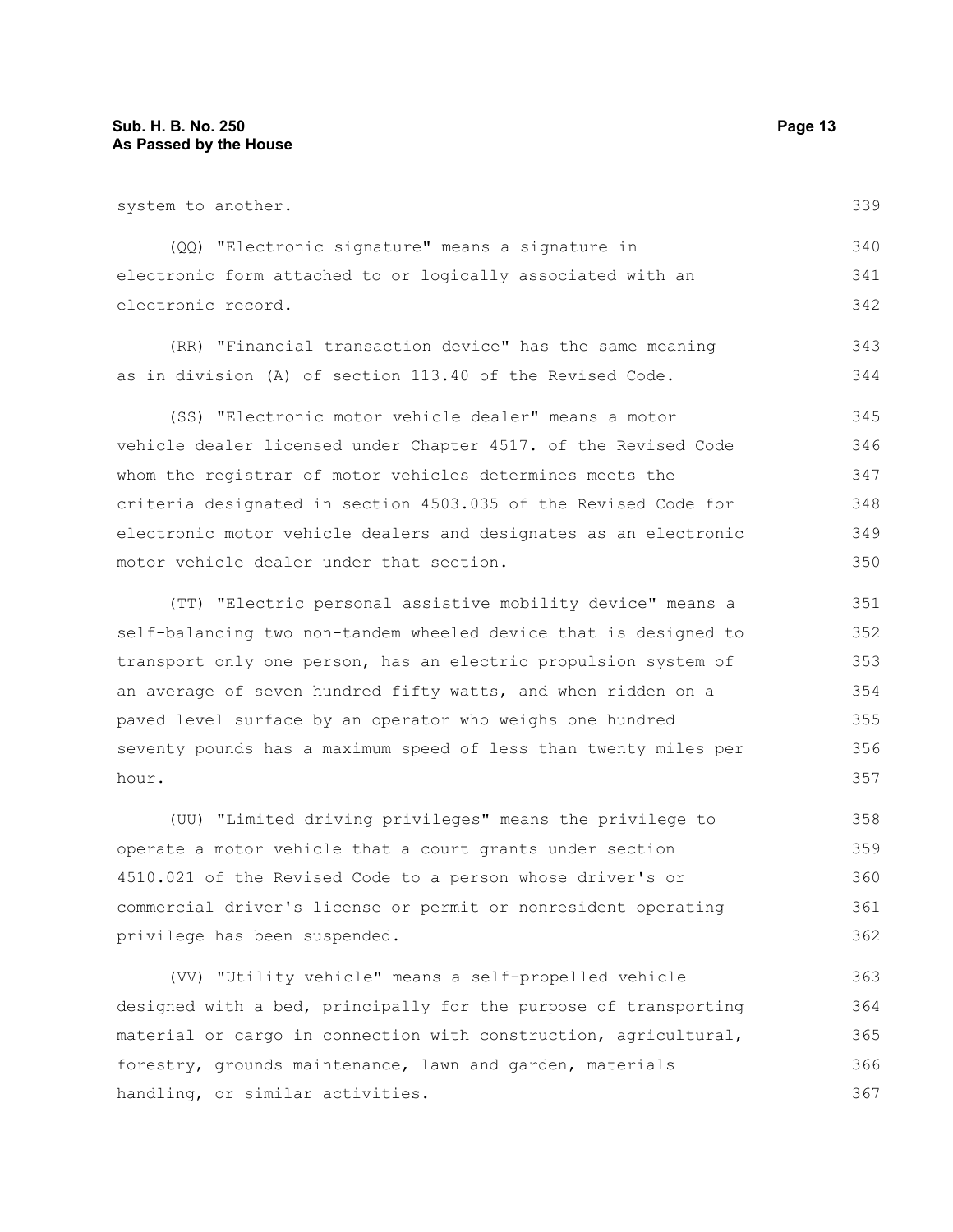#### **Sub. H. B. No. 250 Page 14 As Passed by the House**

(WW) "Low-speed vehicle" means a three- or four-wheeled motor vehicle with an attainable speed in one mile on a paved level surface of more than twenty miles per hour but not more than twenty-five miles per hour and with a gross vehicle weight rating less than three thousand pounds. 368 369 370 371 372

(XX) "Under-speed vehicle" means a three- or four-wheeled vehicle, including a vehicle commonly known as a golf cart, with an attainable speed on a paved level surface of not more than twenty miles per hour and with a gross vehicle weight rating less than three thousand pounds.

(YY) "Motor-driven cycle or motor scooter" means any vehicle designed to travel on not more than three wheels in contact with the ground, with a seat for the driver and floor pad for the driver's feet, and is equipped with a motor with a piston displacement between fifty and one hundred cubic centimeters piston displacement that produces not more than five brake horsepower and is capable of propelling the vehicle at a speed greater than twenty miles per hour on a level surface. 378 379 380 381 382 383 384 385

(ZZ) "Motorcycle" means a motor vehicle with motive power having a seat or saddle for the use of the operator, designed to travel on not more than three wheels in contact with the ground, and having no occupant compartment top or occupant compartment top that can be installed or removed by the user. 386 387 388 389 390

(AAA) "Cab-enclosed motorcycle" means a motor vehicle with motive power having a seat or saddle for the use of the operator, designed to travel on not more than three wheels in contact with the ground, and having an occupant compartment top or an occupant compartment top that is installed. 391 392 393 394 395

(BBB) "Mini-truck" means a vehicle that has four wheels, 396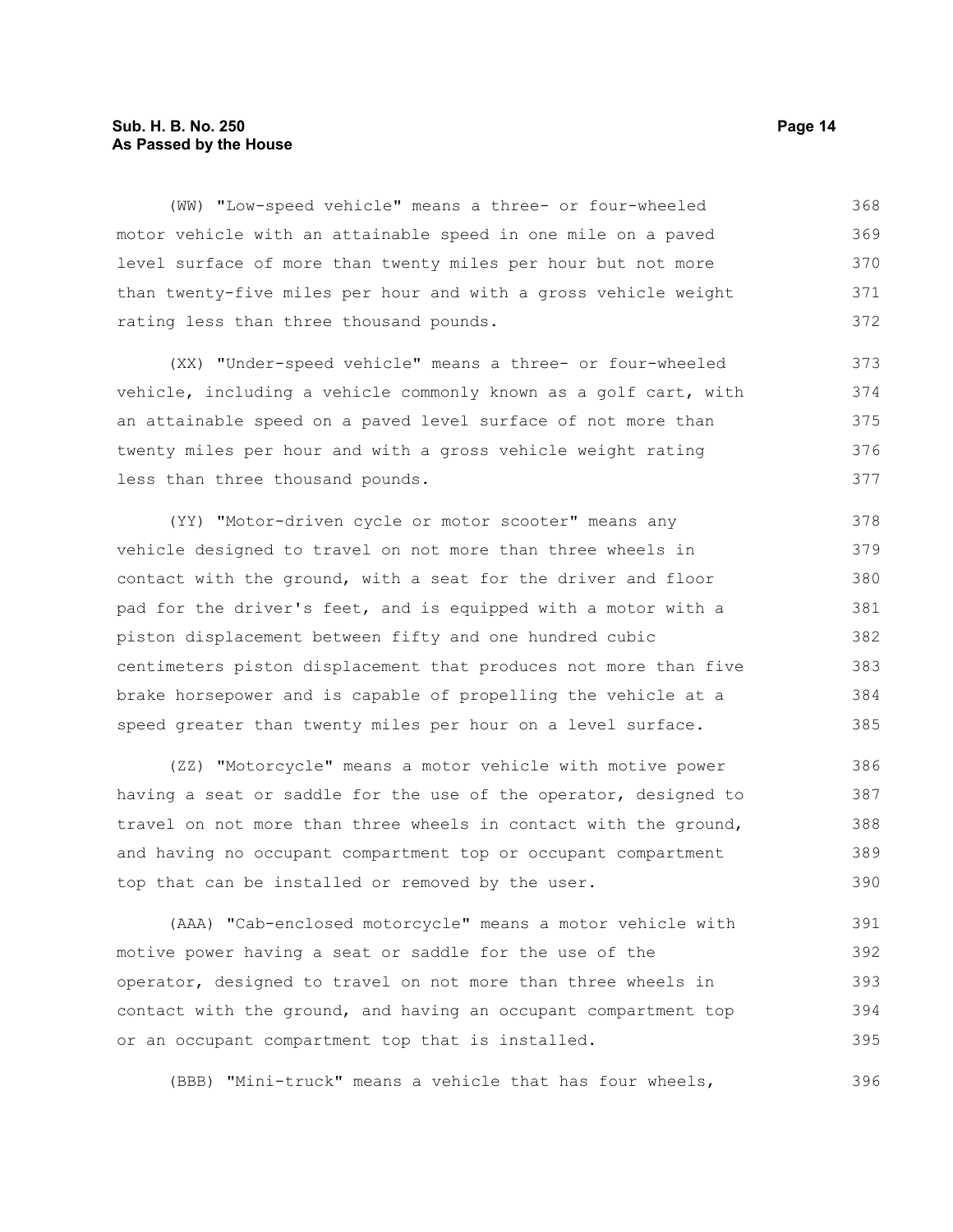#### **Sub. H. B. No. 250 Page 15 As Passed by the House**

is propelled by an electric motor with a rated power of seven thousand five hundred watts or less or an internal combustion engine with a piston displacement capacity of six hundred sixty cubic centimeters or less, has a total dry weight of nine hundred to two thousand two hundred pounds, contains an enclosed cabin and a seat for the vehicle operator, resembles a pickup truck or van with a cargo area or bed located at the rear of the vehicle, and was not originally manufactured to meet federal motor vehicle safety standards. (CCC) "Autocycle" means a three-wheeled motorcycle that is manufactured to comply with federal safety requirements for motorcycles and that is equipped with safety belts, a steering wheel, and seating that does not require the operator to straddle or sit astride to ride the motorcycle. **Sec. 4509.01.** As used in sections 4509.01 to 4509.78 of the Revised Code: (A) "Person" includes every natural person, firm, partnership, association, or corporation. (B) "Driver" means every person who drives or is in actual physical control of a motor vehicle. (C) "License" includes any license, permit, or privilege to operate a motor vehicle issued under the laws of this state including: (1) Any temporary instruction permit or examiner's driving permit; (2) The privilege of any person to drive a motor vehicle whether or not such person holds a valid license; (3) Any nonresident's operating privilege. 397 398 399 400 401 402 403 404 405 406 407 408 409 410 411 412 413 414 415 416 417 418 419 420 421 422 423 424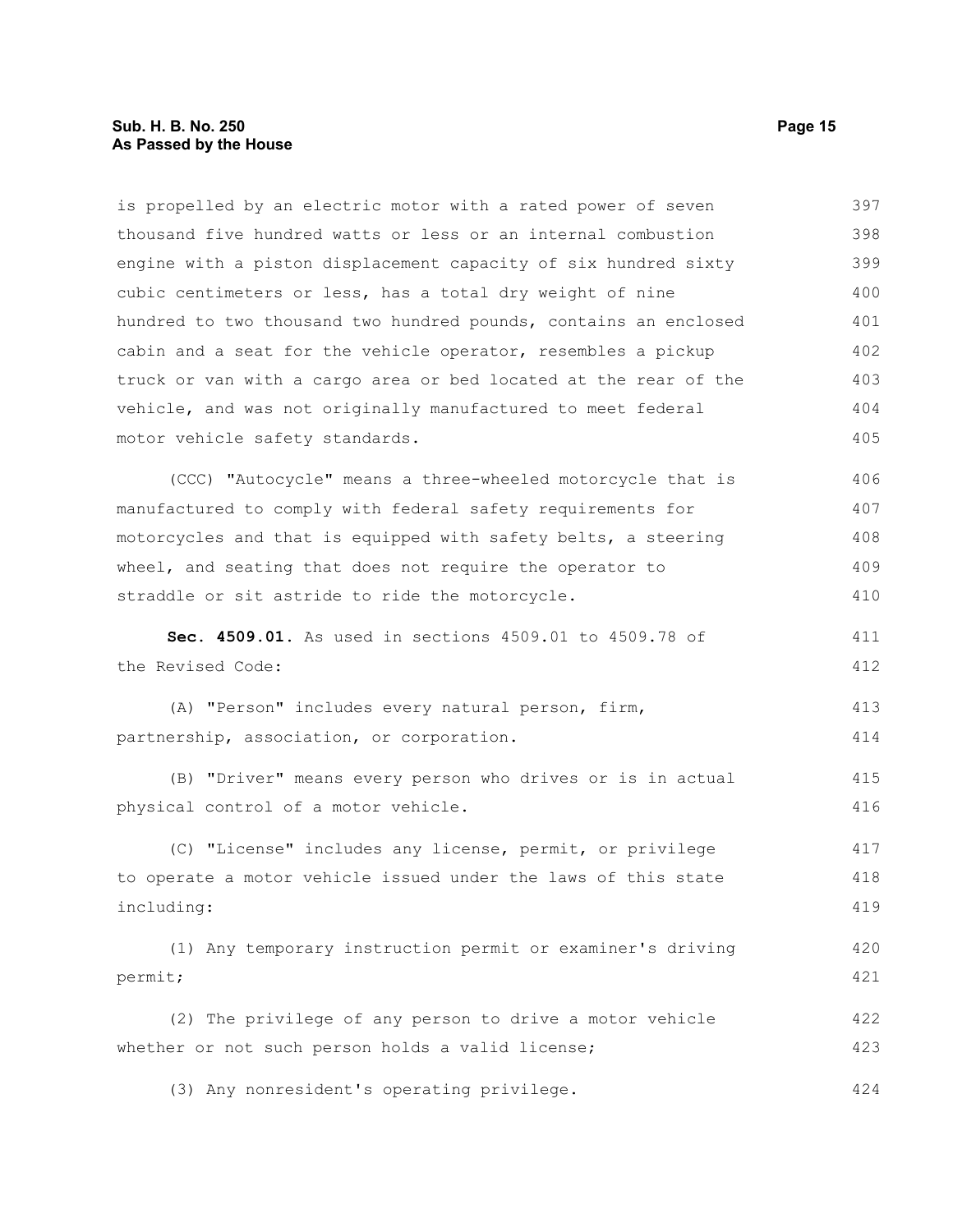#### **Sub. H. B. No. 250 Page 16 As Passed by the House**

(D) "Owner" means a person who holds the legal title of a motor vehicle. If a motor vehicle is the subject of a lease with an immediate right of possession vested in the lessee, the lessee is the owner. A person listed as the owner on a certificate of title on which there is a notation of a security interest is the owner. A buyer or other transferee of a motor vehicle who receives the certificate of title from the seller or transferor listing the seller or transferor thereon as the owner with an assignment of title to the buyer or transferee nonetheless is the owner even though a subsequent certificate of title has not been issued listing the buyer or transferee as the owner. (E) "Registration" means registration certificates and registration plates issued under the laws of this state pertaining to the registration of motor vehicles. (F) "Nonresident" means every person who is not a resident of this state. (G) "Nonresident's operating privilege" means the privilege conferred upon a nonresident by the laws of this state pertaining to the operation by such person of a motor vehicle, or the use of a motor vehicle owned by such person, in this state. (H) "Vehicle" means every device by which any person or property may be transported upon a highway, except electric personal assistive mobility devices, devices moved by power collected from overhead electric trolley wires, or used exclusively upon stationary rails or tracks, and except devices other than bicycles moved by human power. 426 427 428 429 430 431 432 433 434 435 436 437 438 439 440 441 442 443 444 445 446 447 448 449 450 451 452

(I) "Motor vehicle" means every vehicle propelled by power 453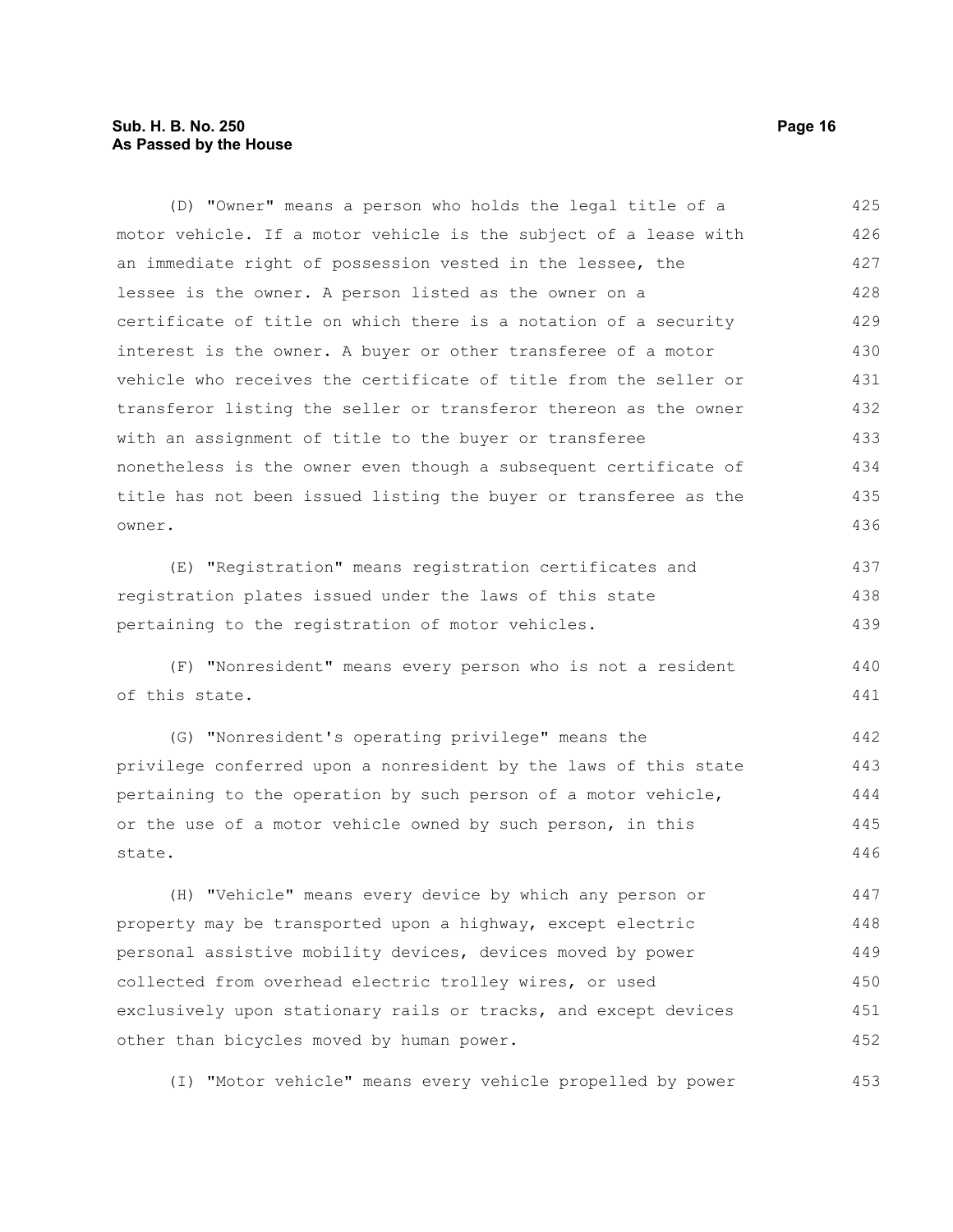#### **Sub. H. B. No. 250 Page 17 As Passed by the House**

other than muscular power or power collected from overhead electric trolley wires, except motorized bicycles, electric bicycles, road rollers, traction engines, power shovels, power cranes and other equipment used in construction work and not designed for or employed in general highway transportation, hole-digging machinery, well-drilling machinery, ditch-digging machinery, farm machinery, threshing machinery, hay baling machinery, and agricultural tractors and machinery used in the production of horticultural, floricultural, agricultural, and vegetable products. 454 455 456 457 458 459 460 461 462 463

(J) "Accident" or "motor vehicle accident" means any accident involving a motor vehicle which results in bodily injury to or death of any person, or damage to the property of any person in excess of four hundred dollars. 464 465 466 467

(K) "Proof of financial responsibility" means proof of ability to respond in damages for liability, on account of accidents occurring subsequent to the effective date of such proof, arising out of the ownership, maintenance, or use of a motor vehicle in the amount of twenty-five thousand dollars because of bodily injury to or death of one person in any one accident, in the amount of fifty thousand dollars because of bodily injury to or death of two or more persons in any one accident, and in the amount of twenty-five thousand dollars because of injury to property of others in any one accident. 468 469 470 471 472 473 474 475 476 477

(L) "Motor-vehicle liability policy" means an "owner's policy" or an "operator's policy" of liability insurance, certified as provided in section 4509.46 or 4509.47 of the Revised Code as proof of financial responsibility, and issued, except as provided in section 4509.47 of the Revised Code, by an insurance carrier authorized to do business in this state, to or 478 479 480 481 482 483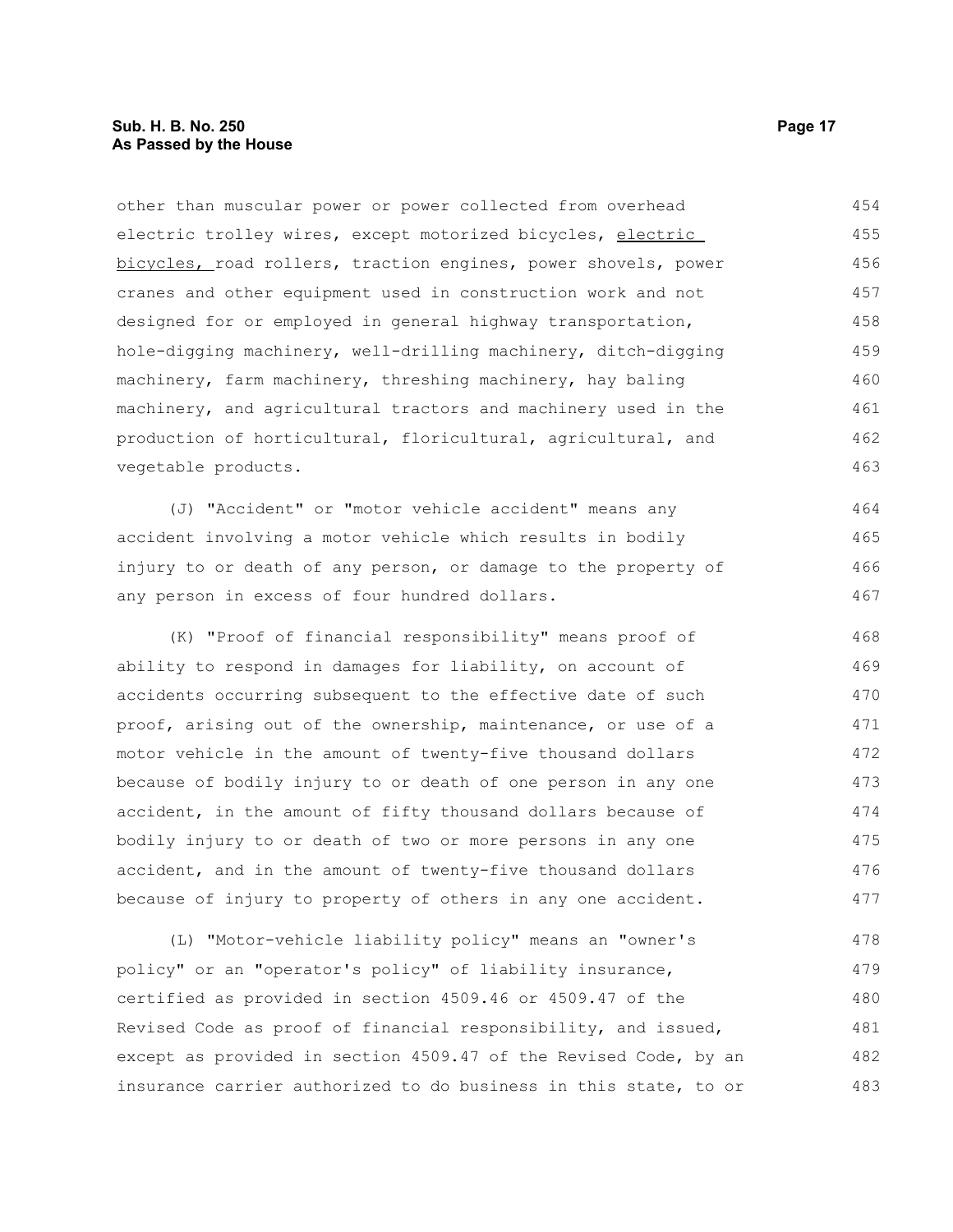for the benefit of the person named therein as insured. 484

**Sec. 4511.01.** As used in this chapter and in Chapter 4513. of the Revised Code: 485 486

(A) "Vehicle" means every device, including a motorized bicycle and an electric bicycle, in, upon, or by which any person or property may be transported or drawn upon a highway, except that "vehicle" does not include any motorized wheelchair, any electric personal assistive mobility device, any personal delivery device as defined in section 4511.513 of the Revised Code, any device that is moved by power collected from overhead electric trolley wires or that is used exclusively upon stationary rails or tracks, or any device, other than a bicycle, that is moved by human power. 487 488 489 490 491 492 493 494 495 496

(B) "Motor vehicle" means every vehicle propelled or drawn by power other than muscular power or power collected from overhead electric trolley wires, except motorized bicycles, electric bicycles, road rollers, traction engines, power shovels, power cranes, and other equipment used in construction work and not designed for or employed in general highway transportation, hole-digging machinery, well-drilling machinery, ditch-digging machinery, farm machinery, and trailers designed and used exclusively to transport a boat between a place of storage and a marina, or in and around a marina, when drawn or towed on a street or highway for a distance of no more than ten miles and at a speed of twenty-five miles per hour or less. 497 498 499 500 501 502 503 504 505 506 507 508

(C) "Motorcycle" means every motor vehicle, other than a tractor, having a seat or saddle for the use of the operator and designed to travel on not more than three wheels in contact with the ground, including, but not limited to, motor vehicles known as "motor-driven cycle," "motor scooter," "autocycle," "cab-509 510 511 512 513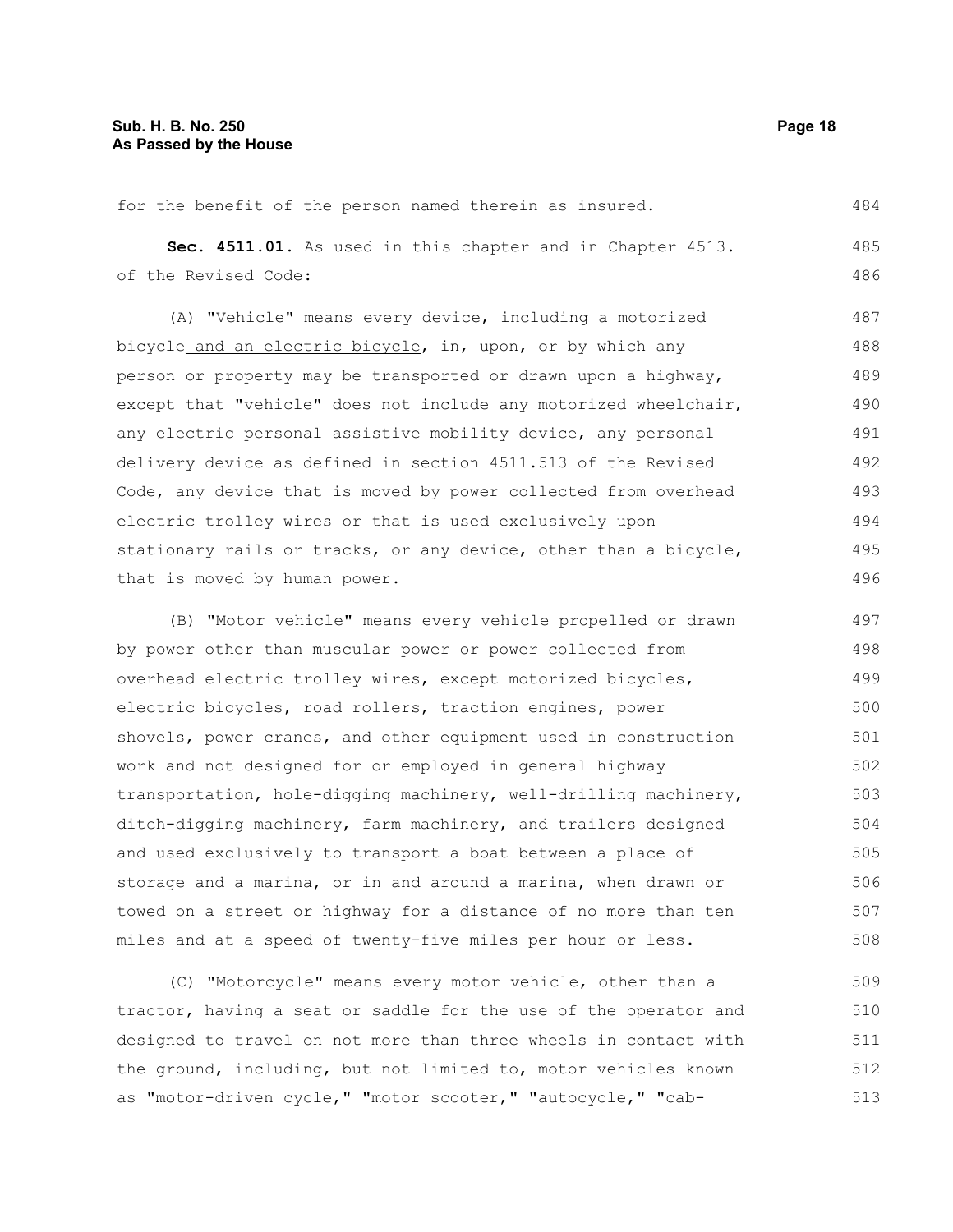enclosed motorcycle," or "motorcycle" without regard to weight or brake horsepower. (D) "Emergency vehicle" means emergency vehicles of municipal, township, or county departments or public utility corporations when identified as such as required by law, the director of public safety, or local authorities, and motor vehicles when commandeered by a police officer. (E) "Public safety vehicle" means any of the following: (1) Ambulances, including private ambulance companies under contract to a municipal corporation, township, or county, and private ambulances and nontransport vehicles bearing license plates issued under section 4503.49 of the Revised Code; (2) Motor vehicles used by public law enforcement officers or other persons sworn to enforce the criminal and traffic laws of the state; (3) Any motor vehicle when properly identified as required by the director of public safety, when used in response to fire emergency calls or to provide emergency medical service to ill or injured persons, and when operated by a duly qualified person who is a member of a volunteer rescue service or a volunteer fire department, and who is on duty pursuant to the rules or directives of that service. The state fire marshal shall be designated by the director of public safety as the certifying agency for all public safety vehicles described in division (E) (3) of this section. 514 515 516 517 518 519 520 521 522 523 524 525 526 527 528 529 530 531 532 533 534 535 536 537 538

(4) Vehicles used by fire departments, including motor vehicles when used by volunteer fire fighters responding to emergency calls in the fire department service when identified as required by the director of public safety. 539 540 541 542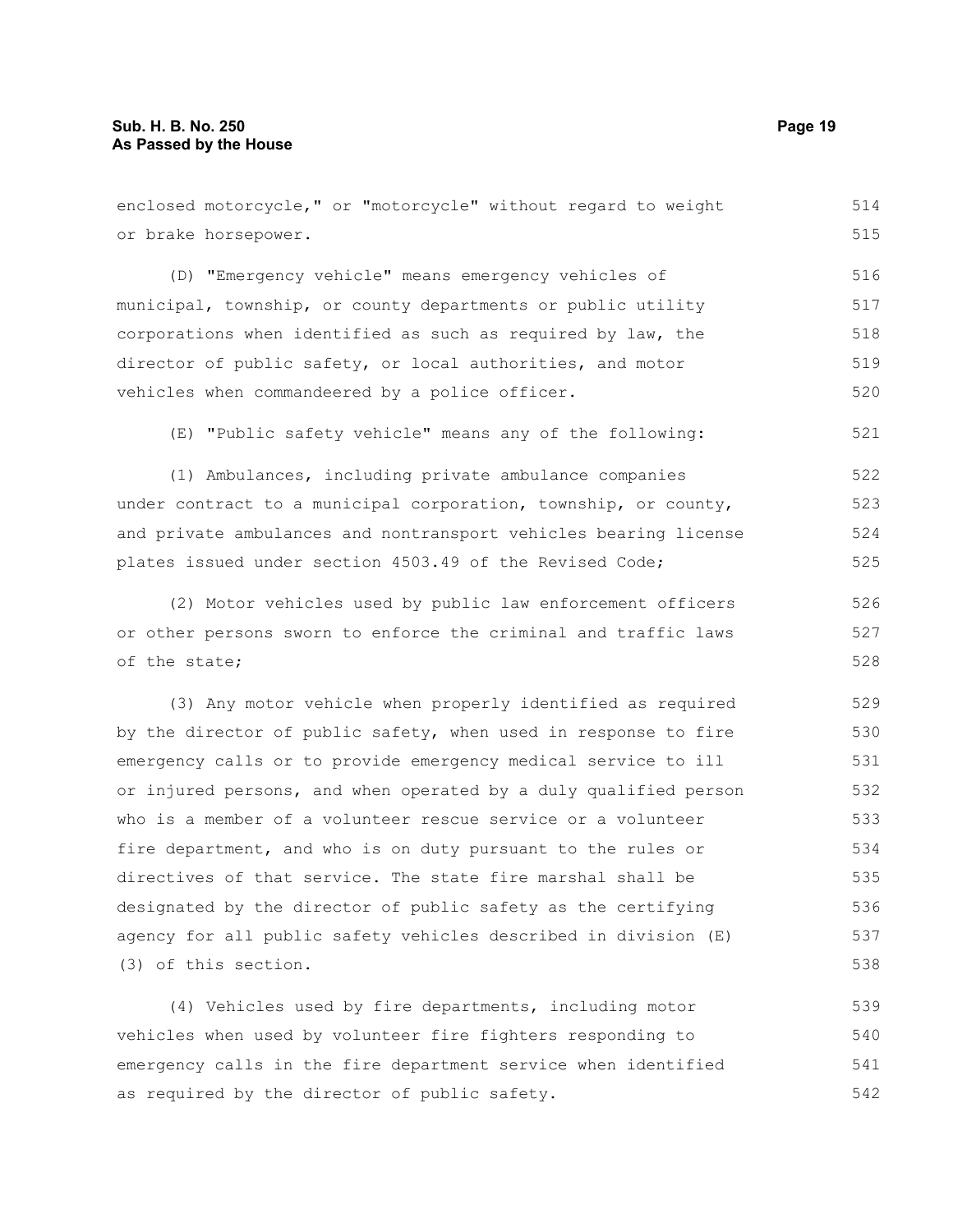#### **Sub. H. B. No. 250 Page 20 As Passed by the House**

Any vehicle used to transport or provide emergency medical service to an ill or injured person, when certified as a public safety vehicle, shall be considered a public safety vehicle when transporting an ill or injured person to a hospital regardless of whether such vehicle has already passed a hospital. 543 544 545 546 547

(5) Vehicles used by the motor carrier enforcement unit for the enforcement of orders and rules of the public utilities commission as specified in section 5503.34 of the Revised Code.

(F) "School bus" means every bus designed for carrying more than nine passengers that is owned by a public, private, or governmental agency or institution of learning and operated for the transportation of children to or from a school session or a school function, or owned by a private person and operated for compensation for the transportation of children to or from a school session or a school function, provided "school bus" does not include a bus operated by a municipally owned transportation system, a mass transit company operating exclusively within the territorial limits of a municipal corporation, or within such limits and the territorial limits of municipal corporations immediately contiguous to such municipal corporation, nor a common passenger carrier certified by the public utilities commission unless such bus is devoted exclusively to the transportation of children to and from a school session or a school function, and "school bus" does not include a van or bus used by a licensed child day-care center or type A family daycare home to transport children from the child day-care center or type A family day-care home to a school if the van or bus does not have more than fifteen children in the van or bus at any time. 551 552 553 554 555 556 557 558 559 560 561 562 563 564 565 566 567 568 569 570 571

(G) "Bicycle" means every device, other than a device that

548 549 550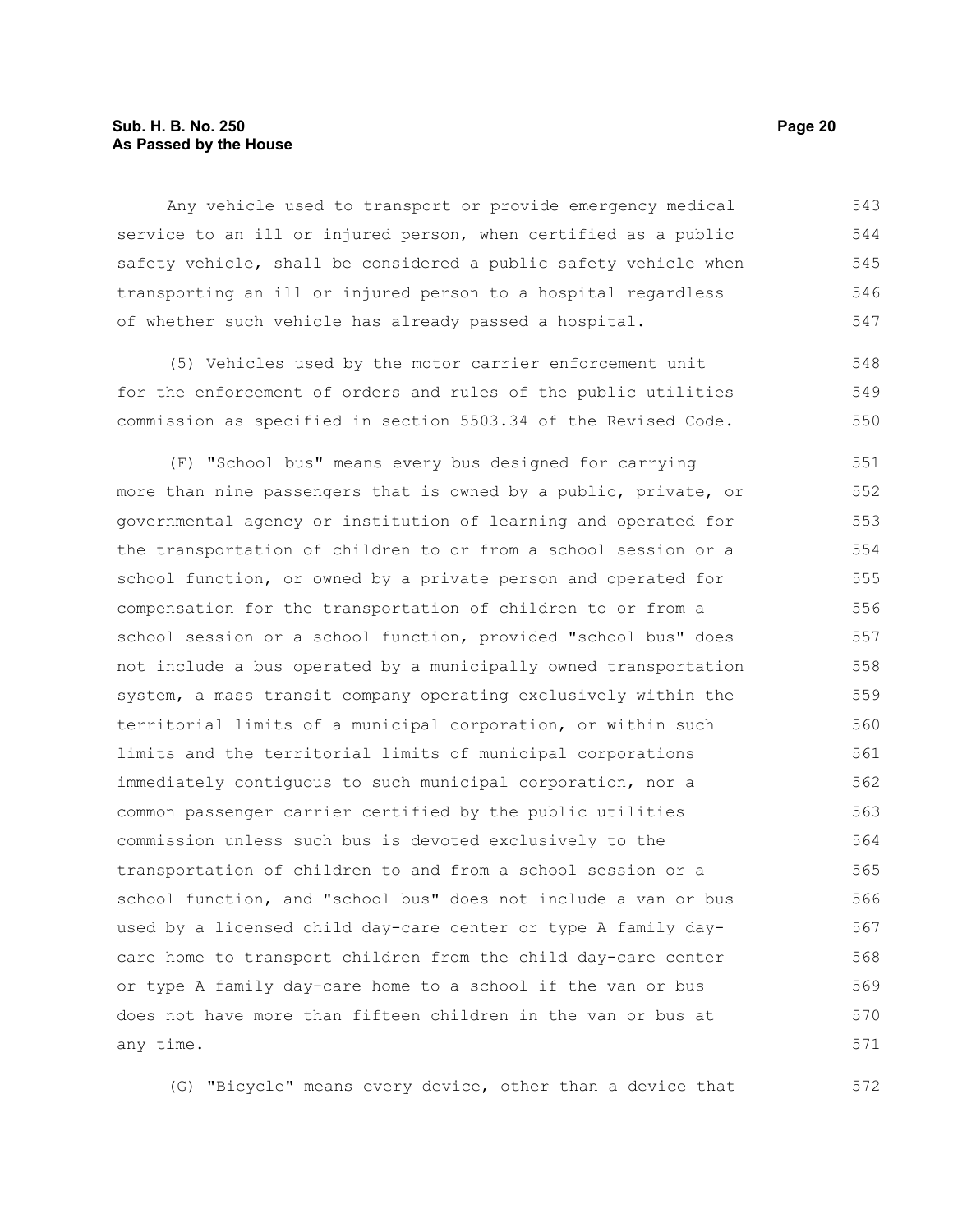is designed solely for use as a play vehicle by a child, that is propelled solely by human power upon which a person may ride, and that has two or more wheels, any of which is more than fourteen inches in diameter. 573 574 575 576

 $(H)$  (H)  $\overline{U}$  Until January 1, 2017, "motorized bicycle" means any vehicle having either two tandem wheels or one wheel in the front and two wheels in the rear, that is capable of being pedaled and is equipped with a helper motor of not more than fifty cubic centimeters piston displacement that produces no more than one brake horsepower and is capable of propelling the vehicle at a speed of no greater than twenty miles per hour on a level surface. 577 578 579 580 581 582 583 584

(2) Effective January 1, 2017, "motorized "Motorized bicycle" or "moped" means any vehicle having either two tandem wheels or one wheel in the front and two wheels in the rear, that may be pedaled, and that is equipped with a helper motor of not more than fifty cubic centimeters piston displacement that produces not more than one brake horsepower and is capable of propelling the vehicle at a speed of not greater than twenty miles per hour on a level surface. "Motorized bicycle" or "moped" does not include an electric bicycle. 585 586 587 588 589 590 591 592 593

(I) "Commercial tractor" means every motor vehicle having motive power designed or used for drawing other vehicles and not so constructed as to carry any load thereon, or designed or used for drawing other vehicles while carrying a portion of such other vehicles, or load thereon, or both.

(J) "Agricultural tractor" means every self-propelling vehicle designed or used for drawing other vehicles or wheeled machinery but having no provision for carrying loads independently of such other vehicles, and used principally for 599 600 601 602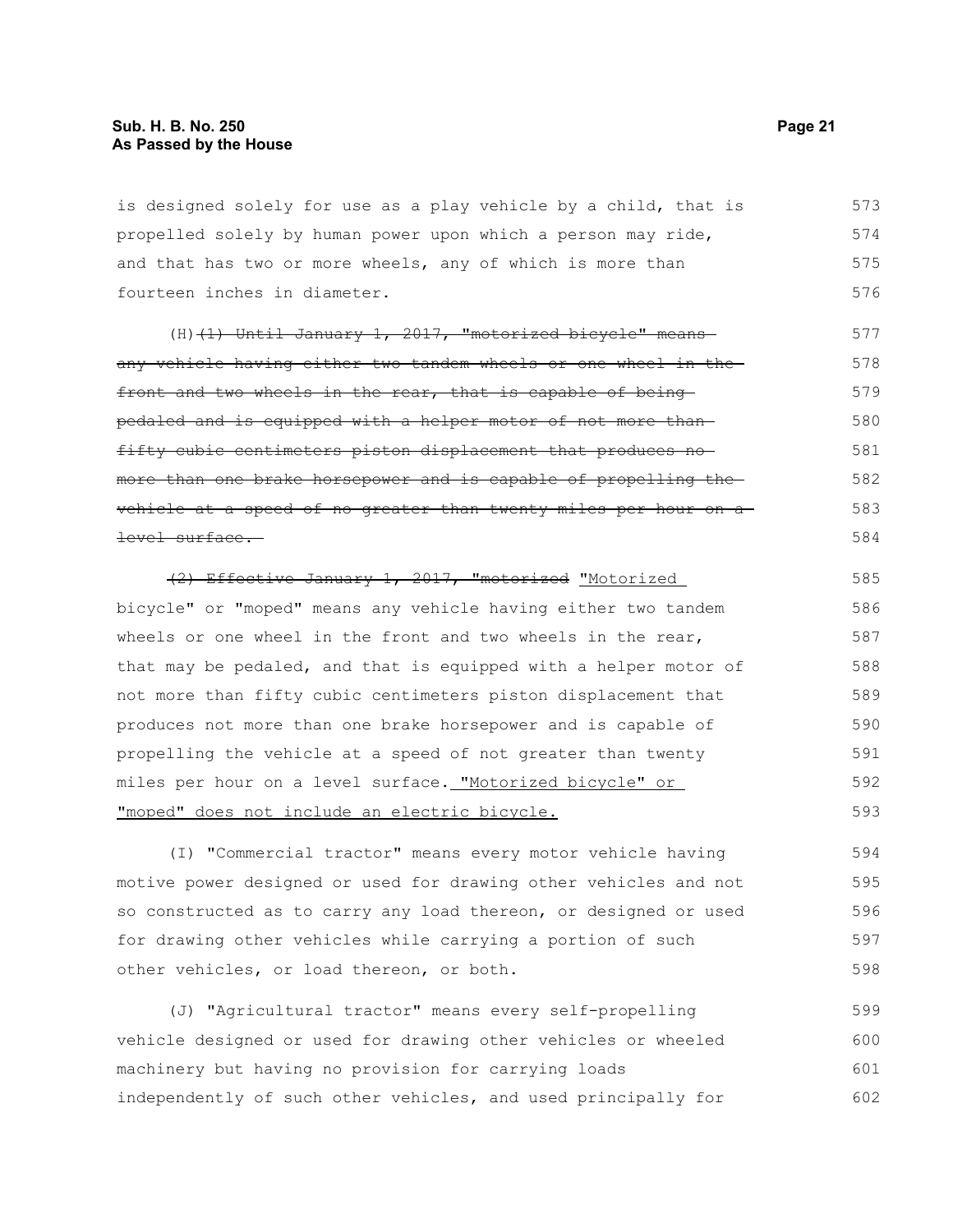agricultural purposes.

(K) "Truck" means every motor vehicle, except trailers and semitrailers, designed and used to carry property. 604 605

(L) "Bus" means every motor vehicle designed for carrying more than nine passengers and used for the transportation of persons other than in a ridesharing arrangement, and every motor vehicle, automobile for hire, or funeral car, other than a taxicab or motor vehicle used in a ridesharing arrangement, designed and used for the transportation of persons for compensation. 606 607 608 609 610 611 612

(M) "Trailer" means every vehicle designed or used for carrying persons or property wholly on its own structure and for being drawn by a motor vehicle, including any such vehicle when formed by or operated as a combination of a "semitrailer" and a vehicle of the dolly type, such as that commonly known as a "trailer dolly," a vehicle used to transport agricultural produce or agricultural production materials between a local place of storage or supply and the farm when drawn or towed on a street or highway at a speed greater than twenty-five miles per hour, and a vehicle designed and used exclusively to transport a boat between a place of storage and a marina, or in and around a marina, when drawn or towed on a street or highway for a distance of more than ten miles or at a speed of more than twenty-five miles per hour. 613 614 615 616 617 618 619 620 621 622 623 624 625 626

(N) "Semitrailer" means every vehicle designed or used for carrying persons or property with another and separate motor vehicle so that in operation a part of its own weight or that of its load, or both, rests upon and is carried by another vehicle. 627 628 629 630

(O) "Pole trailer" means every trailer or semitrailer

603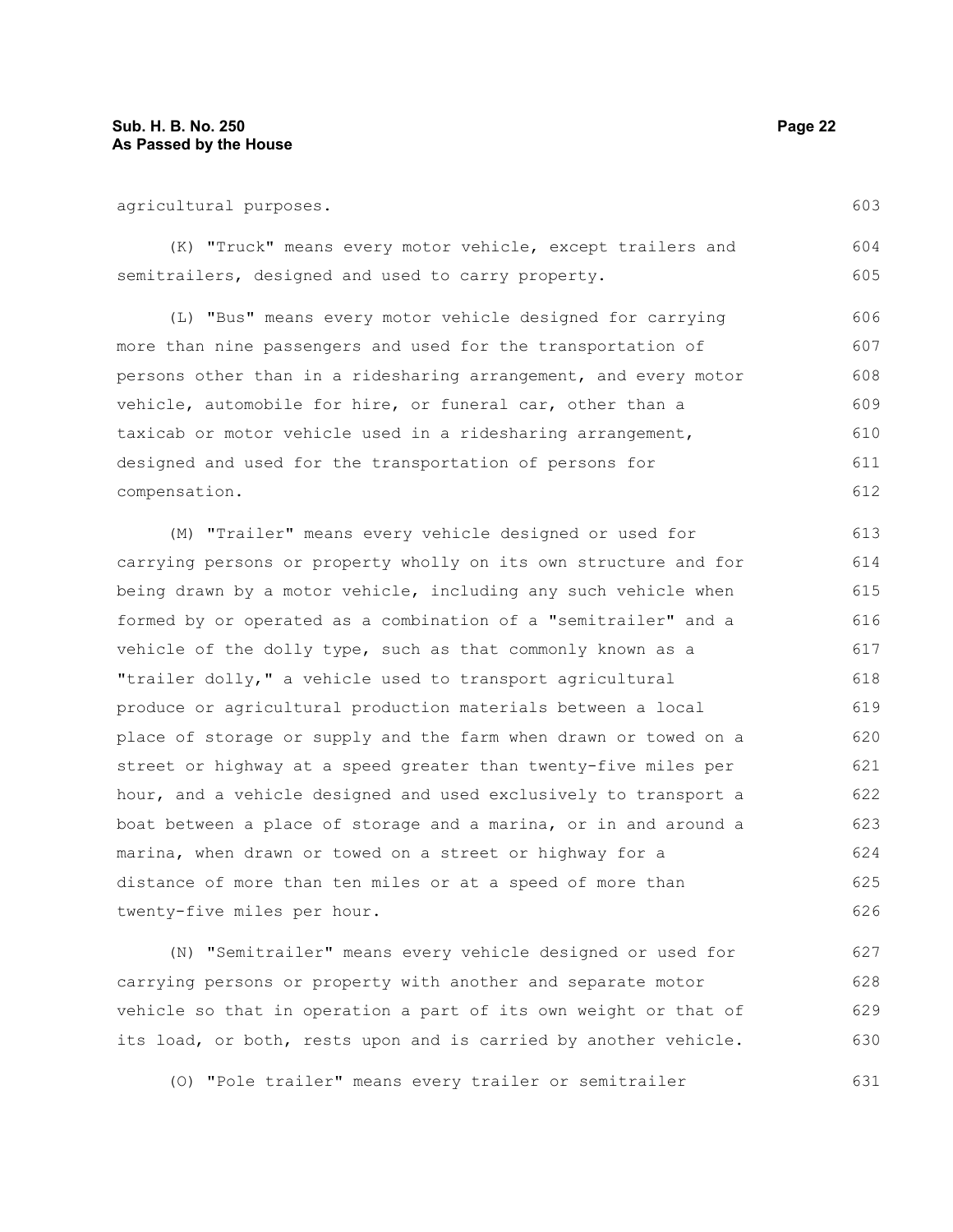attached to the towing vehicle by means of a reach, pole, or by being boomed or otherwise secured to the towing vehicle, and ordinarily used for transporting long or irregular shaped loads such as poles, pipes, or structural members capable, generally, of sustaining themselves as beams between the supporting connections. 632 633 634 635 636 637

(P) "Railroad" means a carrier of persons or property operating upon rails placed principally on a private right-ofway. 638 639 640

(Q) "Railroad train" means a steam engine or an electric or other motor, with or without cars coupled thereto, operated by a railroad. 641 642 643

(R) "Streetcar" means a car, other than a railroad train, for transporting persons or property, operated upon rails principally within a street or highway. 644 645 646

(S) "Trackless trolley" means every car that collects its power from overhead electric trolley wires and that is not operated upon rails or tracks. 647 648 649

(T) "Explosives" means any chemical compound or mechanical mixture that is intended for the purpose of producing an explosion that contains any oxidizing and combustible units or other ingredients in such proportions, quantities, or packing that an ignition by fire, by friction, by concussion, by percussion, or by a detonator of any part of the compound or mixture may cause such a sudden generation of highly heated gases that the resultant gaseous pressures are capable of producing destructive effects on contiguous objects, or of destroying life or limb. Manufactured articles shall not be held to be explosives when the individual units contain explosives in 650 651 652 653 654 655 656 657 658 659 660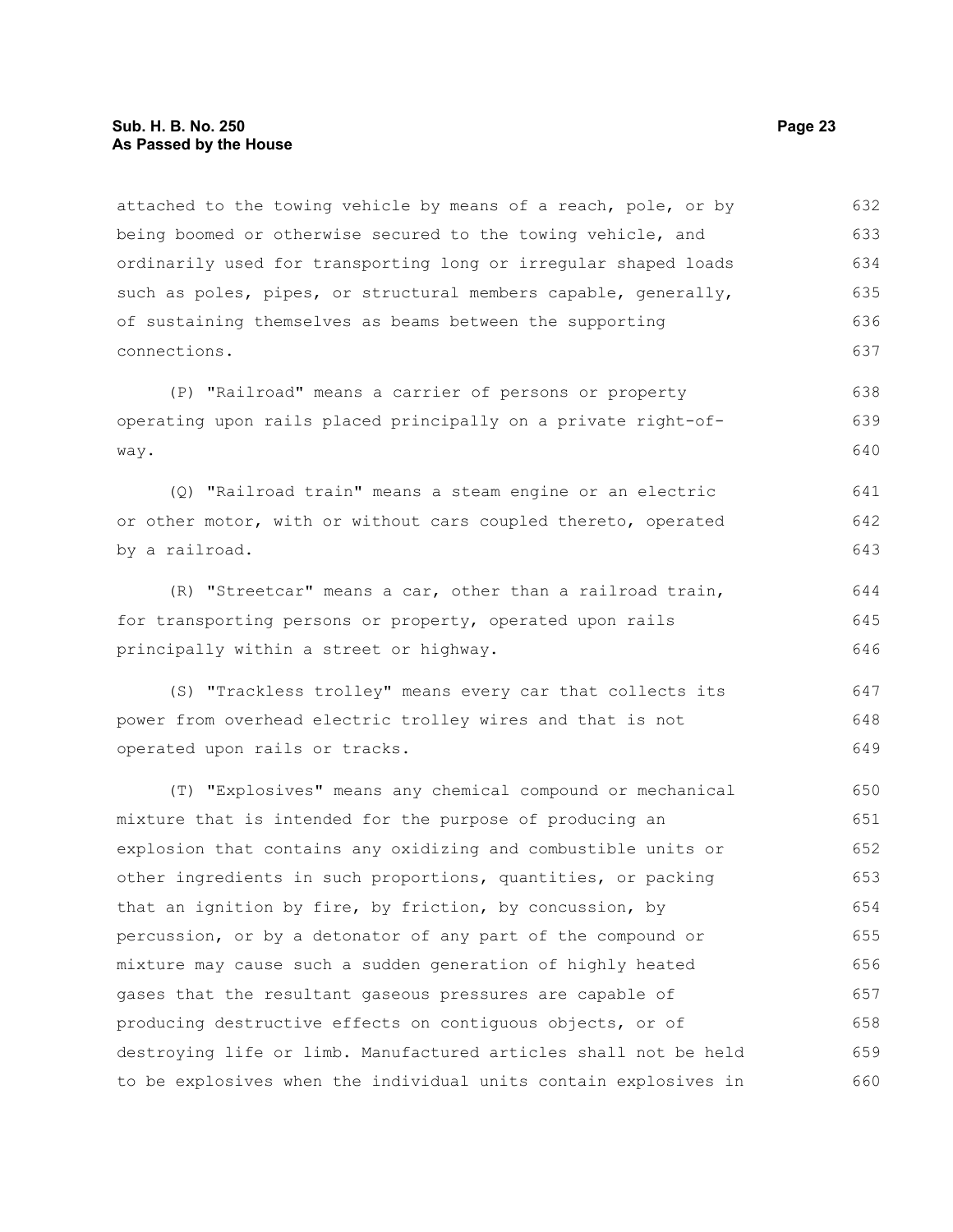#### **Sub. H. B. No. 250 Page 24 As Passed by the House**

traffic regulations.

such limited quantities, of such nature, or in such packing, that it is impossible to procure a simultaneous or a destructive explosion of such units, to the injury of life, limb, or property by fire, by friction, by concussion, by percussion, or by a detonator, such as fixed ammunition for small arms, firecrackers, or safety fuse matches. (U) "Flammable liquid" means any liquid that has a flash point of seventy degrees fahrenheit, or less, as determined by a tagliabue or equivalent closed cup test device. (V) "Gross weight" means the weight of a vehicle plus the weight of any load thereon. (W) "Person" means every natural person, firm, copartnership, association, or corporation. (X) "Pedestrian" means any natural person afoot. "Pedestrian" includes a personal delivery device as defined in section 4511.513 of the Revised Code unless the context clearly suggests otherwise. (Y) "Driver or operator" means every person who drives or is in actual physical control of a vehicle, trackless trolley, or streetcar. (Z) "Police officer" means every officer authorized to direct or regulate traffic, or to make arrests for violations of 661 662 663 664 665 666 667 668 669 670 671 672 673 674 675 676 677 678 679 680 681 682

(AA) "Local authorities" means every county, municipal, and other local board or body having authority to adopt police regulations under the constitution and laws of this state. 684 685 686

(BB) "Street" or "highway" means the entire width between the boundary lines of every way open to the use of the public as 687 688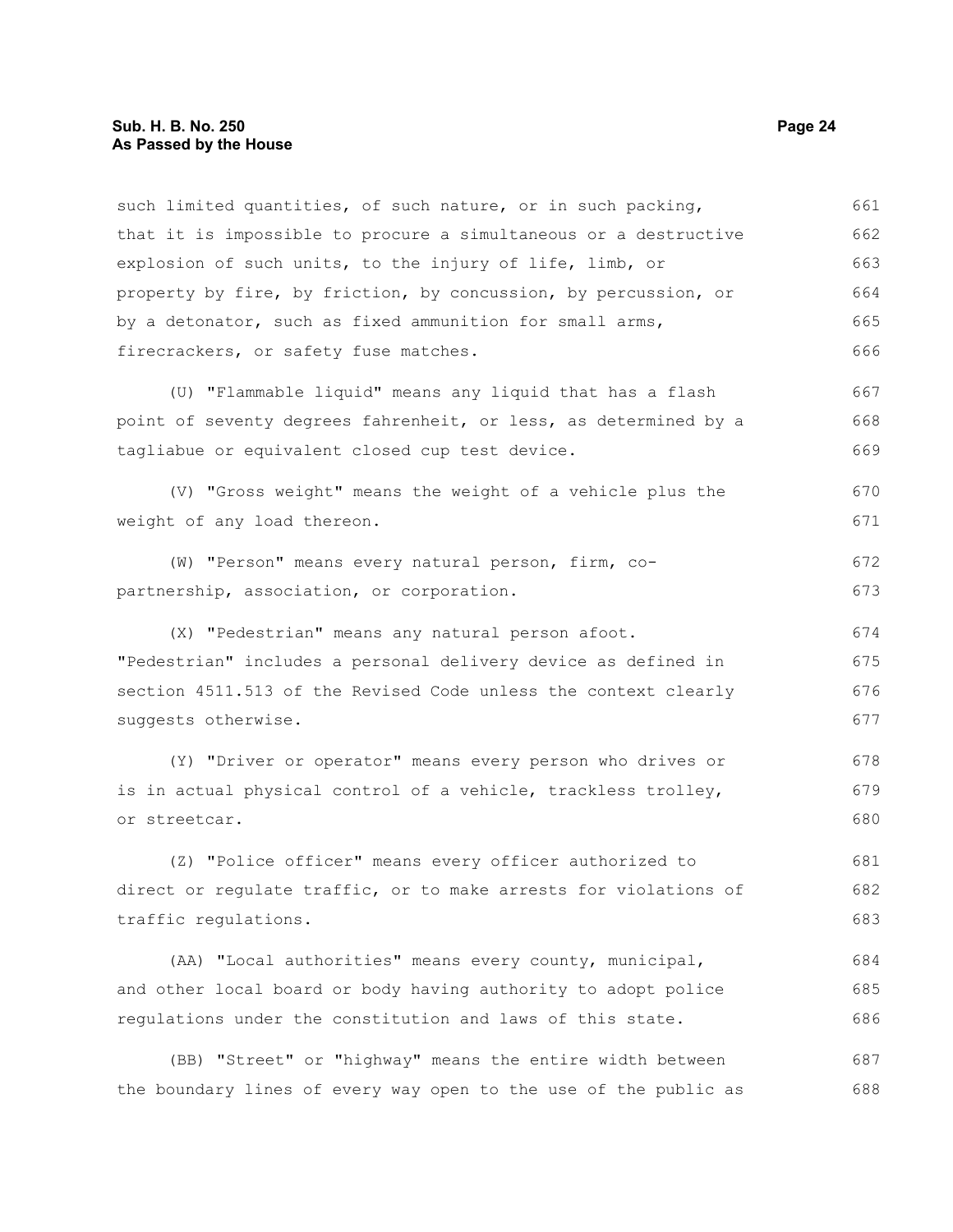689

a thoroughfare for purposes of vehicular travel.

(CC) "Controlled-access highway" means every street or highway in respect to which owners or occupants of abutting lands and other persons have no legal right of access to or from the same except at such points only and in such manner as may be determined by the public authority having jurisdiction over such street or highway. 690 691 692 693 694 695

(DD) "Private road or driveway" means every way or place in private ownership used for vehicular travel by the owner and those having express or implied permission from the owner but not by other persons. 696 697 698 699

(EE) "Roadway" means that portion of a highway improved, designed, or ordinarily used for vehicular travel, except the berm or shoulder. If a highway includes two or more separate roadways the term "roadway" means any such roadway separately but not all such roadways collectively. 700 701 702 703 704

(FF) "Sidewalk" means that portion of a street between the curb lines, or the lateral lines of a roadway, and the adjacent property lines, intended for the use of pedestrians. 705 706 707

(GG) "Laned highway" means a highway the roadway of which is divided into two or more clearly marked lanes for vehicular traffic. 708 709 710

(HH) "Through highway" means every street or highway as provided in section 4511.65 of the Revised Code. 711 712

(II) "State highway" means a highway under the jurisdiction of the department of transportation, outside the limits of municipal corporations, provided that the authority conferred upon the director of transportation in section 5511.01 of the Revised Code to erect state highway route markers and 713 714 715 716 717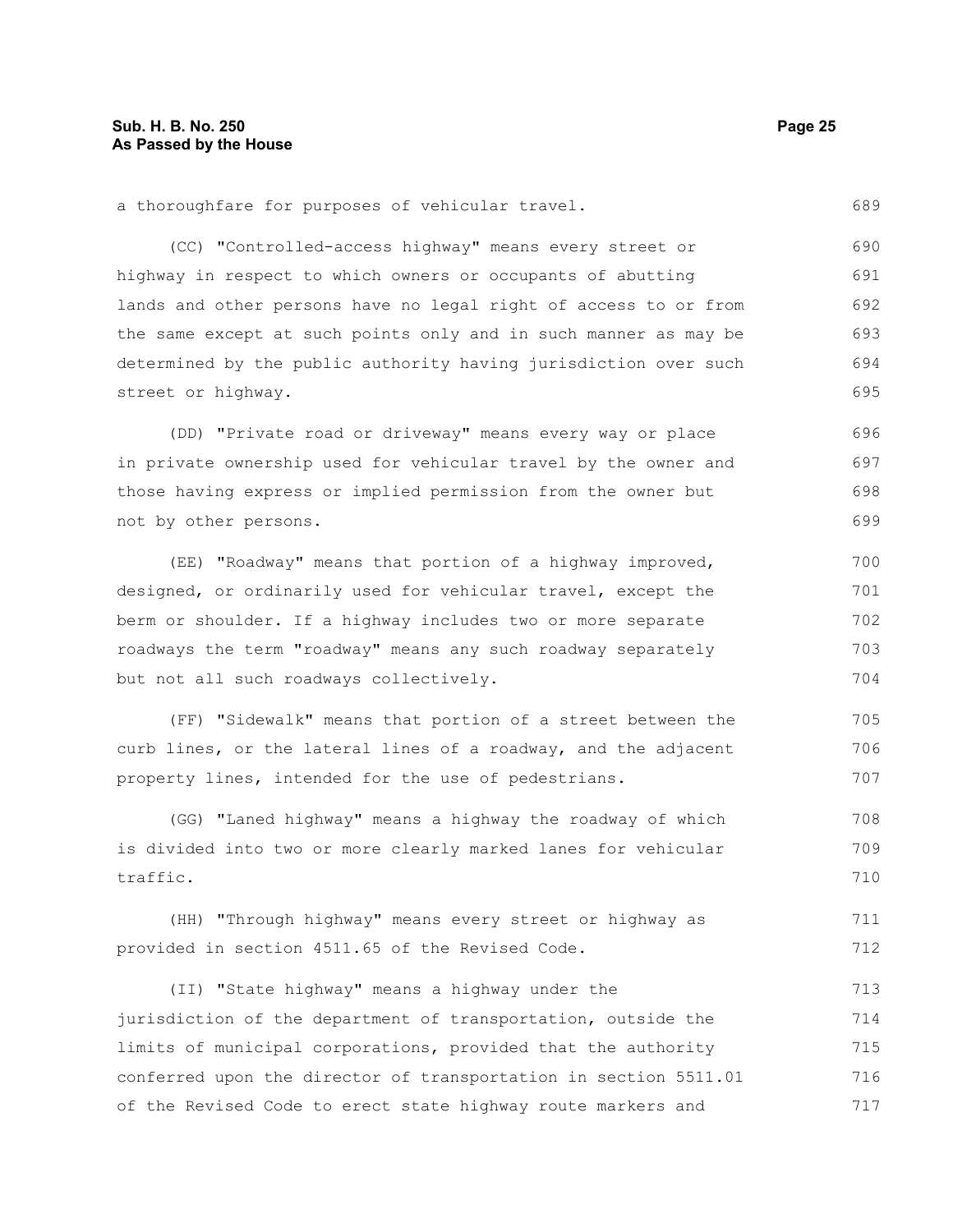signs directing traffic shall not be modified by sections 4511.01 to 4511.79 and 4511.99 of the Revised Code. (JJ) "State route" means every highway that is designated with an official state route number and so marked. (KK) "Intersection" means: (1) The area embraced within the prolongation or connection of the lateral curb lines, or, if none, the lateral boundary lines of the roadways of two highways that join one another at, or approximately at, right angles, or the area within which vehicles traveling upon different highways that join at any other angle might come into conflict. The junction of an alley or driveway with a roadway or highway does not constitute an intersection unless the roadway or highway at the junction is controlled by a traffic control device. (2) If a highway includes two roadways that are thirty feet or more apart, then every crossing of each roadway of such 718 719 720 721 722 723 724 725 726 727 728 729 730 731 732 733

divided highway by an intersecting highway constitutes a separate intersection. If both intersecting highways include two roadways thirty feet or more apart, then every crossing of any two roadways of such highways constitutes a separate intersection. 734 735 736 737 738

(3) At a location controlled by a traffic control signal, regardless of the distance between the separate intersections as described in division (KK)(2) of this section: 739 740 741

(a) If a stop line, yield line, or crosswalk has not been designated on the roadway within the median between the separate intersections, the two intersections and the roadway and median constitute one intersection. 742 743 744 745

(b) Where a stop line, yield line, or crosswalk line is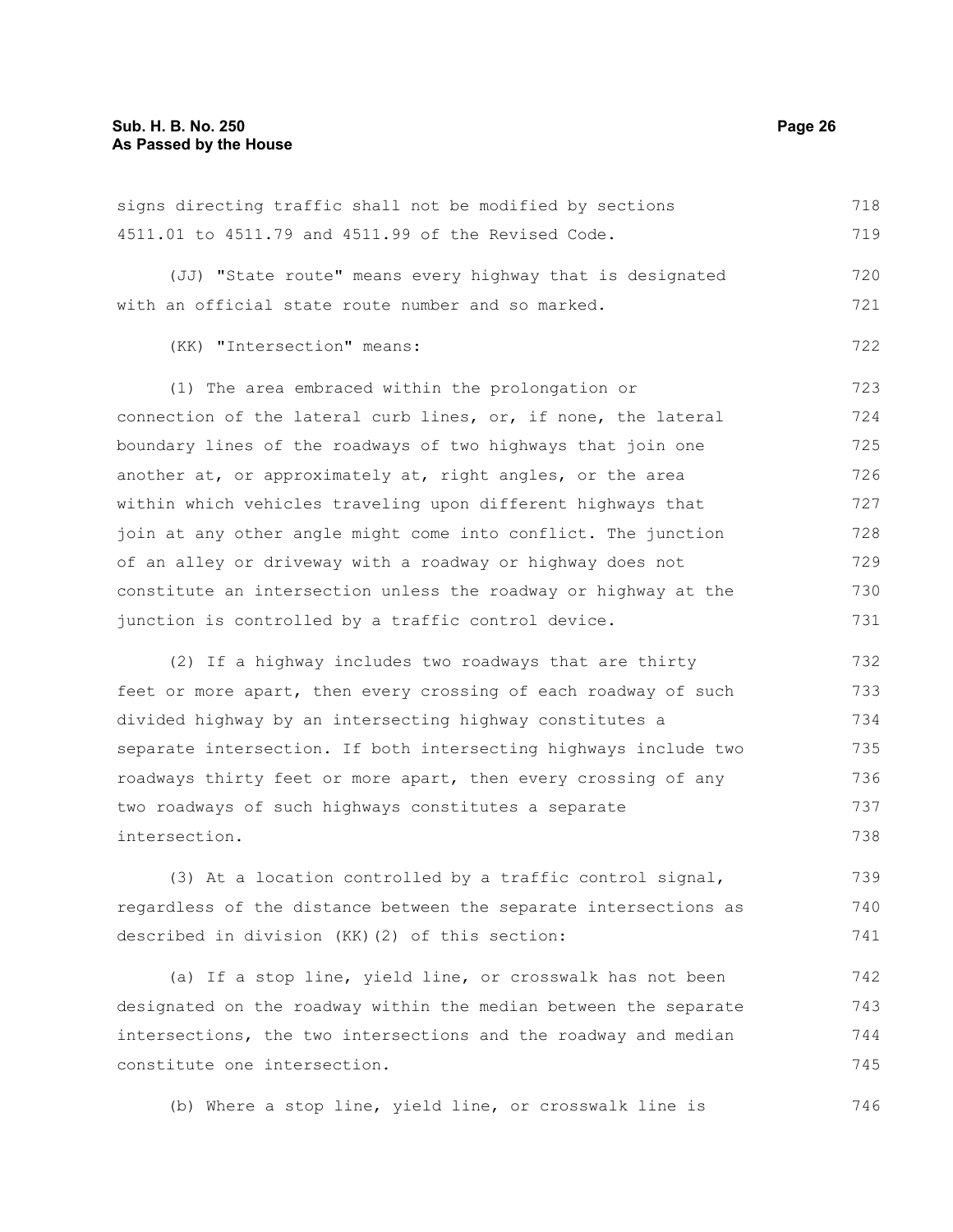within the crosswalk and any area beyond the designated stop line or yield line constitute part of the intersection. (c) Where a crosswalk is designated on a roadway on the departure from the intersection, the intersection includes the area that extends to the far side of the crosswalk. (LL) "Crosswalk" means: (1) That part of a roadway at intersections ordinarily included within the real or projected prolongation of property lines and curb lines or, in the absence of curbs, the edges of the traversable roadway; (2) Any portion of a roadway at an intersection or elsewhere, distinctly indicated for pedestrian crossing by lines or other markings on the surface; (3) Notwithstanding divisions (LL)(1) and (2) of this section, there shall not be a crosswalk where local authorities have placed signs indicating no crossing. (MM) "Safety zone" means the area or space officially set apart within a roadway for the exclusive use of pedestrians and protected or marked or indicated by adequate signs as to be plainly visible at all times. (NN) "Business district" means the territory fronting upon a street or highway, including the street or highway, between successive intersections within municipal corporations where fifty per cent or more of the frontage between such successive intersections is occupied by buildings in use for business, or within or outside municipal corporations where fifty per cent or more of the frontage for a distance of three hundred feet or 748 749 750 751 752 753 754 755 756 757 758 759 760 761 762 763 764 765 766 767 768 769 770 771 772 773 774

more is occupied by buildings in use for business, and the

designated on the roadway on the intersection approach, the area

747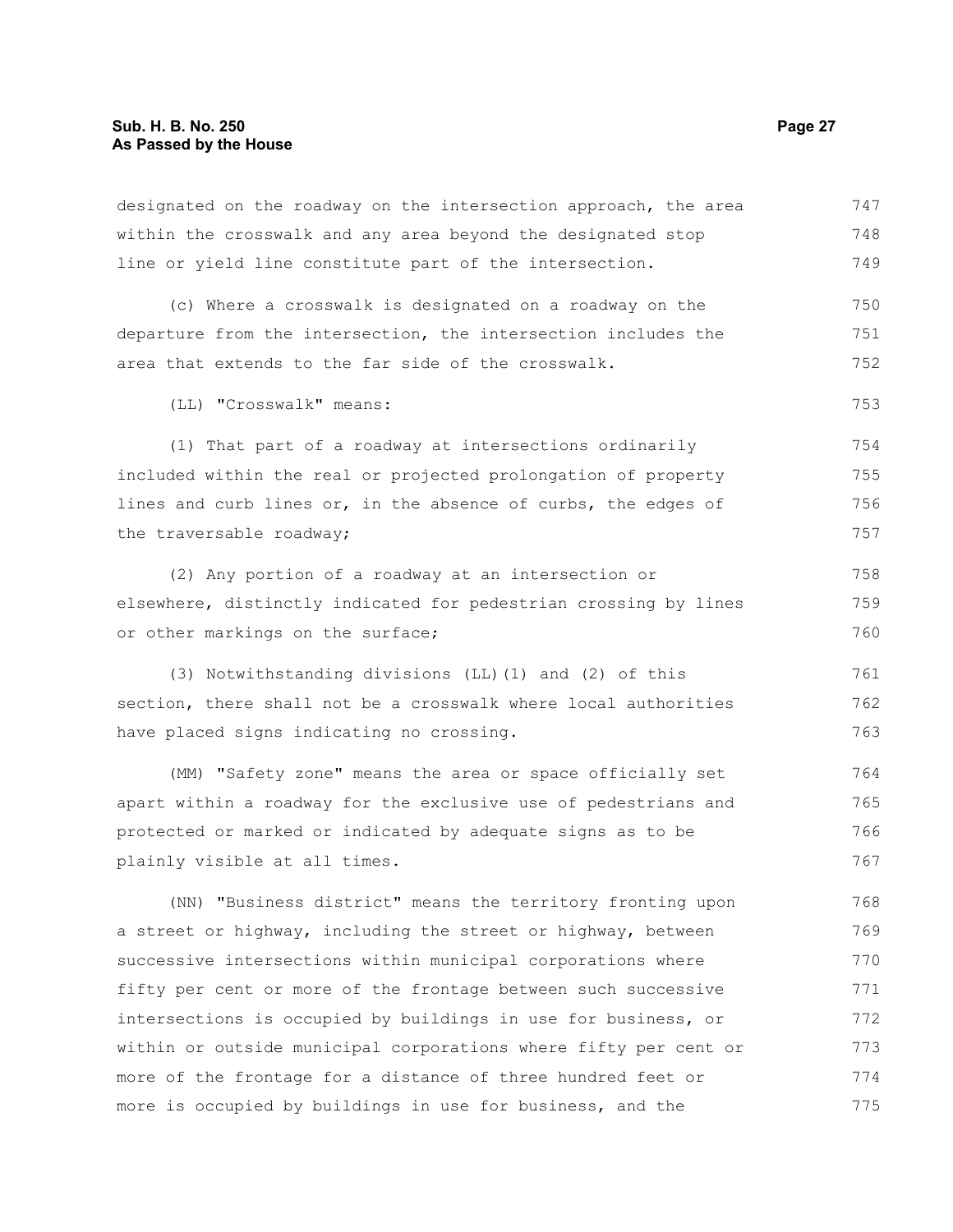character of such territory is indicated by official traffic control devices. (OO) "Residence district" means the territory, not

comprising a business district, fronting on a street or highway, including the street or highway, where, for a distance of three hundred feet or more, the frontage is improved with residences or residences and buildings in use for business. 779 780 781 782

(PP) "Urban district" means the territory contiguous to and including any street or highway which is built up with structures devoted to business, industry, or dwelling houses situated at intervals of less than one hundred feet for a distance of a quarter of a mile or more, and the character of such territory is indicated by official traffic control devices. 783 784 785 786 787 788

(QQ) "Traffic control device" means a flagger, sign, signal, marking, or other device used to regulate, warn, or guide traffic, placed on, over, or adjacent to a street, highway, private road open to public travel, pedestrian facility, or shared-use path by authority of a public agency or official having jurisdiction, or, in the case of a private road open to public travel, by authority of the private owner or private official having jurisdiction. 789 790 791 792 793 794 795 796

(RR) "Traffic control signal" means any highway traffic signal by which traffic is alternately directed to stop and permitted to proceed. 797 798 799

(SS) "Railroad sign or signal" means any sign, signal, or device erected by authority of a public body or official or by a railroad and intended to give notice of the presence of railroad tracks or the approach of a railroad train. 800 801 802 803

(TT) "Traffic" means pedestrians, ridden or herded

776 777

778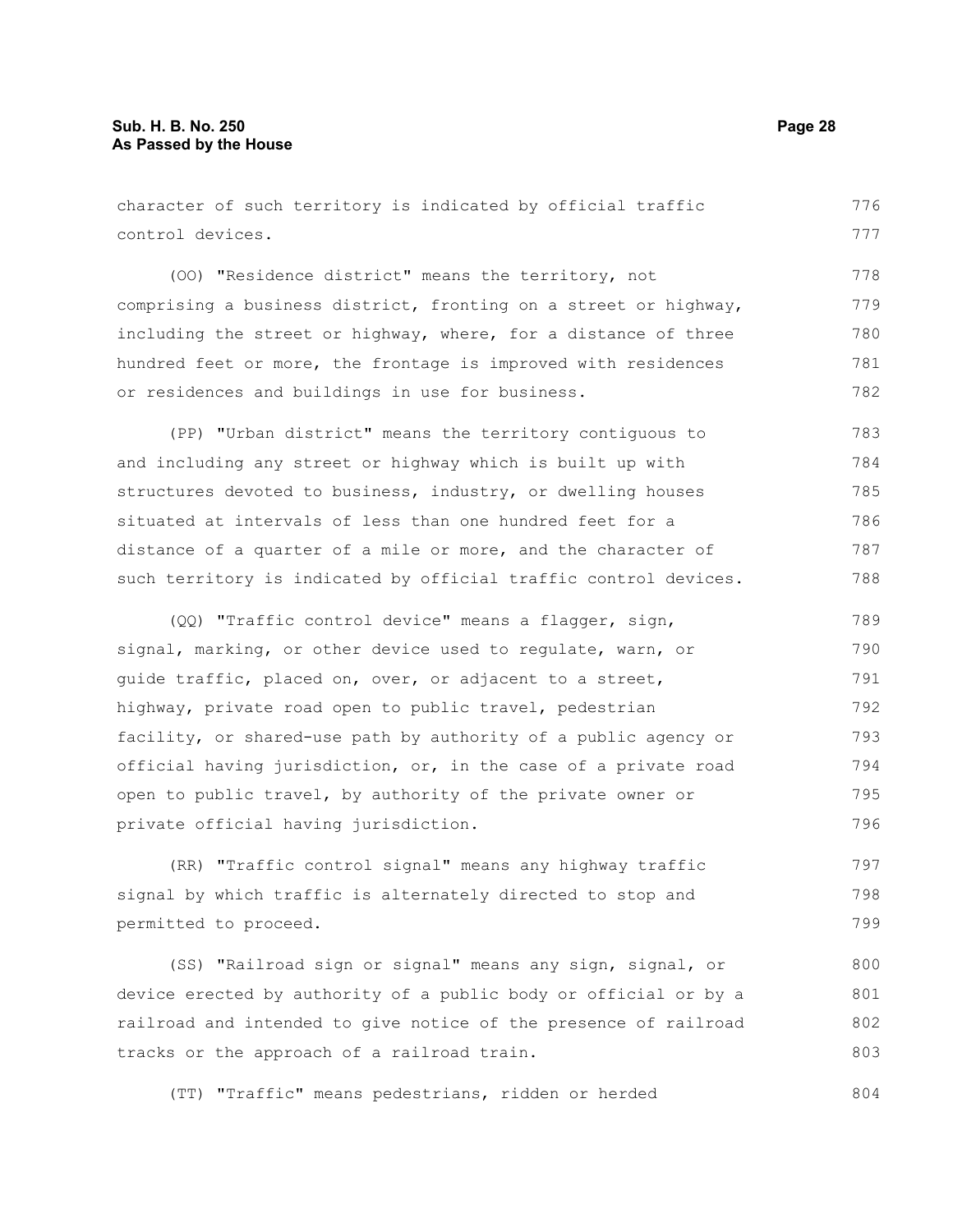animals, vehicles, streetcars, trackless trolleys, and other devices, either singly or together, while using for purposes of travel any highway or private road open to public travel. 805 806 807

(UU) "Right-of-way" means either of the following, as the context requires: 808 809

(1) The right of a vehicle, streetcar, trackless trolley, or pedestrian to proceed uninterruptedly in a lawful manner in the direction in which it or the individual is moving in preference to another vehicle, streetcar, trackless trolley, or pedestrian approaching from a different direction into its or the individual's path; 810 811 812 813 814 815

(2) A general term denoting land, property, or the interest therein, usually in the configuration of a strip, acquired for or devoted to transportation purposes. When used in this context, right-of-way includes the roadway, shoulders or berm, ditch, and slopes extending to the right-of-way limits under the control of the state or local authority. 816 817 818 819 820 821

(VV) "Rural mail delivery vehicle" means every vehicle used to deliver United States mail on a rural mail delivery route. 822 823 824

(WW) "Funeral escort vehicle" means any motor vehicle, including a funeral hearse, while used to facilitate the movement of a funeral procession. 825 826 827

(XX) "Alley" means a street or highway intended to provide access to the rear or side of lots or buildings in urban districts and not intended for the purpose of through vehicular traffic, and includes any street or highway that has been declared an "alley" by the legislative authority of the municipal corporation in which such street or highway is 828 829 830 831 832 833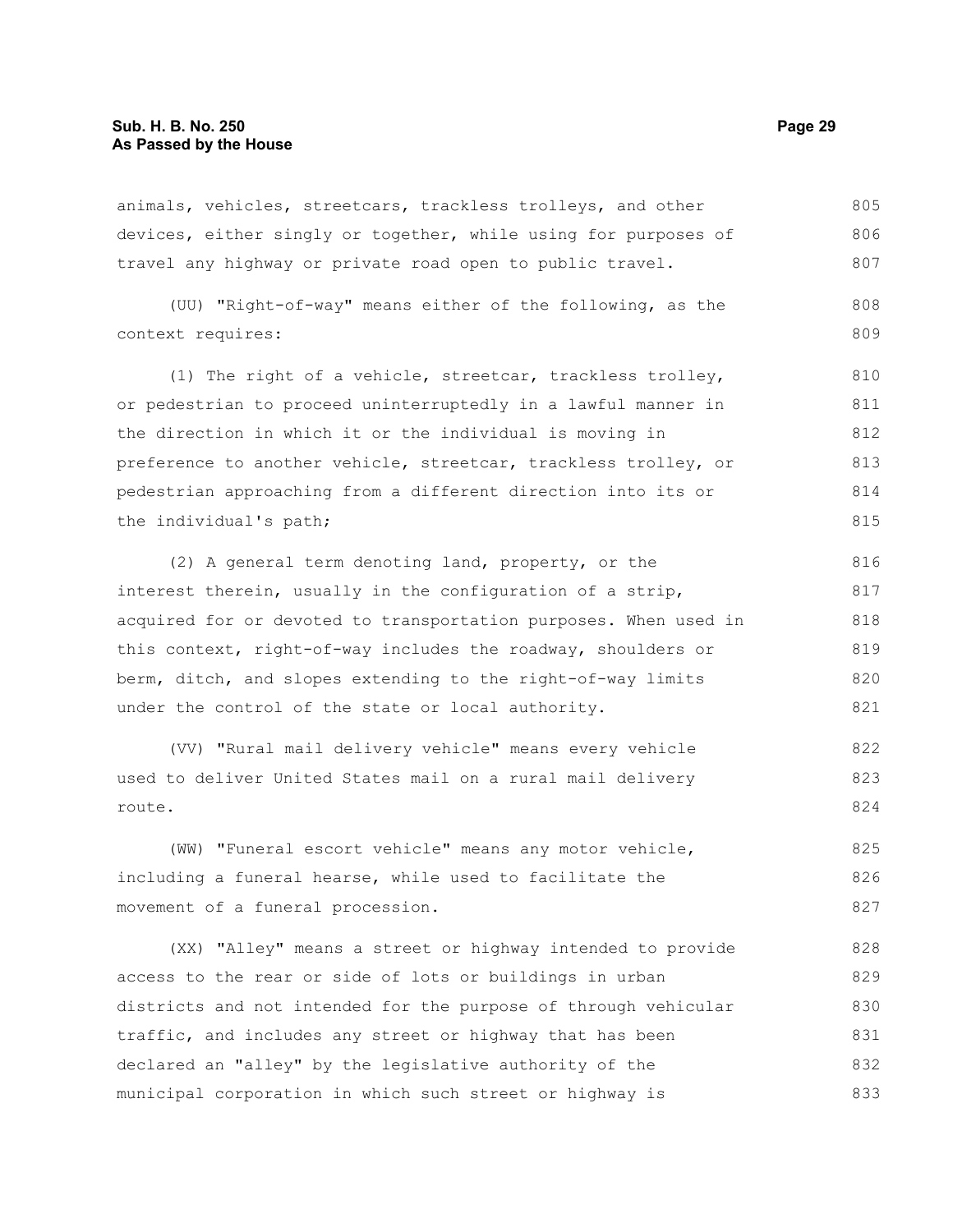located. (YY) "Freeway" means a divided multi-lane highway for through traffic with all crossroads separated in grade and with full control of access. (ZZ) "Expressway" means a divided arterial highway for through traffic with full or partial control of access with an excess of fifty per cent of all crossroads separated in grade. (AAA) "Thruway" means a through highway whose entire roadway is reserved for through traffic and on which roadway parking is prohibited. (BBB) "Stop intersection" means any intersection at one or more entrances of which stop signs are erected. (CCC) "Arterial street" means any United States or state numbered route, controlled access highway, or other major radial or circumferential street or highway designated by local authorities within their respective jurisdictions as part of a major arterial system of streets or highways. (DDD) "Ridesharing arrangement" means the transportation of persons in a motor vehicle where such transportation is incidental to another purpose of a volunteer driver and includes ridesharing arrangements known as carpools, vanpools, and buspools. (EEE) "Motorized wheelchair" means any self-propelled vehicle designed for, and used by, a handicapped person and that

(FFF) "Child day-care center" and "type A family day-care home" have the same meanings as in section 5104.01 of the Revised Code. 859 860 861

is incapable of a speed in excess of eight miles per hour.

834

835 836 837

838 839 840

841 842 843

844 845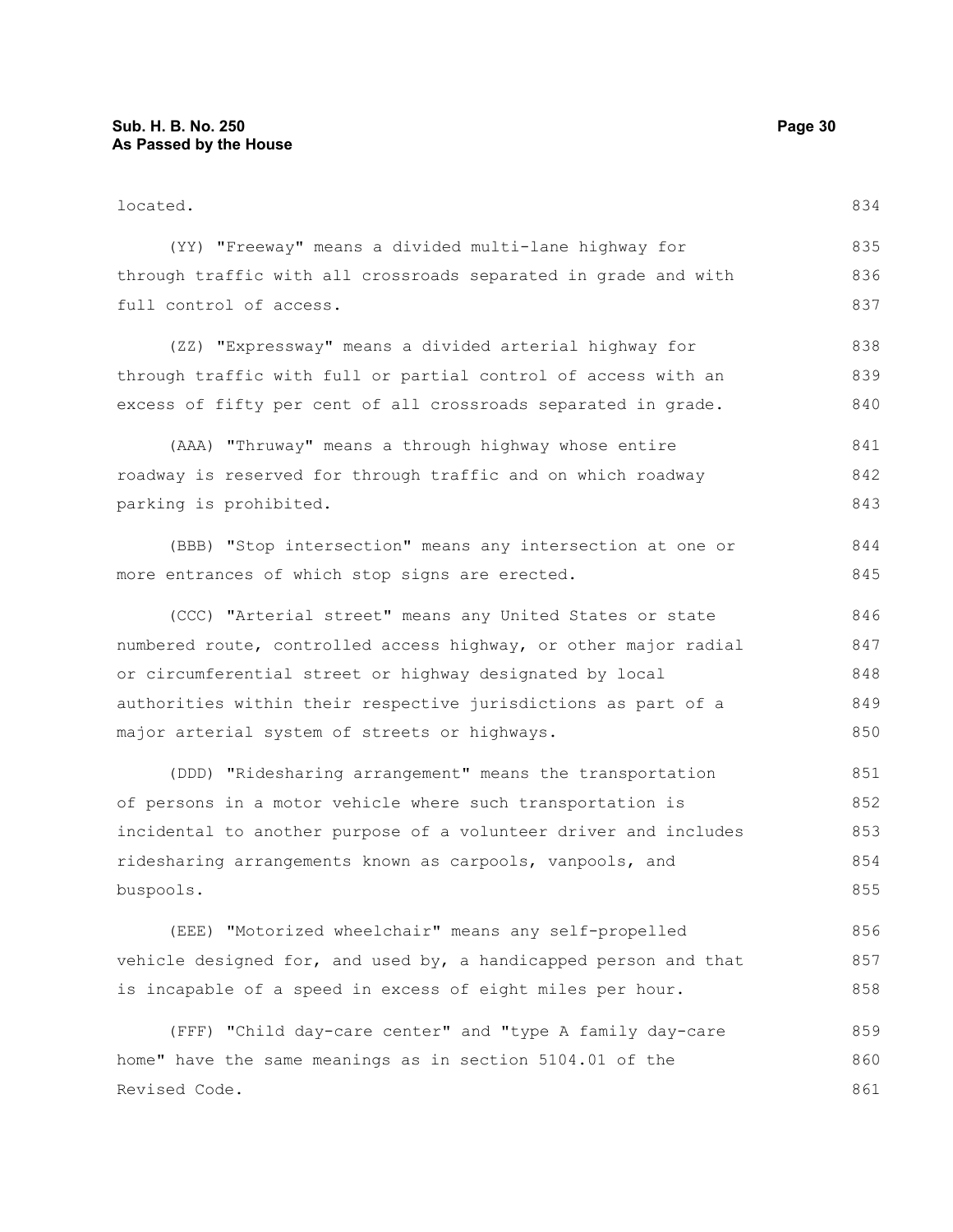### **Sub. H. B. No. 250 Page 31 As Passed by the House**

| (GGG) "Multi-wheel agricultural tractor" means a type of         | 862 |
|------------------------------------------------------------------|-----|
| agricultural tractor that has two or more wheels or tires on     | 863 |
| each side of one axle at the rear of the tractor, is designed or | 864 |
| used for drawing other vehicles or wheeled machinery, has no     | 865 |
| provision for carrying loads independently of the drawn vehicles | 866 |
| or machinery, and is used principally for agricultural purposes. | 867 |
| (HHH) "Operate" means to cause or have caused movement of        | 868 |
| a vehicle, streetcar, or trackless trolley.                      | 869 |
| (III) "Predicate motor vehicle or traffic offense" means         | 870 |
| any of the following:                                            | 871 |
| (1) A violation of section 4511.03, 4511.051, 4511.12,           | 872 |
| 4511.132, 4511.16, 4511.20, 4511.201, 4511.21, 4511.211,         | 873 |
| 4511.213, 4511.22, 4511.23, 4511.25, 4511.26, 4511.27, 4511.28,  | 874 |
| 4511.29, 4511.30, 4511.31, 4511.32, 4511.33, 4511.34, 4511.35,   | 875 |
| 4511.36, 4511.37, 4511.38, 4511.39, 4511.40, 4511.41, 4511.42,   | 876 |
| 4511.43, 4511.431, 4511.432, 4511.44, 4511.441, 4511.451,        | 877 |
| 4511.452, 4511.46, 4511.47, 4511.48, 4511.481, 4511.49, 4511.50, | 878 |
| 4511.511, 4511.522, 4511.53, 4511.54, 4511.55, 4511.56, 4511.57, | 879 |
| 4511.58, 4511.59, 4511.60, 4511.61, 4511.64, 4511.66, 4511.661,  | 880 |
| 4511.68, 4511.70, 4511.701, 4511.71, 4511.711, 4511.712,         | 881 |
| 4511.713, 4511.72, 4511.73, 4511.763, 4511.771, 4511.78, or      | 882 |
| 4511.84 of the Revised Code;                                     | 883 |
| (2) A violation of division (A)(2) of section 4511.17,           | 884 |
| divisions (A) to (D) of section 4511.51, or division (A) of      | 885 |
| section 4511.74 of the Revised Code;                             | 886 |
| (3) A violation of any provision of sections 4511.01 to          | 887 |
| 4511.76 of the Revised Code for which no penalty otherwise is    | 888 |
| provided in the section that contains the provision violated;    | 889 |
| (4) Until January 1, 2017, a violation of a municipal            | 890 |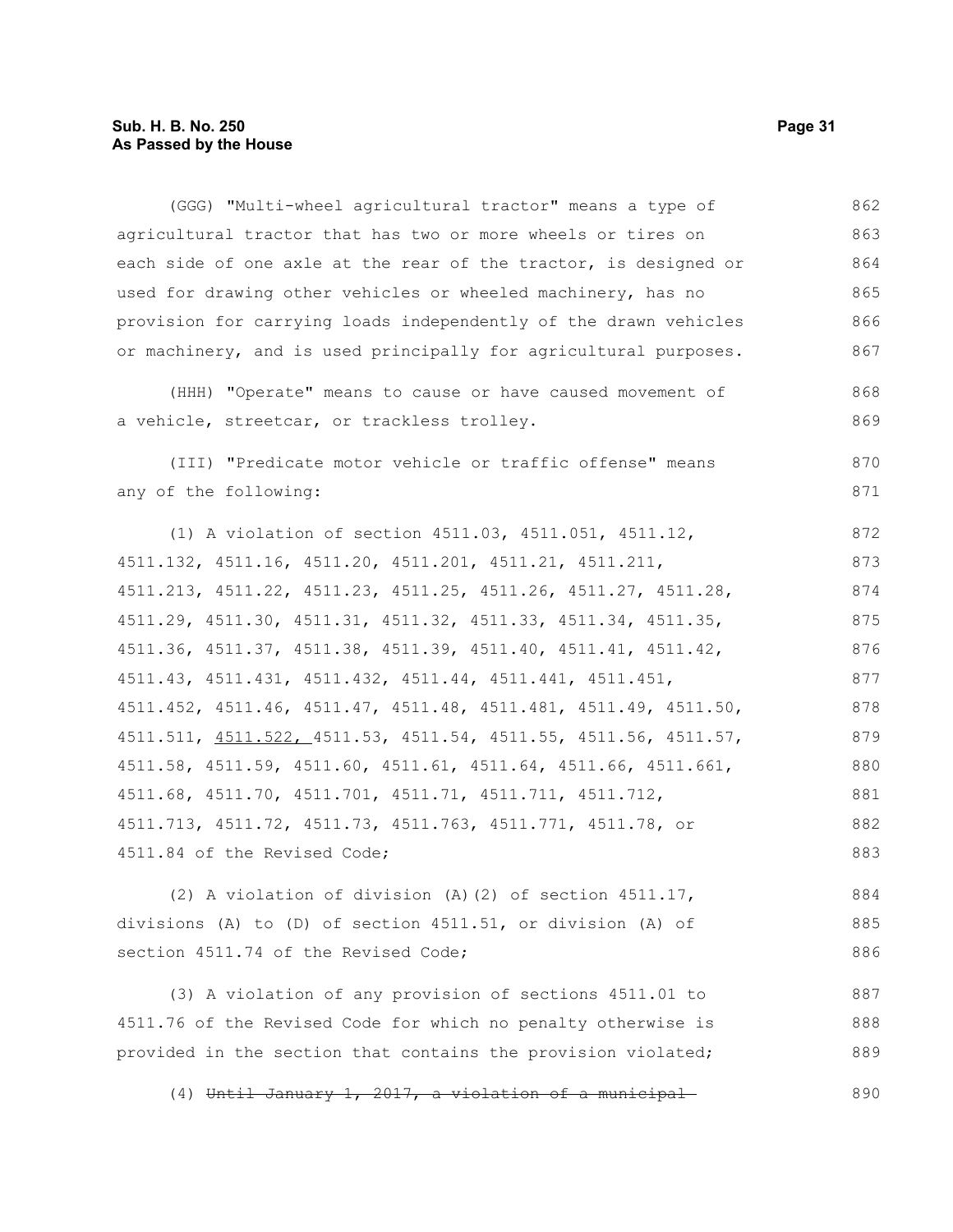| ordinance that is substantially similar to any section or-       | 891 |
|------------------------------------------------------------------|-----|
| provision set forth or described in division (III)(1), (2),      | 892 |
| (3) of this section;                                             | 893 |
| $(5)$ Effective January 1, 2017, a $A$ violation of section      | 894 |
| 4511.214 of the Revised Code;                                    | 895 |
| (6) Effective January 1, 2017, a (5) A violation of a            | 896 |
| municipal ordinance that is substantially similar to any section | 897 |
| or provision set forth or described in division (III) (1), (2),  | 898 |
| (3), or $\left(\frac{5}{9}\right)$ (4) of this section.          | 899 |
| (JJJ) "Road service vehicle" means wreckers, utility             | 900 |
| repair vehicles, and state, county, and municipal service        | 901 |
| vehicles equipped with visual signals by means of flashing,      | 902 |
| rotating, or oscillating lights.                                 | 903 |
| (KKK) "Beacon" means a highway traffic signal with one or        | 904 |
| more signal sections that operate in a flashing mode.            | 905 |
| (LLL) "Hybrid beacon" means a type of beacon that is             | 906 |
| intentionally placed in a dark mode between periods of operation | 907 |
| where no indications are displayed and, when in operation,       | 908 |
| displays both steady and flashing traffic control signal         | 909 |
| indications.                                                     | 910 |
| (MMM) "Highway traffic signal" means a power-operated            | 911 |
| traffic control device by which traffic is warned or directed to | 912 |
| take some specific action. "Highway traffic signal" does not     | 913 |
| include a power-operated sign, steadily illuminated pavement     | 914 |
| marker, warning light, or steady burning electric lamp.          | 915 |
| (NNN) "Median" means the area between two roadways of a          | 916 |
| divided highway, measured from edge of traveled way to edge of   | 917 |
| traveled way, but excluding turn lanes. The width of a median    | 918 |
| may be different between intersections, between interchanges,    | 919 |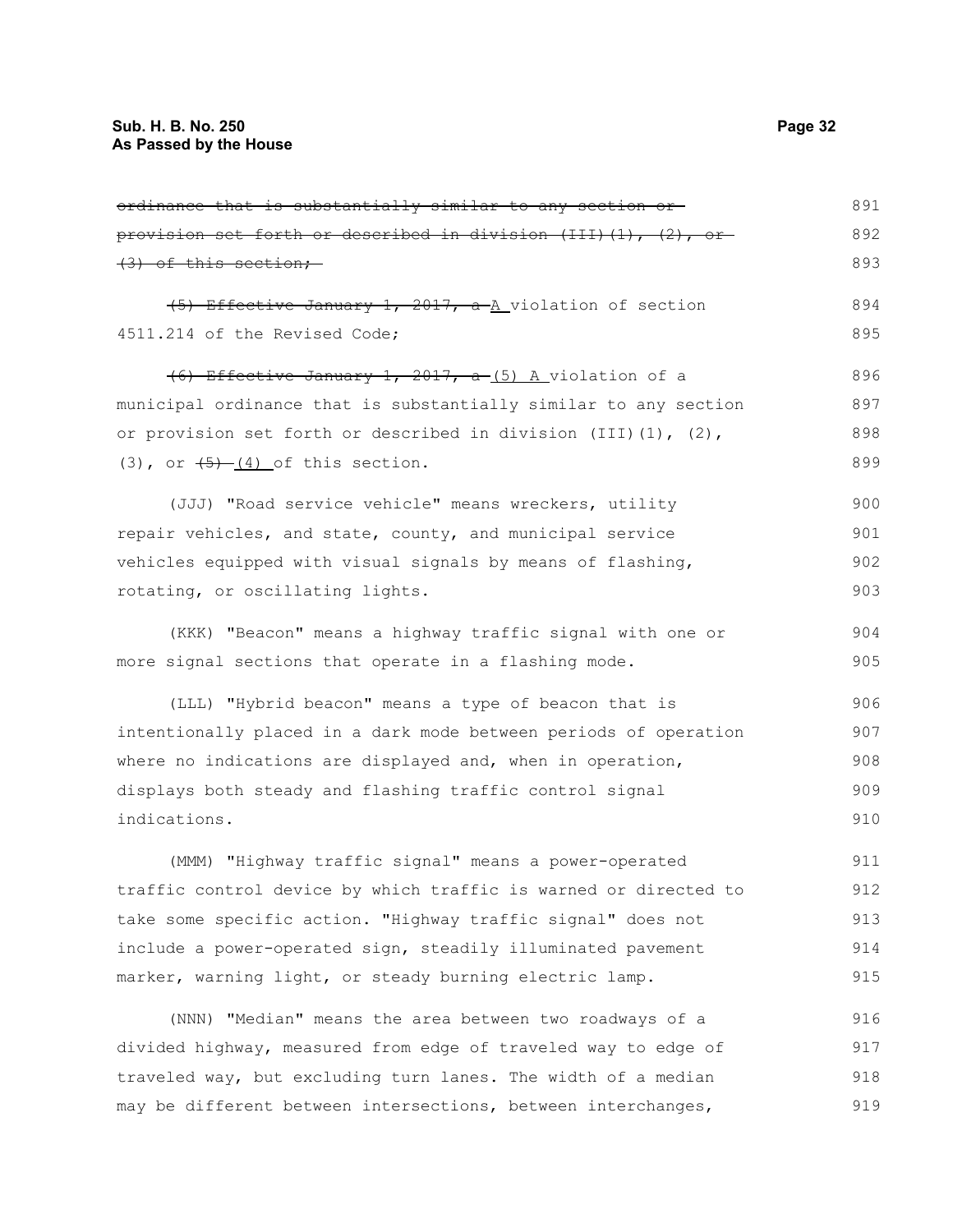and at opposite approaches of the same intersection.

(OOO) "Private road open to public travel" means a private toll road or road, including any adjacent sidewalks that generally run parallel to the road, within a shopping center, airport, sports arena, or other similar business or recreation facility that is privately owned but where the public is allowed to travel without access restrictions. "Private road open to public travel" includes a gated toll road but does not include a road within a private gated property where access is restricted at all times, a parking area, a driving aisle within a parking area, or a private grade crossing. 921 922 923 924 925 926 927 928 929 930

(PPP) "Shared-use path" means a bikeway outside the traveled way and physically separated from motorized vehicular traffic by an open space or barrier and either within the highway right-of-way or within an independent alignment. A shared-use path also may be used by pedestrians, including skaters, joggers, users of manual and motorized wheelchairs, and other authorized motorized and non-motorized users. A shared-use path does not include any trail that is intended to be used primarily for mountain biking, hiking, equestrian use, or other similar uses, or any other single track or natural surface trail that has historically been reserved for nonmotorized use. 931 932 933 934 935 936 937 938 939 940 941

(QQQ) "Highway maintenance vehicle" means a vehicle used in snow and ice removal or road surface maintenance, including a snow plow, traffic line striper, road sweeper, mowing machine, asphalt distributing vehicle, or other such vehicle designed for use in specific highway maintenance activities. 942 943 944 945 946

(RRR) "Electric bicycle" means a "class 1 electric bicycle," a "class 2 electric bicycle," or a "class 3 electric bicycle" as defined in this section. 947 948 949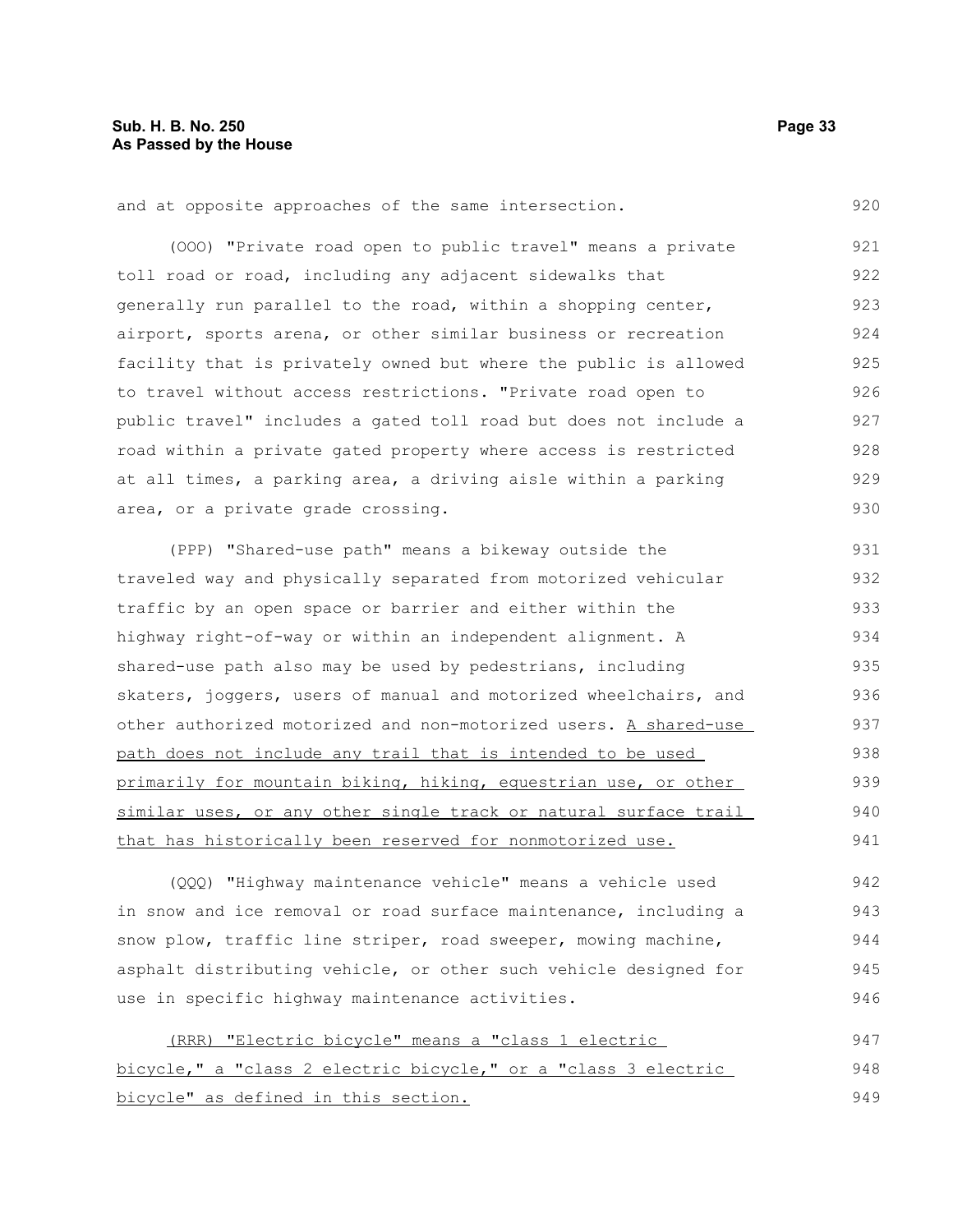| (SSS) "Class 1 electric bicycle" means a bicycle that is         | 950 |
|------------------------------------------------------------------|-----|
| equipped with fully operable pedals and an electric motor of     | 951 |
| less than seven hundred fifty watts that provides assistance     | 952 |
| only when the rider is pedaling and ceases to provide assistance | 953 |
| when the bicycle reaches the speed of twenty miles per hour.     | 954 |
| (TTT) "Class 2 electric bicycle" means a bicycle that is         | 955 |
| equipped with fully operable pedals and an electric motor of     | 956 |
| less than seven hundred fifty watts that may provide assistance  | 957 |
| regardless of whether the rider is pedaling and is not capable   | 958 |
| of providing assistance when the bicycle reaches the speed of    | 959 |
| twenty miles per hour.                                           | 960 |
| (UUU) "Class 3 electric bicycle" means a bicycle that is         | 961 |
| equipped with fully operable pedals and an electric motor of     | 962 |
| less than seven hundred fifty watts that provides assistance     | 963 |
| only when the rider is pedaling and ceases to provide assistance | 964 |
| when the bicycle reaches the speed of twenty-eight miles per     | 965 |
| <u>hour.</u>                                                     | 966 |
| Sec. 4511.051. (A) No person, unless otherwise directed by       | 967 |
| a police officer, shall:                                         | 968 |
| (1) As a pedestrian, occupy any space within the limits of       | 969 |
| the right-of-way of a freeway, except: in a rest area; on a      | 970 |
| facility that is separated from the roadway and shoulders of the | 971 |
| freeway and is designed and appropriately marked for pedestrian  | 972 |
| use; in the performance of public works or official duties; as a | 973 |
| result of an emergency caused by an accident or breakdown of a   | 974 |
| motor vehicle; or to obtain assistance;                          | 975 |
| (2) Occupy any space within the limits of the right-of-way       | 976 |
| of a freeway, with: an animal-drawn vehicle; a ridden or led     | 977 |
| animal; herded animals; a pushcart; a bicycle, except on a       | 978 |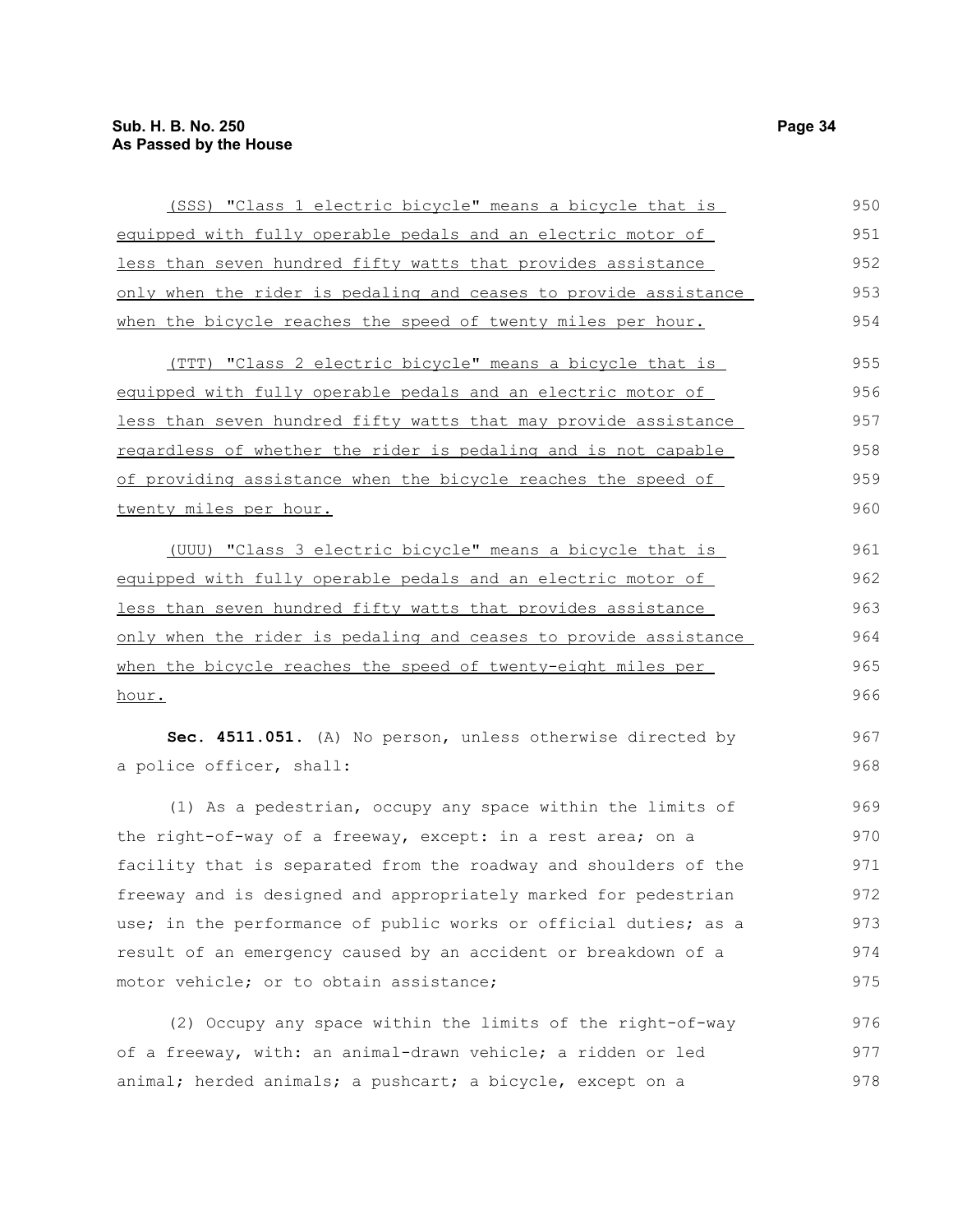#### **Sub. H. B. No. 250 Page 35 As Passed by the House**

facility that is separated from the roadway and shoulders of the freeway and is designed and appropriately marked for bicycle use; an electric bicycle; a bicycle with motor attached; a motor driven cycle with a motor which produces not to exceed five brake horsepower; an agricultural tractor; farm machinery; except in the performance of public works or official duties. 979 980 981 982 983 984

(B) Except as otherwise provided in this division, whoever violates this section is guilty of a minor misdemeanor. If, within one year of the offense, the offender previously has been convicted of or pleaded guilty to one predicate motor vehicle or traffic offense, whoever violates this section is guilty of a misdemeanor of the fourth degree. If, within one year of the offense, the offender previously has been convicted of two or more predicate motor vehicle or traffic offenses, whoever violates this section is guilty of a misdemeanor of the third degree. 985 986 987 988 989 990 991 992 993 994

**Sec. 4511.132.** (A) The driver of a vehicle, streetcar, or trackless trolley who approaches an intersection where traffic is controlled by traffic control signals shall do all of the following if the signal facing the driver exhibits no colored lights or colored lighted arrows, exhibits a combination of such lights or arrows that fails to clearly indicate the assignment of right-of-way, or, if the vehicle is a bicycle or an electric bicycle, the signals are otherwise malfunctioning due to the failure of a vehicle detector to detect the presence of the bicycle or electric bicycle: 995 996 997 998 999 1000 1001 1002 1003 1004

(1) Stop at a clearly marked stop line, but if none, stop before entering the crosswalk on the near side of the intersection, or, if none, stop before entering the intersection; 1005 1006 1007 1008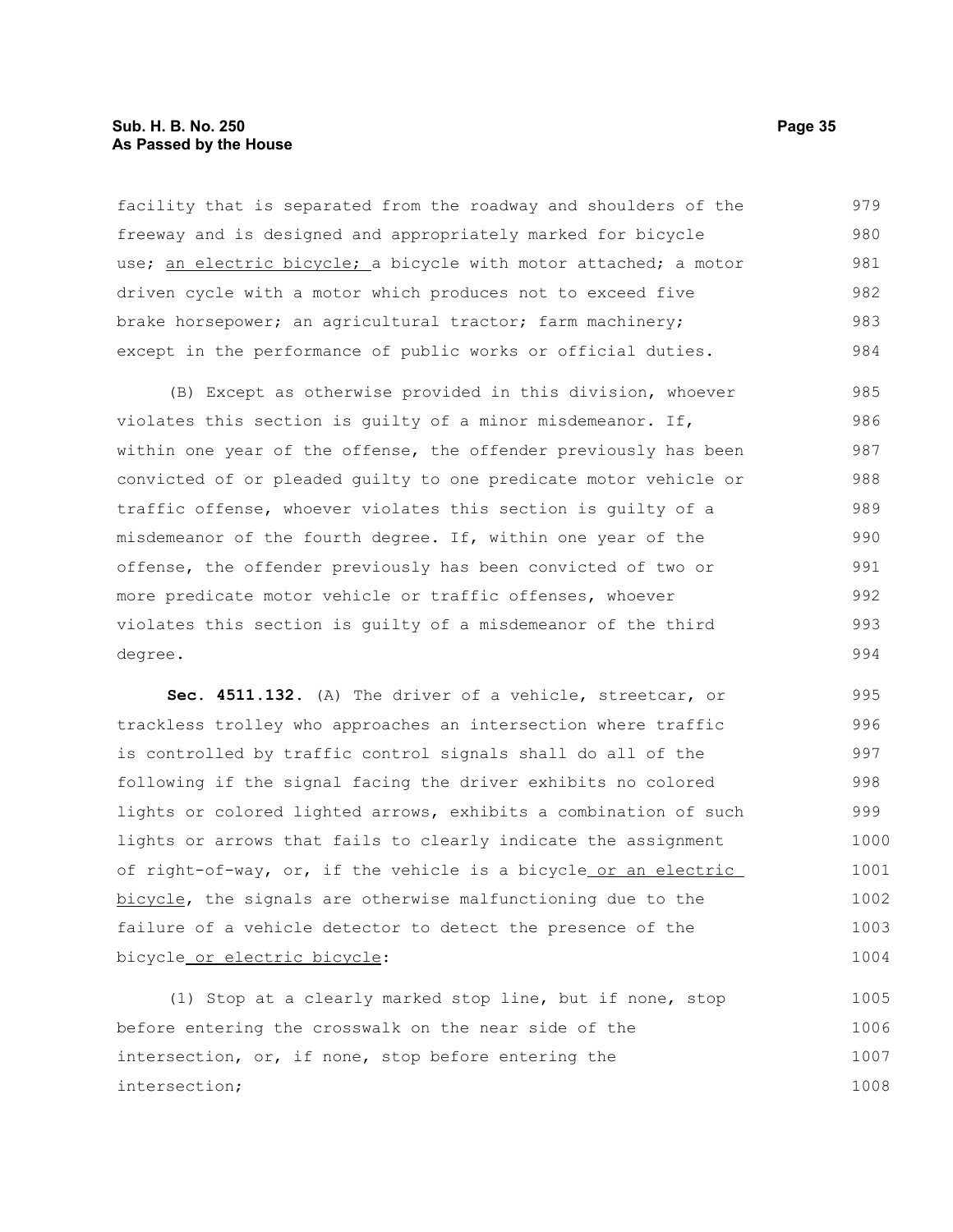#### **Sub. H. B. No. 250 Page 36 As Passed by the House**

(2) Yield the right-of-way to all vehicles, streetcars, or trackless trolleys in the intersection or approaching on an intersecting road, if the vehicles, streetcars, or trackless trolleys will constitute an immediate hazard during the time the driver is moving across or within the intersection or junction of roadways; 1009 1010 1011 1012 1013 1014

(3) Exercise ordinary care while proceeding through the intersection.

(B) Except as otherwise provided in this division, whoever violates this section is guilty of a minor misdemeanor. If, within one year of the offense, the offender previously has been convicted of or pleaded guilty to one predicate motor vehicle or traffic offense, whoever violates this section is guilty of a misdemeanor of the fourth degree. If, within one year of the offense, the offender previously has been convicted of two or more predicate motor vehicle or traffic offenses, whoever violates this section is guilty of a misdemeanor of the third degree. 1017 1018 1019 1020 1021 1022 1023 1024 1025 1026

**Sec. 4511.27.** (A) The following rules govern the overtaking and passing of vehicles or trackless trolleys proceeding in the same direction: 1027 1028 1029

(1) The operator of a vehicle or trackless trolley overtaking another vehicle or trackless trolley proceeding in the same direction shall, except as provided in division (A)(3) of this section, signal to the vehicle or trackless trolley to be overtaken, shall pass to the left thereof at a safe distance, and shall not again drive to the right side of the roadway until safely clear of the overtaken vehicle or trackless trolley. When a motor vehicle or trackless trolley overtakes and passes a bicycle or electric bicycle, three feet or greater is considered 1030 1031 1032 1033 1034 1035 1036 1037 1038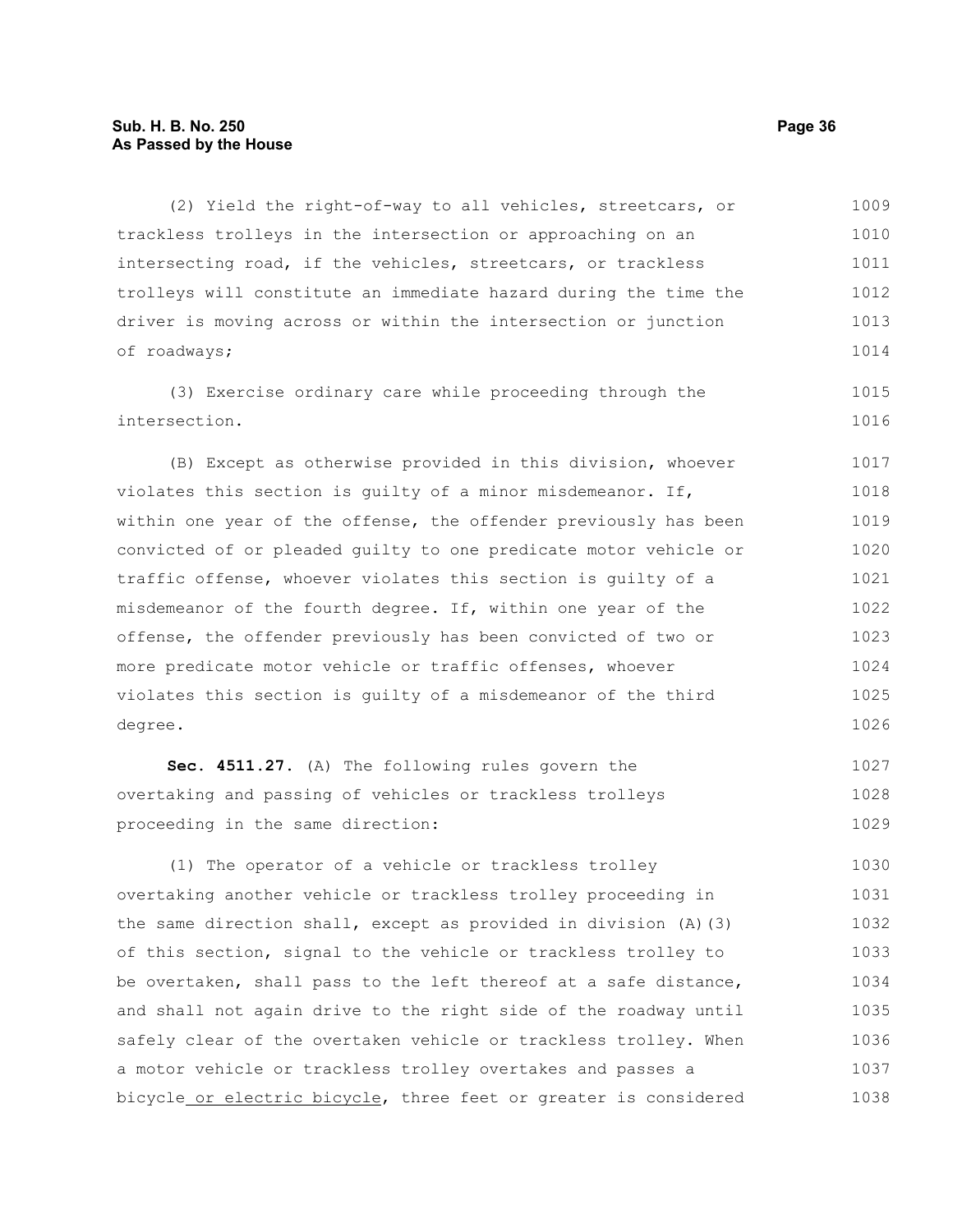a safe passing distance.

(2) Except when overtaking and passing on the right is permitted, the operator of an overtaken vehicle shall give way to the right in favor of the overtaking vehicle at the latter's audible signal, and the operator shall not increase the speed of the operator's vehicle until completely passed by the overtaking vehicle. 1040 1041 1042 1043 1044 1045

(3) The operator of a vehicle or trackless trolley overtaking and passing another vehicle or trackless trolley proceeding in the same direction on a divided highway as defined in section 4511.35 of the Revised Code, a limited access highway as defined in section 5511.02 of the Revised Code, or a highway with four or more traffic lanes, is not required to signal audibly to the vehicle or trackless trolley being overtaken and passed. 1046 1047 1048 1049 1050 1051 1052 1053

(B) Except as otherwise provided in this division, whoever violates this section is guilty of a minor misdemeanor. If, within one year of the offense, the offender previously has been convicted of or pleaded guilty to one predicate motor vehicle or traffic offense, whoever violates this section is guilty of a misdemeanor of the fourth degree. If, within one year of the offense, the offender previously has been convicted of two or more predicate motor vehicle or traffic offenses, whoever violates this section is guilty of a misdemeanor of the third degree. 1054 1055 1056 1057 1058 1059 1060 1061 1062 1063

**Sec. 4511.39.** (A) No person shall turn a vehicle or trackless trolley or move right or left upon a highway unless and until such person has exercised due care to ascertain that the movement can be made with reasonable safety nor without giving an appropriate signal in the manner hereinafter provided. 1064 1065 1066 1067 1068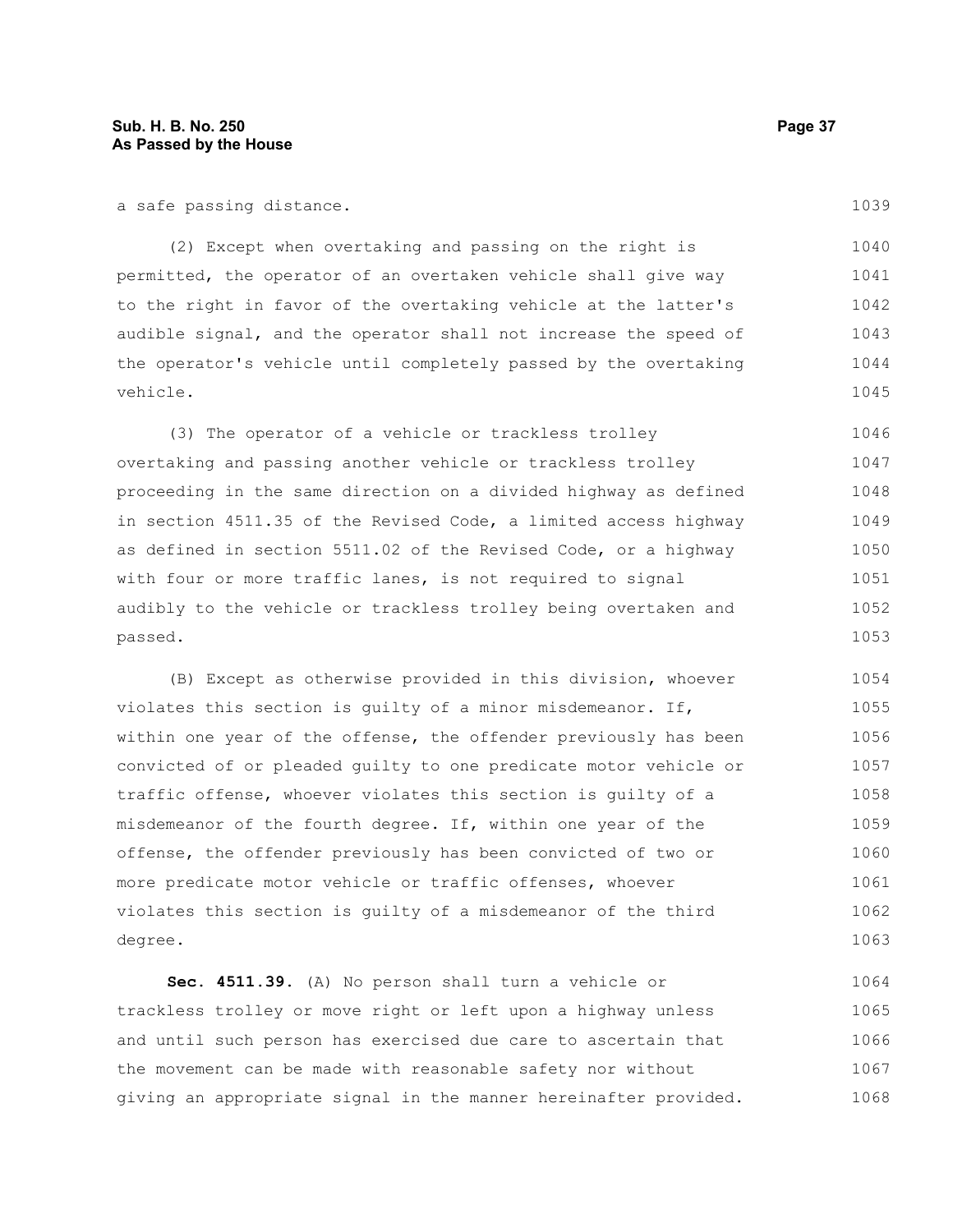#### **Sub. H. B. No. 250 Page 38 As Passed by the House**

When required, a signal of intention to turn or move right or left shall be given continuously during not less than the last one hundred feet traveled by the vehicle or trackless trolley before turning, except that in the case of a person operating a bicycle or electric bicycle, the signal shall be made not less than one time but is not required to be continuous. A bicycle or electric bicycle operator is not required to make a signal if the bicycle or electric bicycle is in a designated turn lane, and a signal shall not be given when the operator's hands are needed for the safe operation of the bicycle or electric bicycle. 1069 1070 1071 1072 1073 1074 1075 1076 1077 1078 1079

No person shall stop or suddenly decrease the speed of a vehicle or trackless trolley without first giving an appropriate signal in the manner provided herein to the driver of any vehicle or trackless trolley immediately to the rear when there is opportunity to give a signal. 1080 1081 1082 1083 1084

Any stop or turn signal required by this section shall be given either by means of the hand and arm, or by signal lights that clearly indicate to both approaching and following traffic intention to turn or move right or left, except that any motor vehicle in use on a highway shall be equipped with, and the required signal shall be given by, signal lights when the distance from the center of the top of the steering post to the left outside limit of the body, cab, or load of such motor vehicle exceeds twenty-four inches, or when the distance from the center of the top of the steering post to the rear limit of the body or load thereof exceeds fourteen feet, whether a single vehicle or a combination of vehicles. 1085 1086 1087 1088 1089 1090 1091 1092 1093 1094 1095 1096

The signal lights required by this section shall not be flashed on one side only on a disabled vehicle or trackless 1097 1098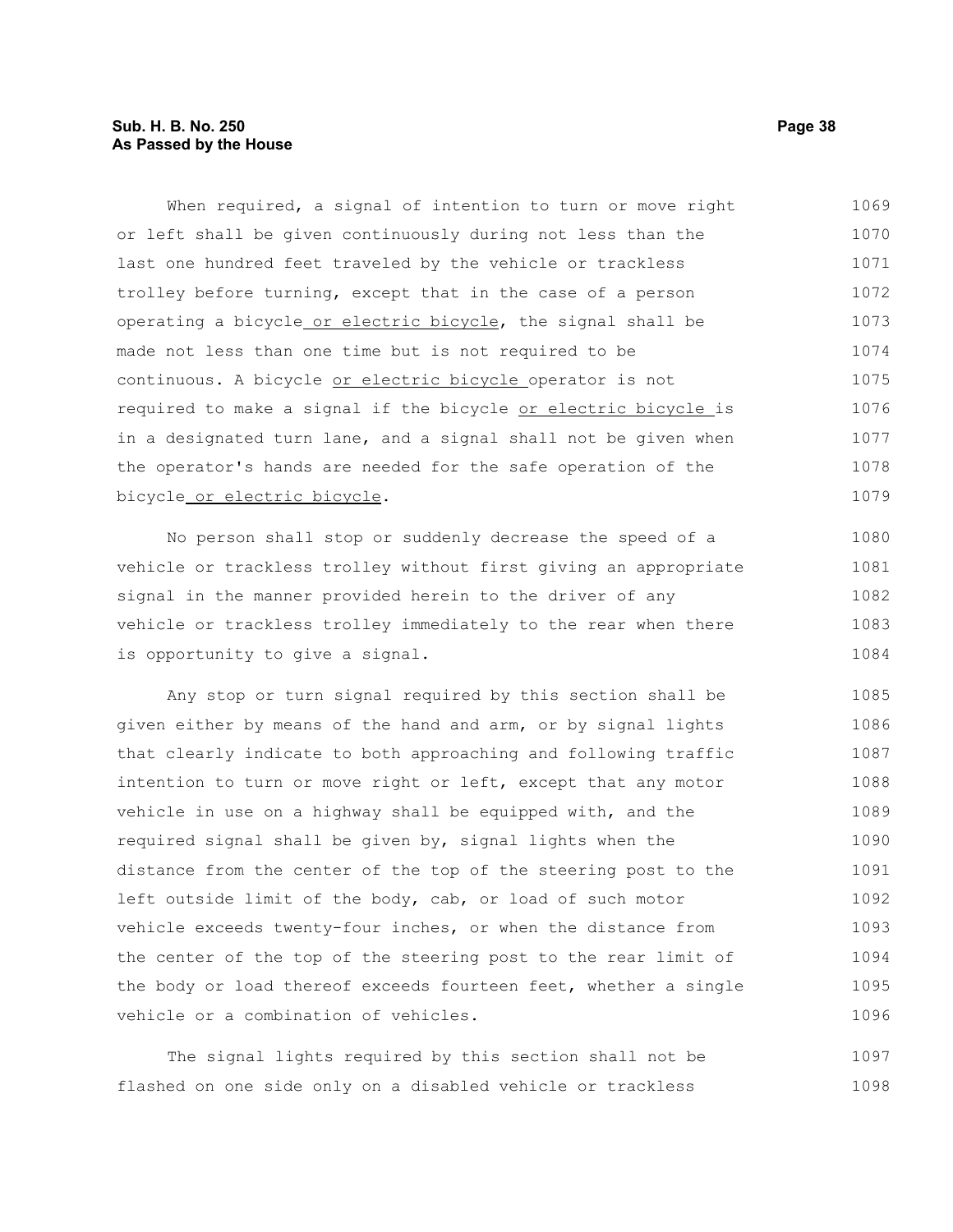#### **Sub. H. B. No. 250 Page 39 As Passed by the House**

trolley, flashed as a courtesy or "do pass" signal to operators of other vehicles or trackless trolleys approaching from the rear, nor be flashed on one side only of a parked vehicle or trackless trolley except as may be necessary for compliance with this section. 1099 1100 1101 1102 1103

(B) Except as otherwise provided in this division, whoever violates this section is guilty of a minor misdemeanor. If, within one year of the offense, the offender previously has been convicted of or pleaded guilty to one predicate motor vehicle or traffic offense, whoever violates this section is guilty of a misdemeanor of the fourth degree. If, within one year of the offense, the offender previously has been convicted of two or more predicate motor vehicle or traffic offenses, whoever violates this section is guilty of a misdemeanor of the third degree. 1104 1105 1106 1107 1108 1109 1110 1111 1112 1113

**Sec. 4511.40.** (A) Except as provided in division (B) of this section, all signals required by sections 4511.01 to 4511.78 of the Revised Code, when given by hand and arm, shall be given from the left side of the vehicle in the following manner, and such signals shall indicate as follows: 1114 1115 1116 1117 1118

(1) Left turn, hand and arm extended horizontally; 1119

(2) Right turn, hand and arm extended upward;

(3) Stop or decrease speed, hand and arm extended downward. 1121 1122

(B) As an alternative to division (A)(2) of this section, a person operating a bicycle or electric bicycle may give a right turn signal by extending the right hand and arm horizontally and to the right side of the bicycle or electric bicycle. 1123 1124 1125 1126 1127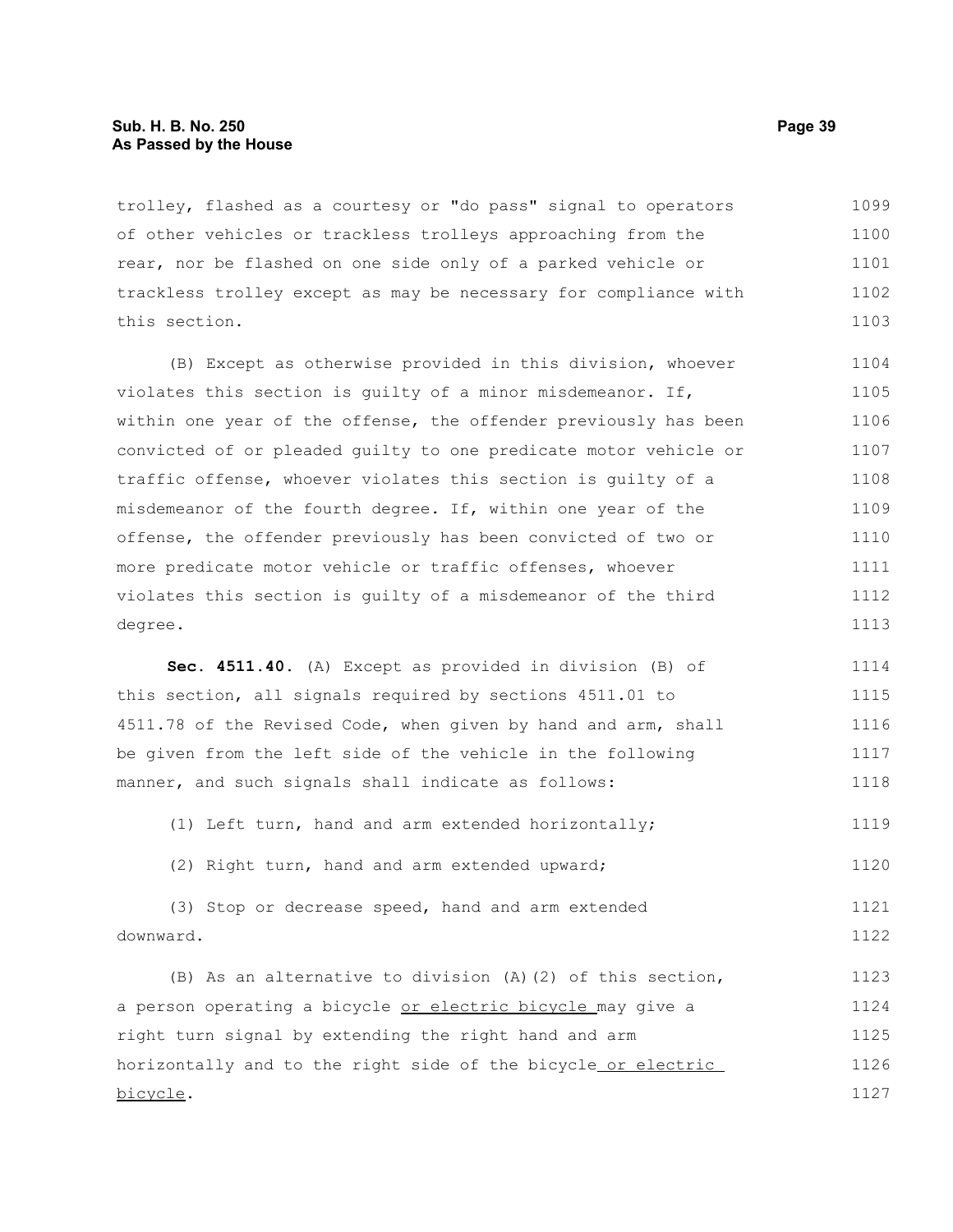#### **Sub. H. B. No. 250 Page 40 As Passed by the House**

(C) Except as otherwise provided in this division, whoever violates this section is guilty of a minor misdemeanor. If, within one year of the offense, the offender previously has been convicted of or pleaded guilty to one predicate motor vehicle or traffic offense, whoever violates this section is guilty of a misdemeanor of the fourth degree. If, within one year of the offense, the offender previously has been convicted of two or more predicate motor vehicle or traffic offenses, whoever violates this section is guilty of a misdemeanor of the third degree. 1128 1129 1130 1131 1132 1133 1134 1135 1136 1137

**Sec. 4511.52.** (A) Sections 4511.01 to 4511.78, 4511.99, and 4513.01 to 4513.37 of the Revised Code that are applicable to bicycles and electric bicycles apply whenever a bicycle or electric bicycle is operated upon any highway or upon any path set aside for the exclusive use of bicycles. 1138 1139 1140 1141 1142

(B) Except as provided in division (D) of this section, a bicycle operator or electric bicycle operator who violates any section of the Revised Code described in division (A) of this section that is applicable to bicycles or electric bicycles may be issued a ticket, citation, or summons by a law enforcement officer for the violation in the same manner as the operator of a motor vehicle would be cited for the same violation. A person who commits any such violation while operating a bicycle or electric bicycle shall not have any points assessed against the person's driver's license, commercial driver's license, temporary instruction permit, or probationary license under section 4510.036 of the Revised Code. 1143 1144 1145 1146 1147 1148 1149 1150 1151 1152 1153 1154

(C) Except as provided in division (D) of this section, in the case of a violation of any section of the Revised Code described in division (A) of this section by a bicycle operator, 1155 1156 1157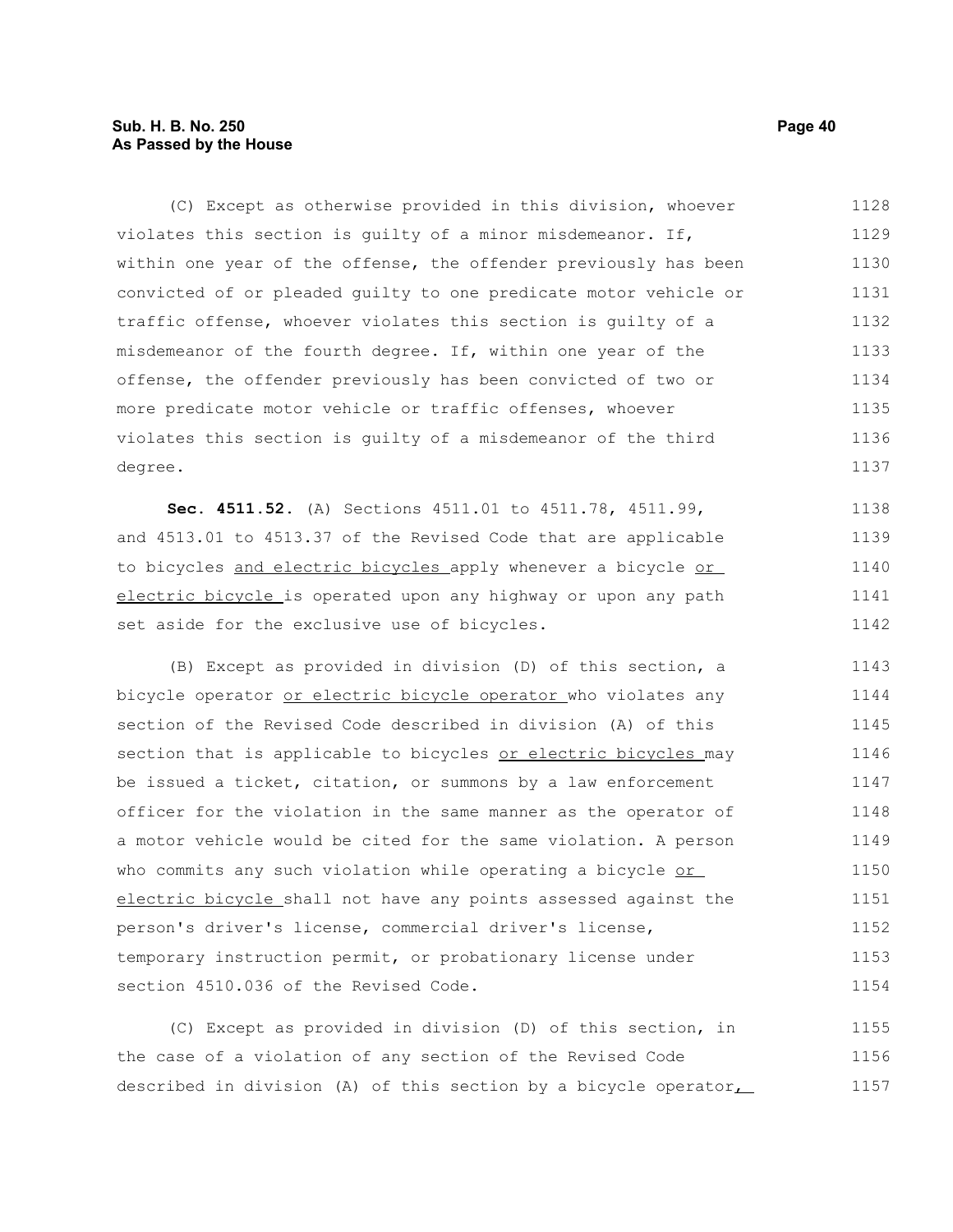| electric bicycle operator, or by a motor vehicle operator when   | 1158 |
|------------------------------------------------------------------|------|
| the trier of fact finds that the violation by the motor vehicle  | 1159 |
| operator endangered the lives of bicycle riders or electric      | 1160 |
| bicycle riders at the time of the violation, the court,          | 1161 |
| notwithstanding any provision of the Revised Code to the         | 1162 |
| contrary, may require the bicycle operator, electric bicycle     | 1163 |
| operator, or motor vehicle operator to take and successfully     | 1164 |
| complete a bicycling skills course approved by the court in      | 1165 |
| addition to or in lieu of any penalty otherwise prescribed by    | 1166 |
| the Revised Code for that violation.                             | 1167 |
| (D) Divisions (B) and (C) of this section do not apply to        | 1168 |
| violations of section 4511.19 of the Revised Code.               | 1169 |
| Sec. 4511.522. (A) (1) On and after January 1, 2018,             | 1170 |
| manufacturers and distributors of electric bicycles shall        | 1171 |
| permanently affix a label, in a prominent location, to each      | 1172 |
| electric bicycle. The label shall specify whether the electric   | 1173 |
| bicycle is a class 1, class 2, or class 3 electric bicycle, the  | 1174 |
| top assisted speed that the electric bicycle is capable of       | 1175 |
| reaching, and the motor wattage of the electric bicycle.         | 1176 |
| (2) No person shall modify an electric bicycle in a manner       | 1177 |
| that changes the top assisted speed that the electric bicycle is | 1178 |
| capable of reaching unless the person also modifies the label    | 1179 |
| required under division (A) (1) of this section to reflect the   | 1180 |
| modification.                                                    | 1181 |
| (B) (1) The manufacturer of an electric bicycle shall            | 1182 |
| ensure that the electric bicycle complies with the equipment and | 1183 |
| manufacturing requirements for bicycles established by the       | 1184 |
| consumer product safety commission under 16 C.F.R. 1512 et seq.  | 1185 |
| (2) The manufacturer shall manufacture all class 1               | 1186 |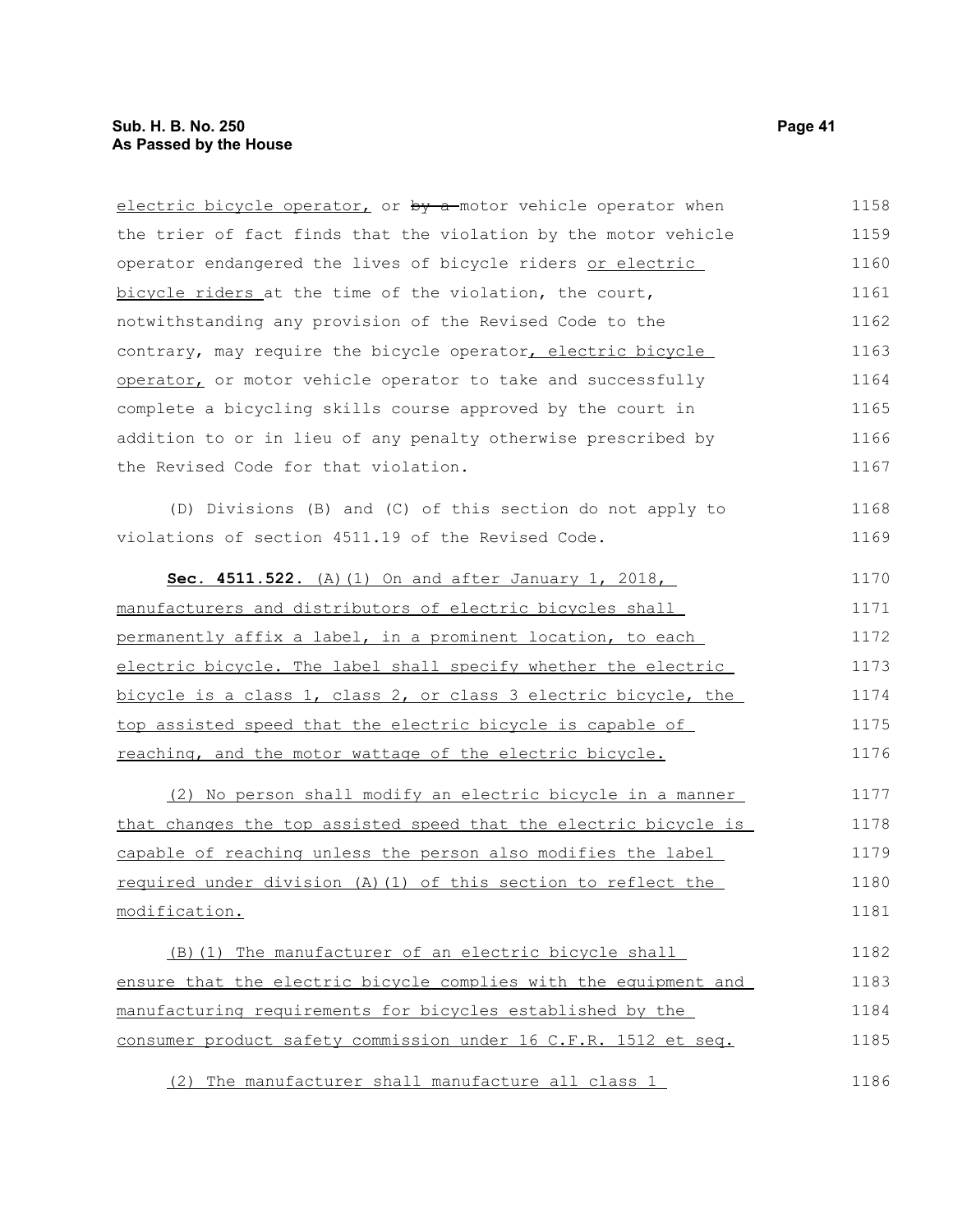| electric bicycles and class 3 electric bicycles so that when the | 1187 |
|------------------------------------------------------------------|------|
| rider ceases pedaling the electric motor ceases to provide       | 1188 |
| assistance. The manufacturer shall manufacture all class 2       | 1189 |
| electric bicycles so that when the rider applies the brakes the  | 1190 |
| electric motor ceases to provide assistance.                     | 1191 |
| (3) All class 3 electric bicycles shall be equipped with a       | 1192 |
| speedometer that displays the speed of the electric bicycle in   | 1193 |
| miles per hour.                                                  | 1194 |
| (C)(1) The operation of a class 1 electric bicycle and a         | 1195 |
| class 2 electric bicycle is permitted on a path set aside for    | 1196 |
| the exclusive use of bicycles or on a shared-use path, unless    | 1197 |
| the county, township, municipal corporation, other local         | 1198 |
| authority, or state agency as defined in section 1.60 of the     | 1199 |
| Revised Code with control over the path by resolution,           | 1200 |
| ordinance, or rule prohibits the use of a class 1 electric       | 1201 |
| bicycle or class 2 electric bicycle on such a path.              | 1202 |
| (2) No person shall operate a class 3 electric bicycle on        | 1203 |
| a path set aside for the exclusive use of bicycles or a shared-  | 1204 |
| use path unless that path is within or adjacent to a highway or  | 1205 |
| the county, township, municipal corporation, or local authority, | 1206 |
| or state agency as defined in section 1.60 of the Revised Code   | 1207 |
| with control over the path by resolution, ordinance, or rule     | 1208 |
| authorizes the use of a class 3 electric bicycle on such a path. | 1209 |
| (3) No person shall operate a class 1 electric bicycle, a        | 1210 |
| class 2 electric bicycle, or a class 3 electric bicycle on a     | 1211 |
| path that is intended to be used primarily for mountain biking,  | 1212 |
| hiking, equestrian use, or other similar uses, or any other      | 1213 |
| single track or natural surface trail that has historically been | 1214 |
| reserved for nonmotorized use, unless the county, township,      | 1215 |
| municipal corporation, other local authority, or state agency as | 1216 |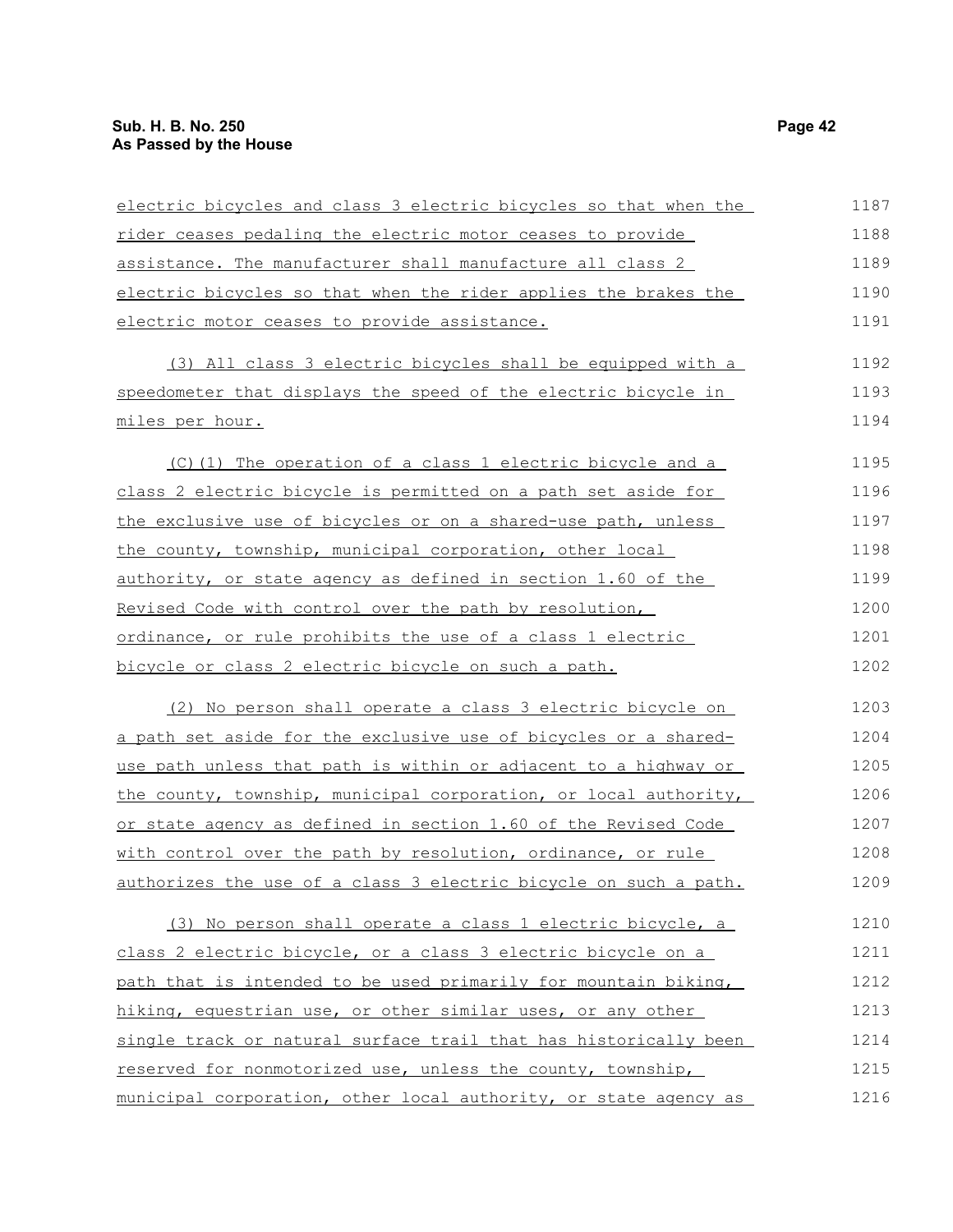| defined in section 1.60 of the Revised Code with control over    | 1217 |
|------------------------------------------------------------------|------|
| the path by resolution, ordinance, or rule authorizes the use of | 1218 |
| a class 1 electric bicycle, a class 2 electric bicycle, or a     | 1219 |
| class 3 electric bicycle on such a path.                         | 1220 |
| (D)(1) No person under sixteen years of age shall operate        | 1221 |
| a class 3 electric bicycle; however, a person under sixteen      | 1222 |
| years of age may ride as a passenger on a class 3 electric       | 1223 |
| bicycle that is designed to accommodate passengers.              | 1224 |
| (2) No person shall operate or be a passenger on a class 3       | 1225 |
| electric bicycle unless the person is wearing a protective       | 1226 |
| helmet that meets the standards established by the consumer      | 1227 |
| product safety commission or the American society for testing    | 1228 |
| <u>and materials.</u>                                            | 1229 |
| (E)(1) Except as otherwise provided in this division,            | 1230 |
| whoever operates an electric bicycle in a manner that is         | 1231 |
| prohibited under division (C) of this section and whoever        | 1232 |
| violates division (D) of this section is quilty of a minor       | 1233 |
| misdemeanor. If, within one year of the offense, the offender    | 1234 |
| previously has been convicted of or pleaded quilty to one        | 1235 |
| predicate motor vehicle or traffic offense, whoever violates     | 1236 |
| this section is quilty of a misdemeanor of the fourth degree.    | 1237 |
| If, within one year of the offense, the offender previously has  | 1238 |
| been convicted of two or more predicate motor vehicle or traffic | 1239 |
| offenses, whoever violates this section is quilty of a           | 1240 |
| misdemeanor of the third degree.                                 | 1241 |
| (2) The offenses established under division (E) (1) of this      | 1242 |
| section are strict liability offenses and strict liability is a  | 1243 |
| culpable mental state for purposes of section 2901.20 of the     | 1244 |
| Revised Code. The designation of these offenses as strict        | 1245 |
| liability offenses shall not be construed to imply that any      | 1246 |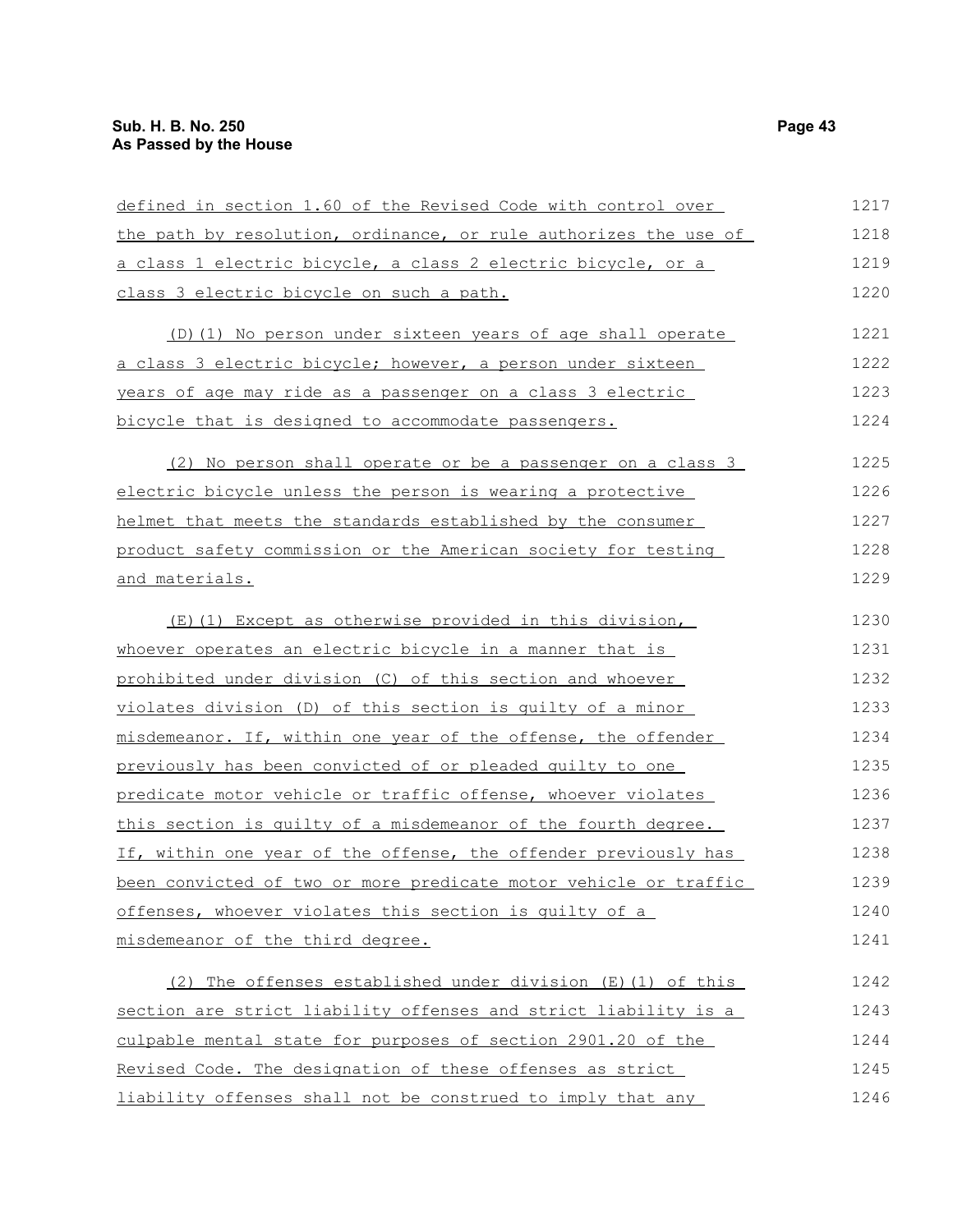other offense, for which there is no specified degree of culpability, is not a strict liability offense. **Sec. 4511.53.** (A) For purposes of this section, "snowmobile" has the same meaning as given that term in section 4519.01 of the Revised Code. (B) No person operating a bicycle or electric bicycle shall ride other than upon or astride the permanent and regular seat attached thereto or carry any other person upon such bicycle or electric bicycle other than upon a firmly attached and regular seat thereon, and no person shall ride upon a bicycle or electric bicycle other than upon such a firmly attached and regular seat. No person operating a motorcycle shall ride other than upon or astride the permanent and regular seat or saddle attached thereto, or carry any other person upon such motorcycle other than upon a firmly attached and regular seat or saddle thereon, and no person shall ride upon a motorcycle other than upon such a firmly attached and regular seat or saddle. No person shall ride upon a motorcycle that is equipped with a saddle other than while sitting astride the saddle, facing forward, with one leg on each side of the motorcycle. No person shall ride upon a motorcycle that is equipped with a seat other than while sitting upon the seat. No person operating a bicycle or electric bicycle shall carry any package, bundle, or article that prevents the driver from keeping at least one hand upon the handlebars. No bicycle, electric bicycle, or motorcycle shall be used 1247 1248 1249 1250 1251 1252 1253 1254 1255 1256 1257 1258 1259 1260 1261 1262 1263 1264 1265 1266 1267 1268 1269 1270 1271 1272 1273

to carry more persons at one time than the number for which it is designed and equipped. No motorcycle shall be operated on a 1274 1275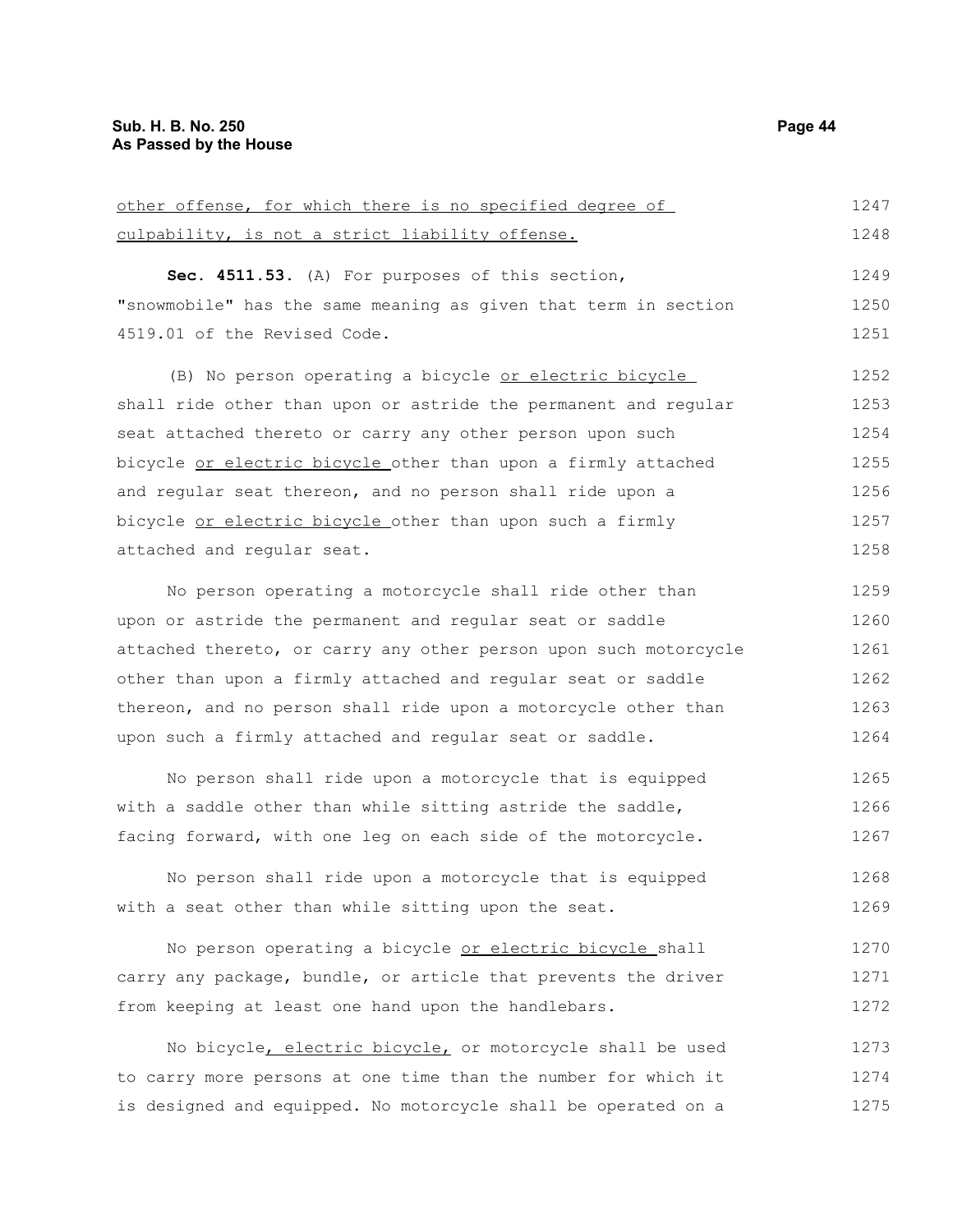highway when the handlebars rise higher than the shoulders of the operator when the operator is seated in the operator's seat or saddle. 1276 1277 1278

(C)(1) Except as provided in division (C)(2) of this section, no person shall operate or be a passenger on a snowmobile or motorcycle without using safety glasses or other protective eye device. Except as provided in division (C)(2) of this section, no person who is under the age of eighteen years, or who holds a motorcycle operator's endorsement or license bearing a "novice" designation that is currently in effect as provided in section 4507.13 of the Revised Code, shall operate a motorcycle on a highway, or be a passenger on a motorcycle, unless wearing a United States department of transportationapproved protective helmet on the person's head, and no other person shall be a passenger on a motorcycle operated by such a person unless similarly wearing a protective helmet. The helmet, safety glasses, or other protective eye device shall conform with rules adopted by the director of public safety. The provisions of this paragraph or a violation thereof shall not be used in the trial of any civil action. 1279 1280 1281 1282 1283 1284 1285 1286 1287 1288 1289 1290 1291 1292 1293 1294 1295

(2) Division (C)(1) of this section does not apply to a person operating an autocycle or cab-enclosed motorcycle when the occupant compartment top is in place enclosing the occupants. 1296 1297 1298 1299

(3)(a) No person shall operate a motorcycle with a valid temporary instruction permit and temporary instruction permit identification card issued by the registrar of motor vehicles pursuant to section 4507.05 of the Revised Code unless the person, at the time of such operation, is wearing on the person's head a protective helmet that has been approved by the 1300 1301 1302 1303 1304 1305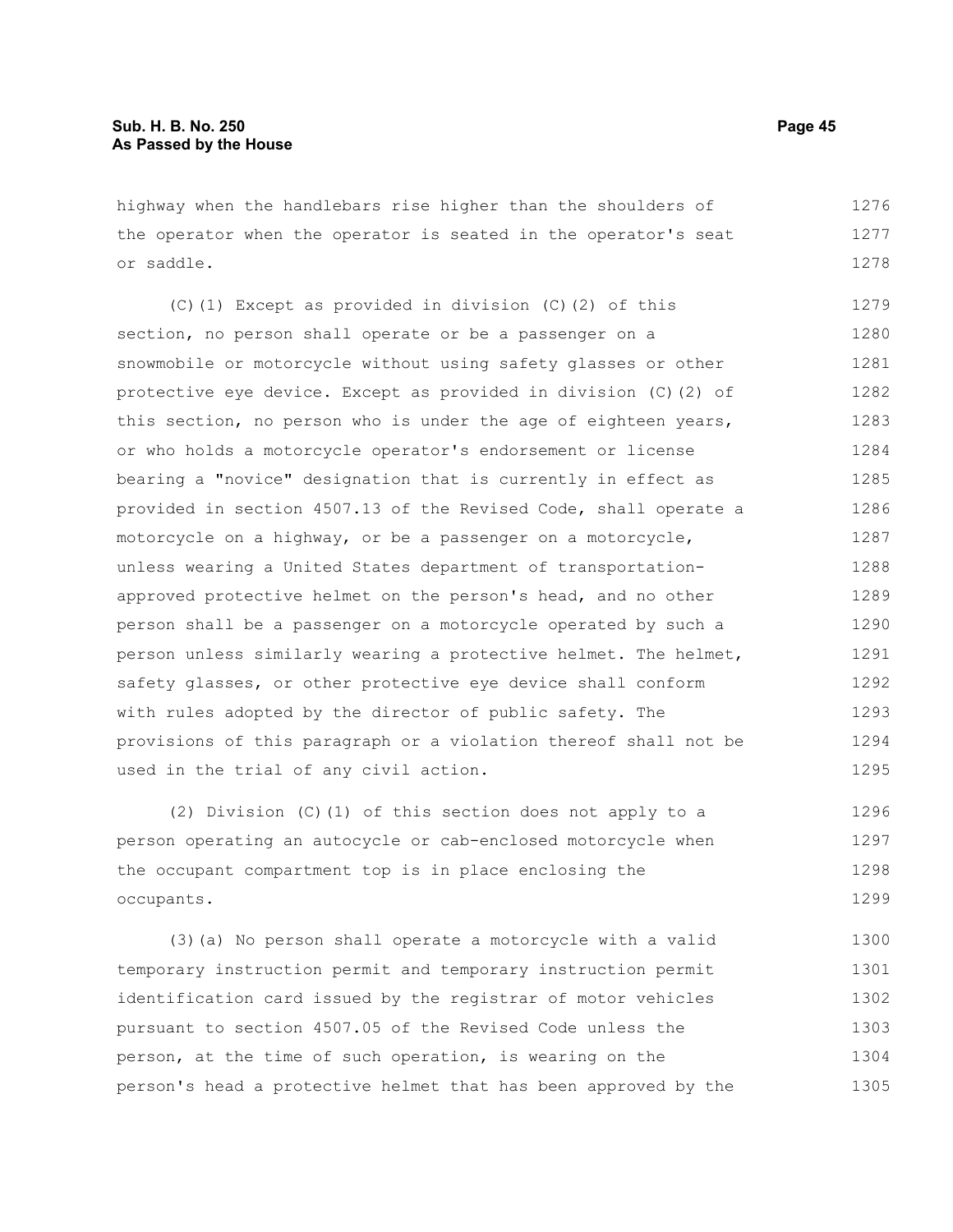rules adopted by the director.

(b) No person shall operate a motorcycle with a valid temporary instruction permit and temporary instruction permit identification card issued by the registrar pursuant to section 4507.05 of the Revised Code in any of the following circumstances: 1308 1309 1310 1311 1312

(i) At any time when lighted lights are required by division (A)(1) of section 4513.03 of the Revised Code; 1313 1314

(ii) While carrying a passenger;

(iii) On any limited access highway or heavily congested roadway. 1316 1317

(D) Nothing in this section shall be construed as prohibiting the carrying of a child in a seat or trailer that is designed for carrying children and is firmly attached to the bicycle or electric bicycle. 1318 1319 1320 1321

(E) Except as otherwise provided in this division, whoever violates division (B) or (C)(1) or (3) of this section is quilty of a minor misdemeanor. If, within one year of the offense, the offender previously has been convicted of or pleaded guilty to one predicate motor vehicle or traffic offense, whoever violates division (B) or (C)(1) or (3) of this section is guilty of a misdemeanor of the fourth degree. If, within one year of the offense, the offender previously has been convicted of two or more predicate motor vehicle or traffic offenses, whoever violates division (B) or (C)(1) or (3) of this section is guilty of a misdemeanor of the third degree. 1322 1323 1324 1325 1326 1327 1328 1329 1330 1331 1332

**Sec. 4511.54.** (A) No person riding upon any bicycle, electric bicycle, coaster, roller skates, sled, or toy vehicle 1333 1334

1306 1307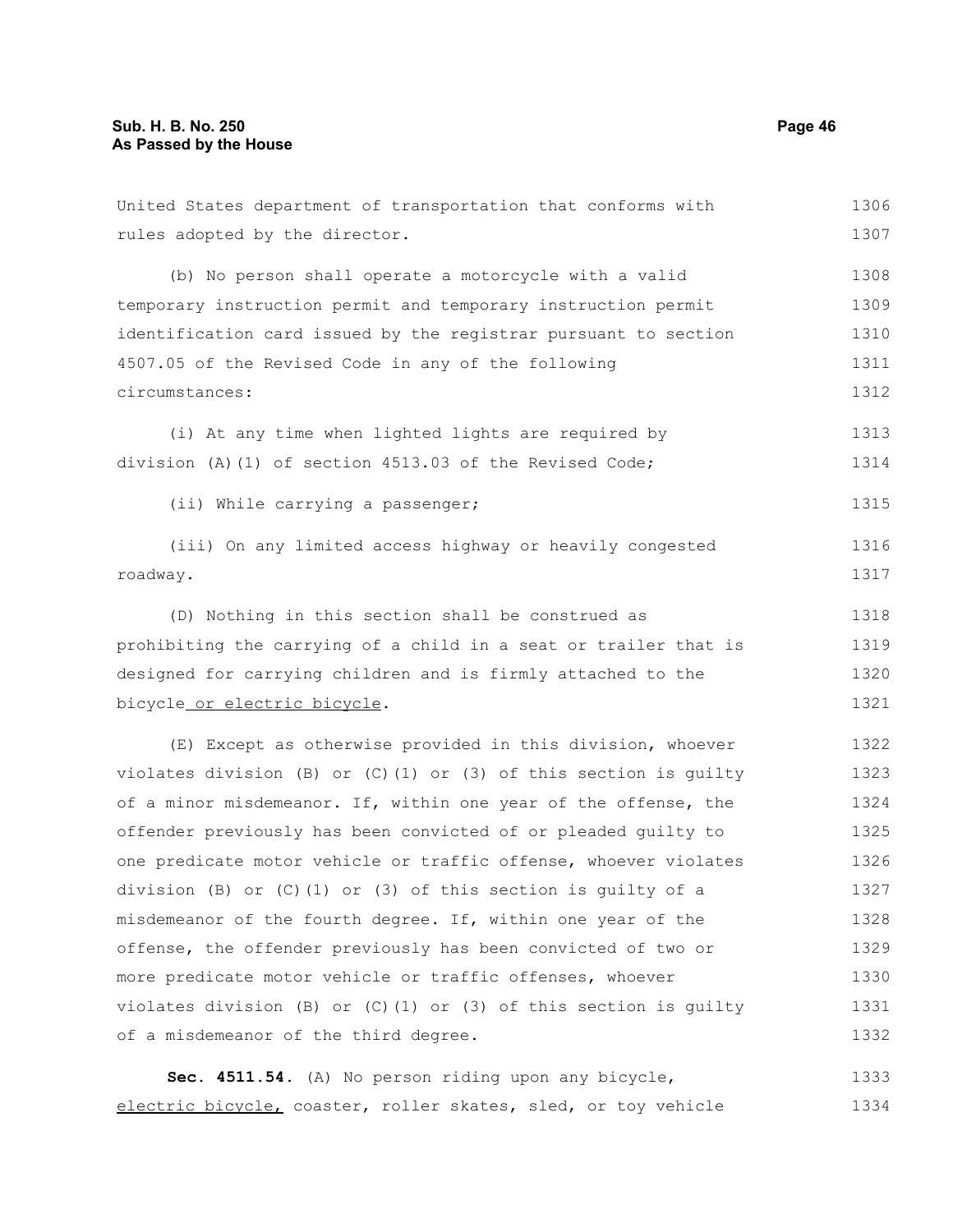shall attach the same or self to any streetcar, trackless trolley, or vehicle upon a roadway. No operator shall knowingly permit any person riding upon any bicycle, electric bicycle, coaster, roller skates, sled, or toy vehicle to attach the same or self to any streetcar, trackless trolley, or vehicle while it is moving upon a roadway. This section does not apply to the towing of a disabled vehicle. (B) Except as otherwise provided in this division, whoever violates this section is guilty of a minor misdemeanor. If, 1335 1336 1337 1338 1339 1340 1341 1342 1343 1344

within one year of the offense, the offender previously has been convicted of or pleaded guilty to one predicate motor vehicle or traffic offense, whoever violates this section is guilty of a misdemeanor of the fourth degree. If, within one year of the offense, the offender previously has been convicted of two or more predicate motor vehicle or traffic offenses, whoever violates this section is guilty of a misdemeanor of the third degree. 1345 1346 1347 1348 1349 1350 1351 1352

Sec. 4511.55. (A) Every person operating a bicycle or electric bicycle upon a roadway shall ride as near to the right side of the roadway as practicable obeying all traffic rules applicable to vehicles and exercising due care when passing a standing vehicle or one proceeding in the same direction. 1353 1354 1355 1356 1357

(B) Persons riding bicycles, electric bicycles, or motorcycles upon a roadway shall ride not more than two abreast in a single lane, except on paths or parts of roadways set aside for the exclusive use of bicycles, electric bicycles, or motorcycles. 1358 1359 1360 1361 1362

(C) This section does not require a person operating a 1363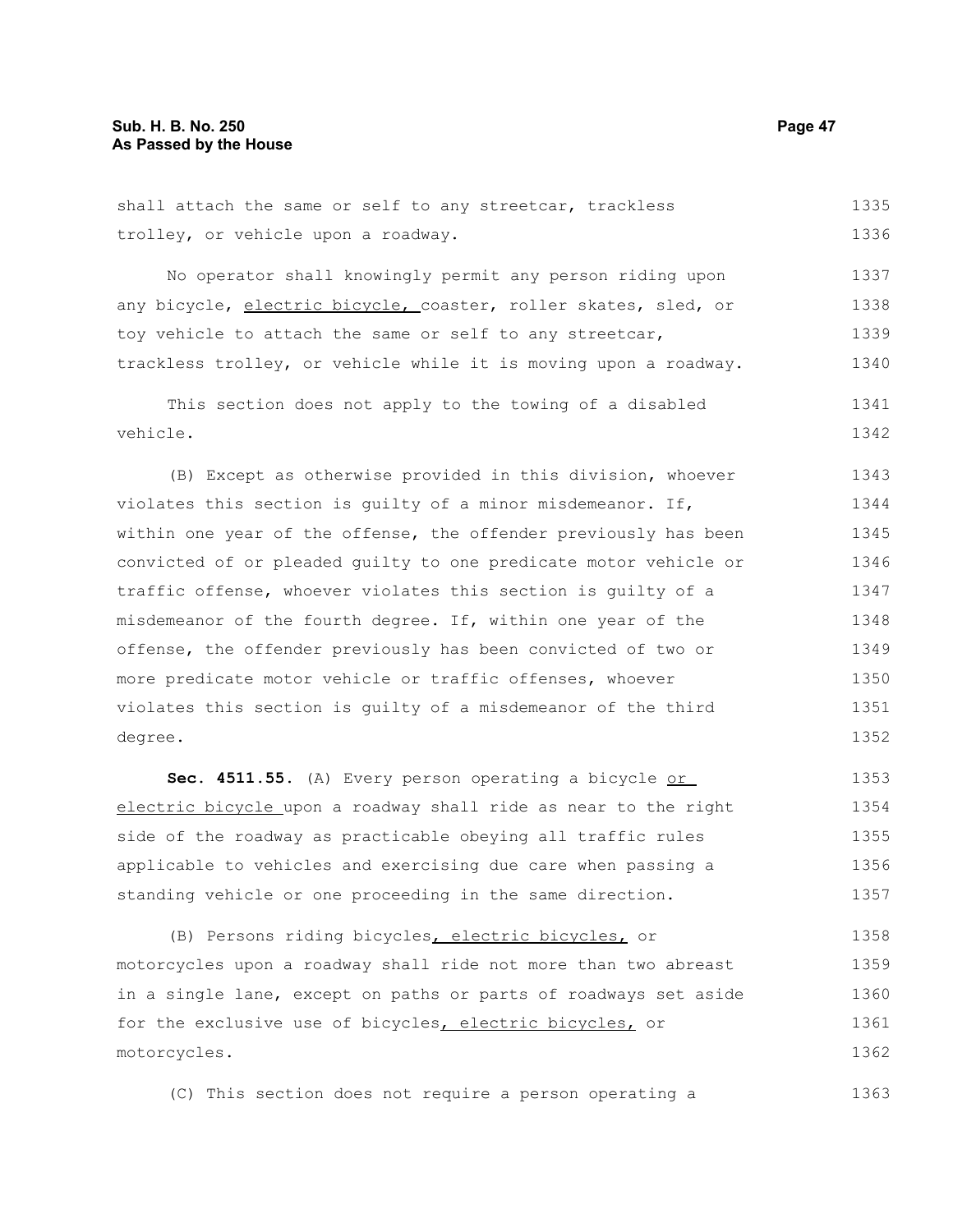bicycle or electric bicycle to ride at the edge of the roadway when it is unreasonable or unsafe to do so. Conditions that may require riding away from the edge of the roadway include when necessary to avoid fixed or moving objects, parked or moving vehicles, surface hazards, or if it otherwise is unsafe or impracticable to do so, including if the lane is too narrow for the bicycle or electric bicycle and an overtaking vehicle to travel safely side by side within the lane. 1364 1365 1366 1367 1368 1369 1370 1371

(D) Except as otherwise provided in this division, whoever violates this section is guilty of a minor misdemeanor. If, within one year of the offense, the offender previously has been convicted of or pleaded guilty to one predicate motor vehicle or traffic offense, whoever violates this section is guilty of a misdemeanor of the fourth degree. If, within one year of the offense, the offender previously has been convicted of two or more predicate motor vehicle or traffic offenses, whoever violates this section is guilty of a misdemeanor of the third degree. 1372 1373 1374 1375 1376 1377 1378 1379 1380 1381

Sec. 4511.56. (A) Every bicycle or electric bicycle when in use at the times specified in section 4513.03 of the Revised Code, shall be equipped with the following:

(1) A lamp mounted on the front of either the bicycle or electric bicycle or the operator that shall emit a white light visible from a distance of at least five hundred feet to the front and three hundred feet to the sides. A generator-powered lamp that emits light only when the bicycle or electric bicycle is moving may be used to meet this requirement. 1385 1386 1387 1388 1389 1390

(2) A red reflector on the rear that shall be visible from all distances from one hundred feet to six hundred feet to the rear when directly in front of lawful lower beams of head lamps 1391 1392 1393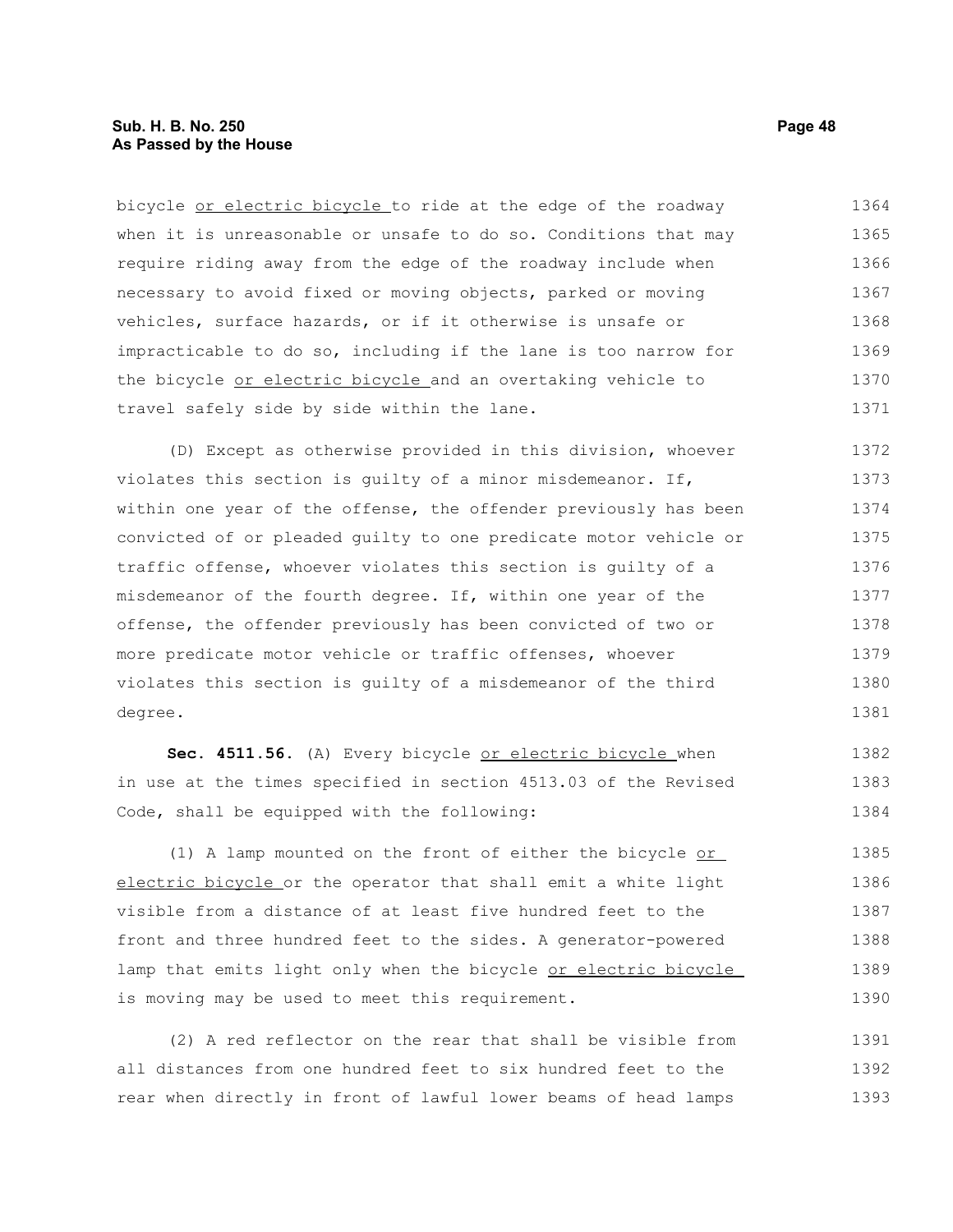on a motor vehicle;

(3) A lamp emitting either flashing or steady red light visible from a distance of five hundred feet to the rear shall be used in addition to the red reflector. If the red lamp performs as a reflector in that it is visible as specified in division (A)(2) of this section, the red lamp may serve as the reflector and a separate reflector is not required. 1395 1396 1397 1398 1399 1400

(B) Additional lamps and reflectors may be used in addition to those required under division (A) of this section, except that red lamps and red reflectors shall not be used on the front of the bicycle or electric bicycle and white lamps and white reflectors shall not be used on the rear of the bicycle or electric bicycle. 1401 1402 1403 1404 1405 1406

(C) A bicycle or electric bicycle may be equipped with a device capable of giving an audible signal, except that a bicycle or electric bicycle shall not be equipped with nor shall any person use upon a bicycle or electric bicycle any siren or whistle. 1407 1408 1409 1410 1411

(D) Every bicycle and electric bicycle shall be equipped with an adequate brake when used on a street or highway. 1412 1413

(E) Except as otherwise provided in this division, whoever violates this section is guilty of a minor misdemeanor. If, within one year of the offense, the offender previously has been convicted of or pleaded guilty to one predicate motor vehicle or traffic offense, whoever violates this section is guilty of a misdemeanor of the fourth degree. If, within one year of the offense, the offender previously has been convicted of two or more predicate motor vehicle or traffic offenses, whoever violates this section is guilty of a misdemeanor of the third 1414 1415 1416 1417 1418 1419 1420 1421 1422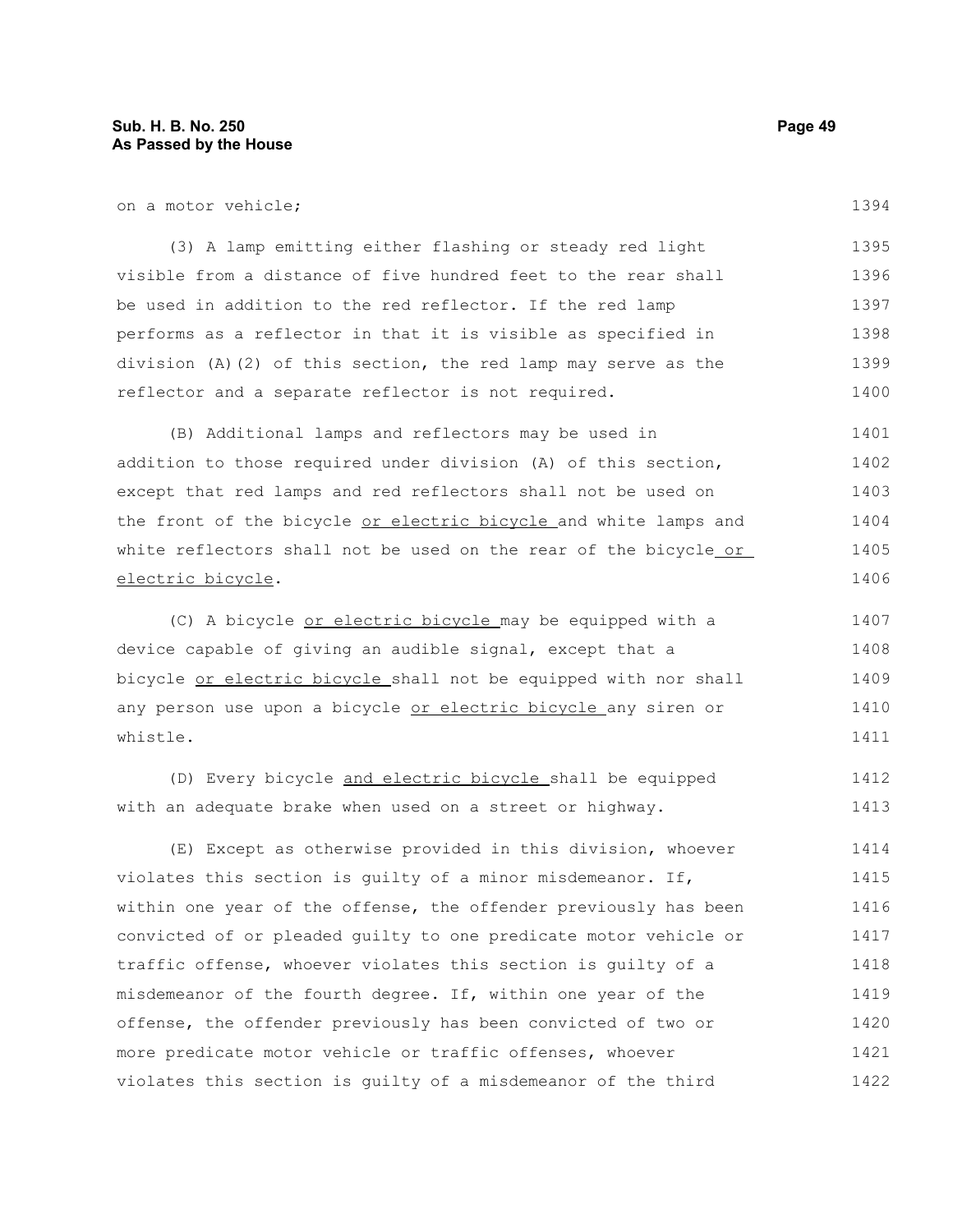| degree.                                                          | 1423 |
|------------------------------------------------------------------|------|
| Sec. 4511.68. (A) No person shall stand or park a                | 1424 |
| trackless trolley or vehicle, except when necessary to avoid     | 1425 |
| conflict with other traffic or to comply with sections 4511.01   | 1426 |
| to 4511.78, 4511.99, and 4513.01 to 4513.37 of the Revised Code, | 1427 |
| or while obeying the directions of a police officer or a traffic | 1428 |
| control device, in any of the following places:                  | 1429 |
| (1) On a sidewalk, except as provided in division (B) of         | 1430 |
| this section;                                                    | 1431 |
| (2) In front of a public or private driveway;                    | 1432 |
| (3) Within an intersection;                                      | 1433 |
| (4) Within ten feet of a fire hydrant;                           | 1434 |
| (5) On a crosswalk;                                              | 1435 |
| (6) Within twenty feet of a crosswalk at an intersection;        | 1436 |
| (7) Within thirty feet of, and upon the approach to, any         | 1437 |
| flashing beacon, stop sign, or traffic control device;           | 1438 |
| (8) Between a safety zone and the adjacent curb or within        | 1439 |
| thirty feet of points on the curb immediately opposite the ends  | 1440 |
| of a safety zone, unless a different length is indicated by a    | 1441 |
| traffic control device;                                          | 1442 |
| (9) Within fifty feet of the nearest rail of a railroad          | 1443 |
| crossing;                                                        | 1444 |
| (10) Within twenty feet of a driveway entrance to any fire       | 1445 |
| station and, on the side of the street opposite the entrance to  | 1446 |
| any fire station, within seventy-five feet of the entrance when  | 1447 |
| it is properly posted with signs;                                | 1448 |

(11) Alongside or opposite any street excavation or 1449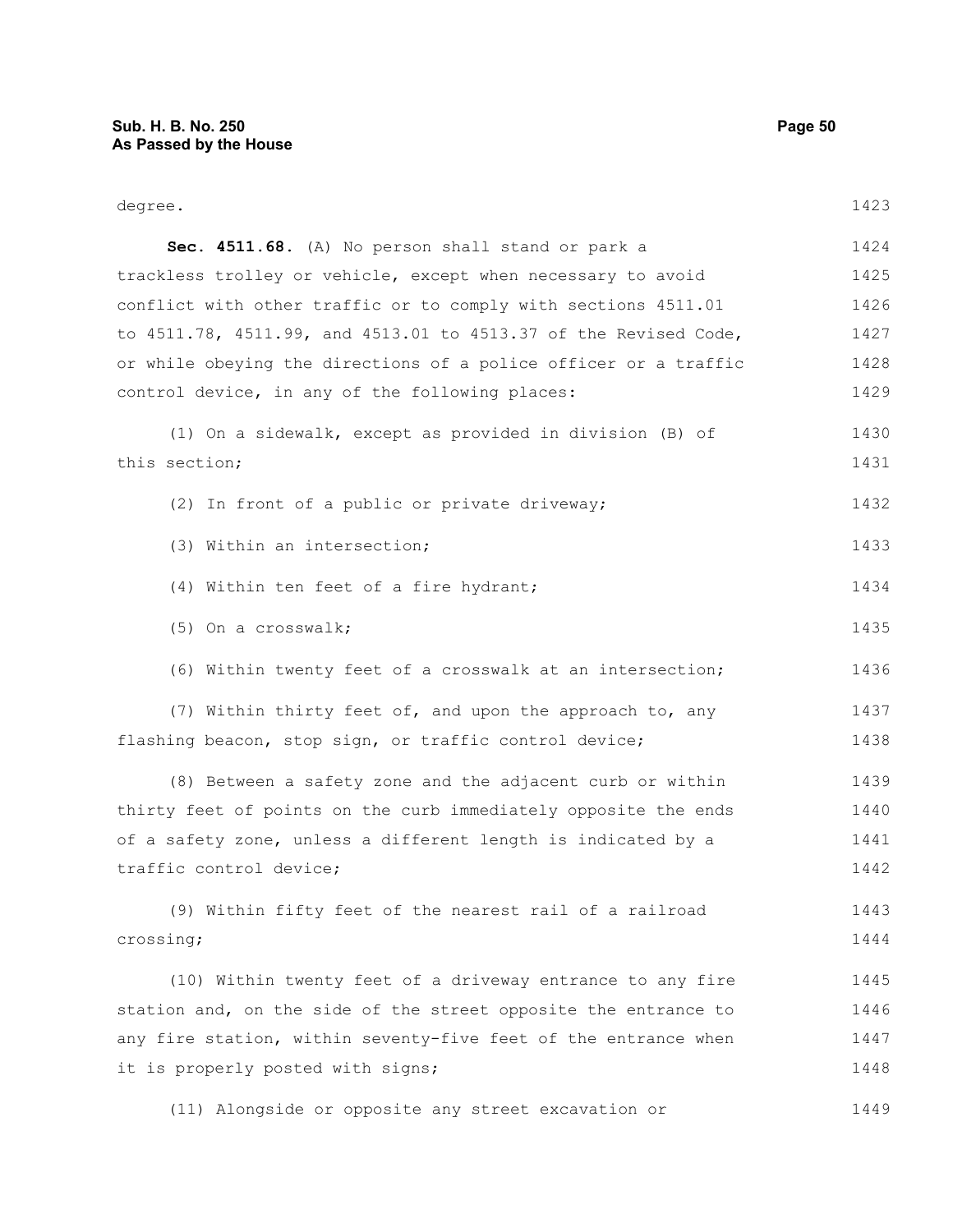obstruction when such standing or parking would obstruct

| traffic;                                                         | 1451 |
|------------------------------------------------------------------|------|
| (12) Alongside any vehicle stopped or parked at the edge         | 1452 |
| or curb of a street;                                             | 1453 |
| (13) Upon any bridge or elevated structure upon a highway,       | 1454 |
| or within a highway tunnel;                                      | 1455 |
| (14) At any place where signs prohibit stopping;                 | 1456 |
| (15) Within one foot of another parked vehicle;                  | 1457 |
| (16) On the roadway portion of a freeway, expressway, or         | 1458 |
| thruway.                                                         | 1459 |
| (B) A person shall be permitted, without charge or               | 1460 |
| restriction, to stand or park on a sidewalk a motor-driven cycle | 1461 |
| or motor scooter that has an engine not larger than one hundred  | 1462 |
| and fifty cubic centimeters, or a bicycle or electric bicycle,   | 1463 |
| provided that the motor-driven cycle, motor scooter, or bicycle  | 1464 |
| or electric bicycle does not impede the normal flow of           | 1465 |
| pedestrian traffic. This division does not authorize any person  | 1466 |
| to operate a vehicle in violation of section 4511.711 of the     | 1467 |
| Revised Code.                                                    | 1468 |
| (C) Except as otherwise provided in this division, whoever       | 1469 |
| violates division (A) of this section is guilty of a minor       | 1470 |
| misdemeanor. If, within one year of the offense, the offender    | 1471 |
| previously has been convicted of or pleaded quilty to one        | 1472 |
| predicate motor vehicle or traffic offense, whoever violates     | 1473 |
| this section is guilty of a misdemeanor of the fourth degree.    | 1474 |
| If, within one year of the offense, the offender previously has  | 1475 |
| been convicted of two or more predicate motor vehicle or traffic | 1476 |
| offenses, whoever violates this section is quilty of a           | 1477 |
| misdemeanor of the third degree.                                 | 1478 |